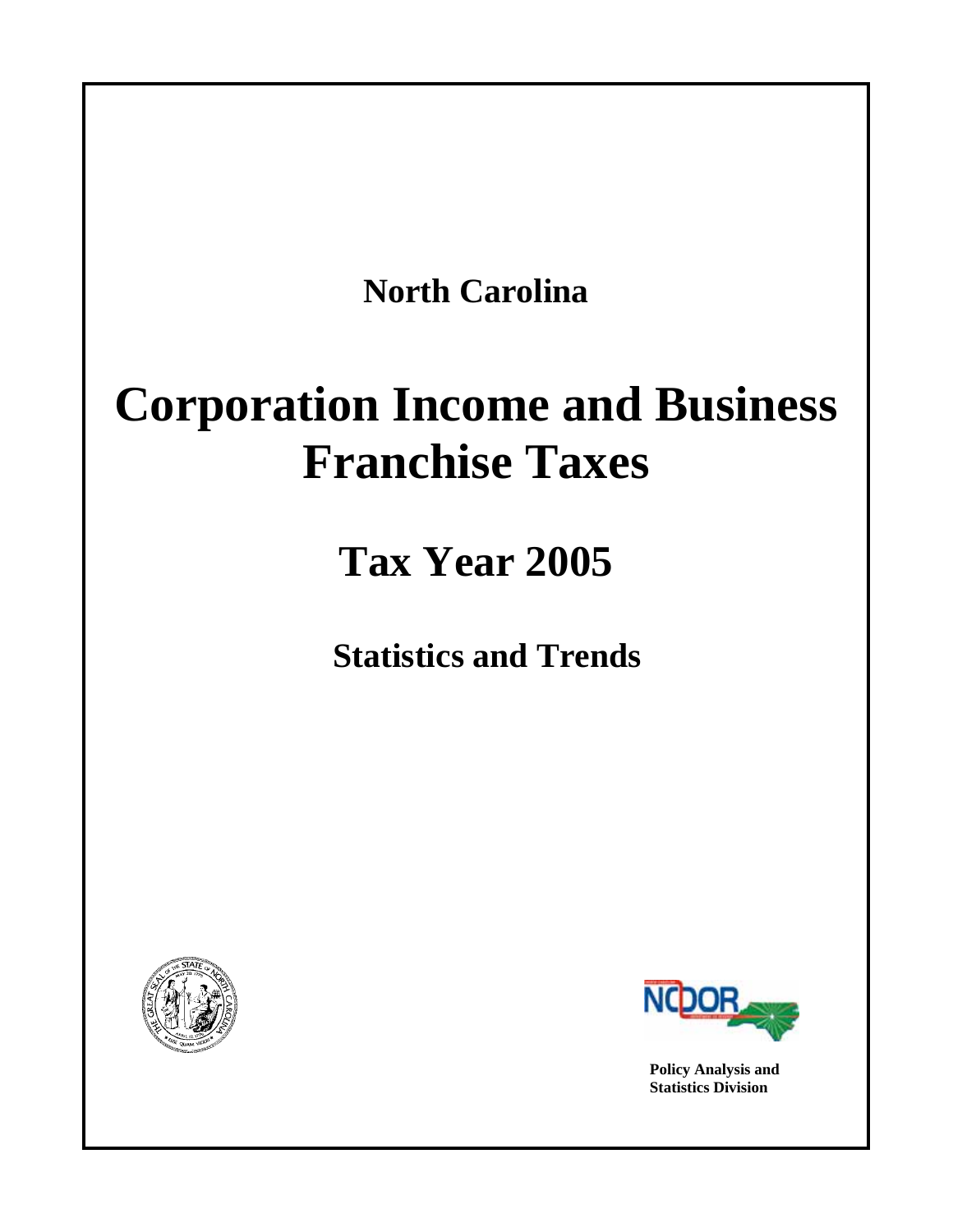**North Carolina** 

# **Corporation Income and Business Franchise Taxes**

## **Tax Year 2005**

**Statistics and Trends** 

**Policy Analysis and Statistics Division September 2008** 

**50 copies of this report were printed at a cost of \$26.37 or \$0.53 per copy.**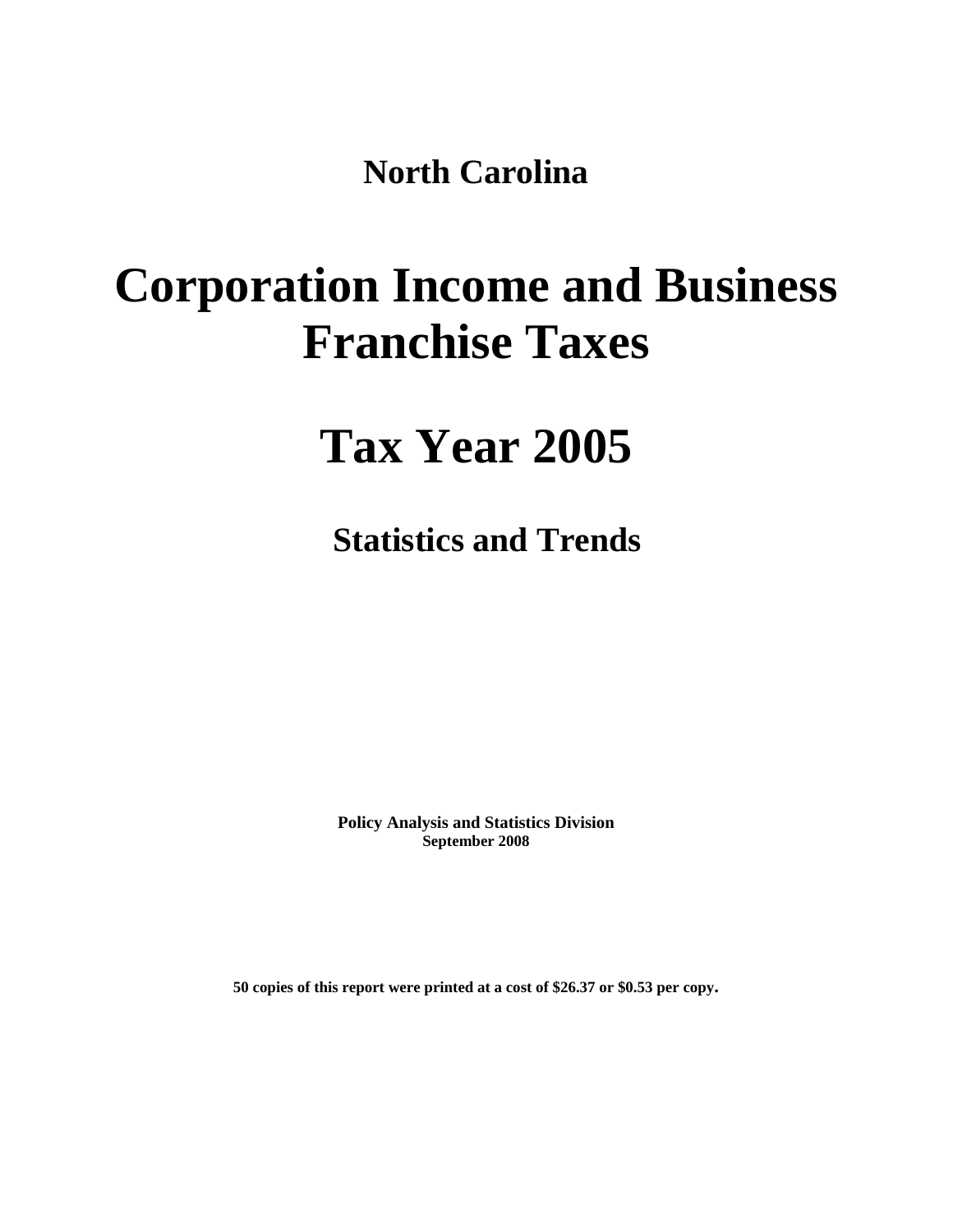## **CONTENTS**

| <u>SECTION I - FRANCHISE TAX</u>                                                                                                                                                                                                                                                                                                                                                                                                                                                                                                                                                                                                                                                                                                                                                                                                                                                                                                                                                                                                                                                                                                                                                                                                                                                                                                                                                                                                                                                  |
|-----------------------------------------------------------------------------------------------------------------------------------------------------------------------------------------------------------------------------------------------------------------------------------------------------------------------------------------------------------------------------------------------------------------------------------------------------------------------------------------------------------------------------------------------------------------------------------------------------------------------------------------------------------------------------------------------------------------------------------------------------------------------------------------------------------------------------------------------------------------------------------------------------------------------------------------------------------------------------------------------------------------------------------------------------------------------------------------------------------------------------------------------------------------------------------------------------------------------------------------------------------------------------------------------------------------------------------------------------------------------------------------------------------------------------------------------------------------------------------|
| Table 1.1: C-Corporation Returns by Tax Base Utilized<br>Table 1.2: C-Corporation Net Franchise Tax Liability by Tax Base Utilized<br>Figure 1.3: C-Corporation Returns and Net Franchise Tax Liability by Tax Base<br>Table 1.4: C-Corporation Returns and Net Franchise Tax Liability by Franchise Taxable Amount<br>Figure 1.5: C-Corporation Returns and Net Franchise Tax Liability by Franchise Taxable Amount<br>Table 1.6: C-Corporation Returns Claiming Franchise Tax Credits and Amount of Credits Taken<br>Figure 1.7: C-Corporation Returns Claiming Franchise Tax Credits and Amount of Credits Taken<br>Table 1.8: C-Corporation Franchise Tax Credits Taken by Credit Type and Franchise Taxable Amount                                                                                                                                                                                                                                                                                                                                                                                                                                                                                                                                                                                                                                                                                                                                                           |
| S-Corporation<br>Table 1.9: S-Corporation Returns by Tax Base Utilized<br>Table 1.10: S-Corporation Net Franchise Tax Liability by Tax Base Utilized<br>Figure 1.11: S-Corporation Returns and Net Franchise Tax Liability by Tax Base<br>Table 1.12: S-Corporation Returns and Net Franchise Tax Liability by Franchise Taxable Amount<br>Figure 1.13: S-Corporation Returns and Net Franchise Tax Liability by Franchise Taxable Amount<br>Table 1.14: S-Corporation Returns Claiming Franchise Tax Credits and Amount of Credits Taken<br>Figure 1.15: S-Corporation Returns Claiming Franchise Tax Credits and Amount of Credit Taken<br>Table 1.16: S-Corporation Franchise Tax Credits Taken by Credit Type and Franchise Taxable Amount                                                                                                                                                                                                                                                                                                                                                                                                                                                                                                                                                                                                                                                                                                                                    |
| Figure 1.17: C & S Corporation Returns and Net Franchise Tax Liability by Tax Base<br>Figure 1.18: C & S Corporation Returns and Net Franchise Tax Liability by Franchise Taxable Amount<br>Figure 1.19: C & S Corporations Returns Claiming Franchise Tax Credits and Amount of Credits Taken<br><u>SECTION II - INCOME TAX</u>                                                                                                                                                                                                                                                                                                                                                                                                                                                                                                                                                                                                                                                                                                                                                                                                                                                                                                                                                                                                                                                                                                                                                  |
| C-Corporation<br>Table 2.1: C-Corporation Returns and Net Income Tax Liability by NC Taxable Income<br>Figure 2.2: C-Corporation Returns and Net Income Tax Liability by NC Taxable Income<br>Figure 2.3: C-Corporation Returns and Net Income Tax Liability by Federal Taxable Income (Before NOL)<br>Table 2.4: C-Corporation Returns by Federal Taxable Income (Before NOL) and Apportionment Percentage<br>Table 2.5: C-Corporation Net Income Tax Liability by Federal Taxable Income (Before NOL) and<br><b>Apportionment Percentage</b><br>Figure 2.6: C-Corporation Returns and Net Income Tax Liability by Apportionment Percentage<br>Table 2.7: C-Corporation Income Tax Calculation Detail by Federal Taxable Income (Before NOL)<br>Table 2.8: C-Corporation Returns by Income Tax Credits as a Percentage of Tax<br>Table 2.9: C-Corporation Tax Credits for Taxable Returns Income Tax Credits as a Percentage of Tax<br>Figure 2.10: C-Corporation Income Tax Credits Taken by Federal Taxable Income (Before NOL)<br>Table 2.11: C-Corporation Income Tax Credits by Credit Type and Federal Taxable Income (Before NOL)<br>Table 2.12: S-Corporation Returns and Net Income Tax Liability by NC Taxable Income<br>Figure 2.13: S-Corporation Returns and Net Income Tax Liability by NC Taxable Income<br>Figure 2.14: S-Corporation Returns by NC Taxable Income and Nonresident Shareholder Status<br>Table 2.15: S-Corporation Income Tax Calculation Detail |
| Table 2.16: S-Corporation Income Tax Credits by Credit Type and Taxable Income                                                                                                                                                                                                                                                                                                                                                                                                                                                                                                                                                                                                                                                                                                                                                                                                                                                                                                                                                                                                                                                                                                                                                                                                                                                                                                                                                                                                    |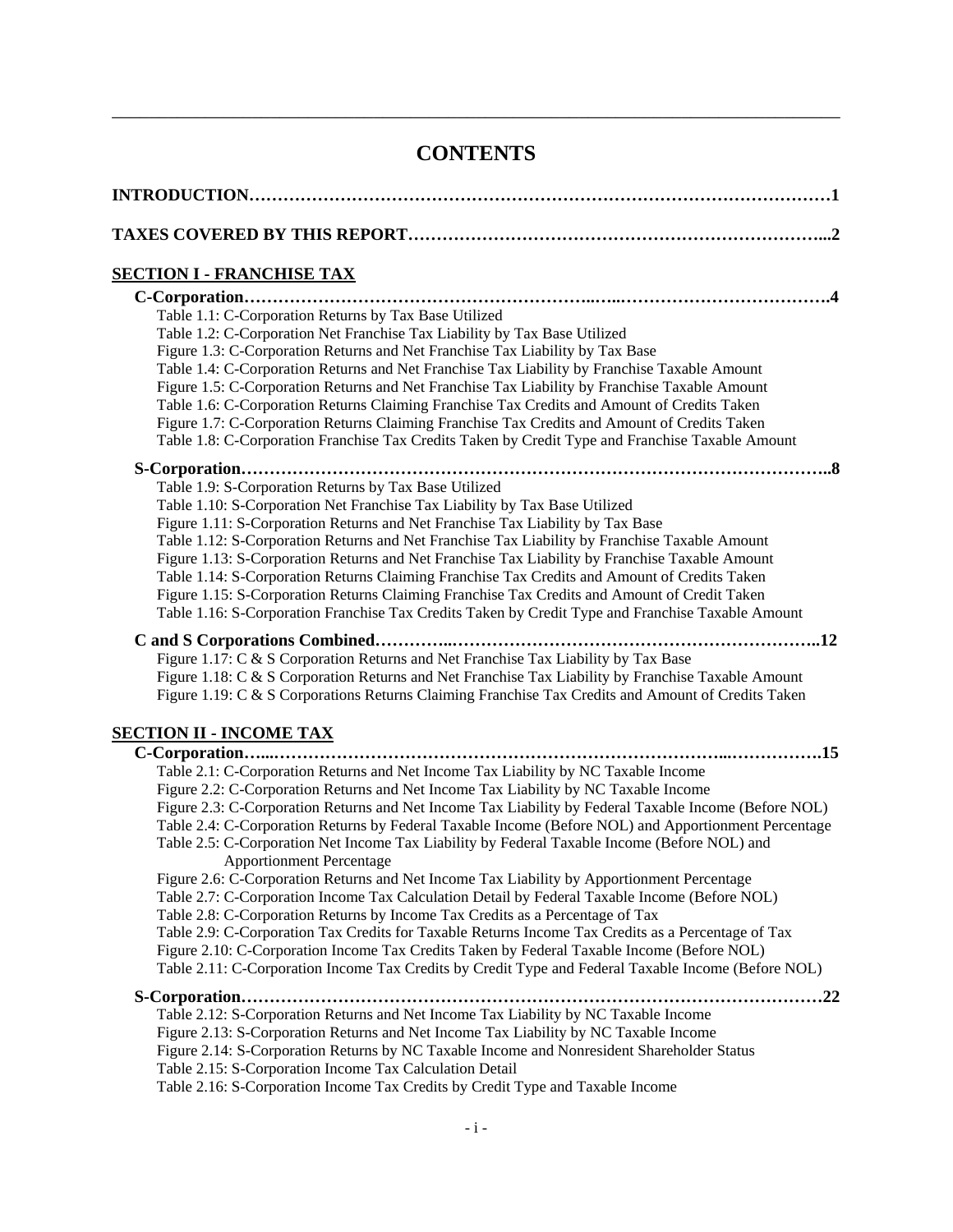### **[SECTION III – TRENDS](#page-29-0)**

| 26                                                                                          |
|---------------------------------------------------------------------------------------------|
| Table 3.1: C-Corporation Returns by NC Taxable Income                                       |
| Figure 3.2: C-Corporation Returns by Tax Years                                              |
| Figure 3.3: C-Corporation Returns by NC Taxable Income                                      |
| Table 3.4: C-Corporation Net Income Tax Liability by NC Taxable Income                      |
| Figure 3.5: C-Corporation Net Income Tax Liability by NC Taxable Income                     |
| Table 3.6: C-Corporation Income Tax Credits by Credit Type                                  |
| Table 3.7: C-Corporation Returns by Percentage of Income Tax Relieved by Income Tax Credits |
| Table 3.8: C-Corporation Credits by Percentage of Income Tax Relieved by Income Tax Credits |
| Figure 3.9: C-Corporation Returns by Apportionment Percentage                               |
| Figure 3.10: C-Corporation Net Income Tax Liability by Apportionment Percentage             |
| .31                                                                                         |
| Table 3.11: S-Corporation Returns by NC Taxable Income                                      |
| Figure 3.12: S-Corporation Returns by Tax Years                                             |
| Figure 3.13: S-Corporation Returns by NC Taxable Income                                     |
| Table 3.14: S-Corporation Net Income Tax Liability by NC Taxable Income                     |
| Figure 3.15: S-Corporation Net Income Tax Liability by NC Taxable Income                    |
| Figure 3.16: S-Corporation Taxable Income by Nonresident Filing Status                      |
| Table 3.17: S-Corporation Income Tax Credits by Credit Type                                 |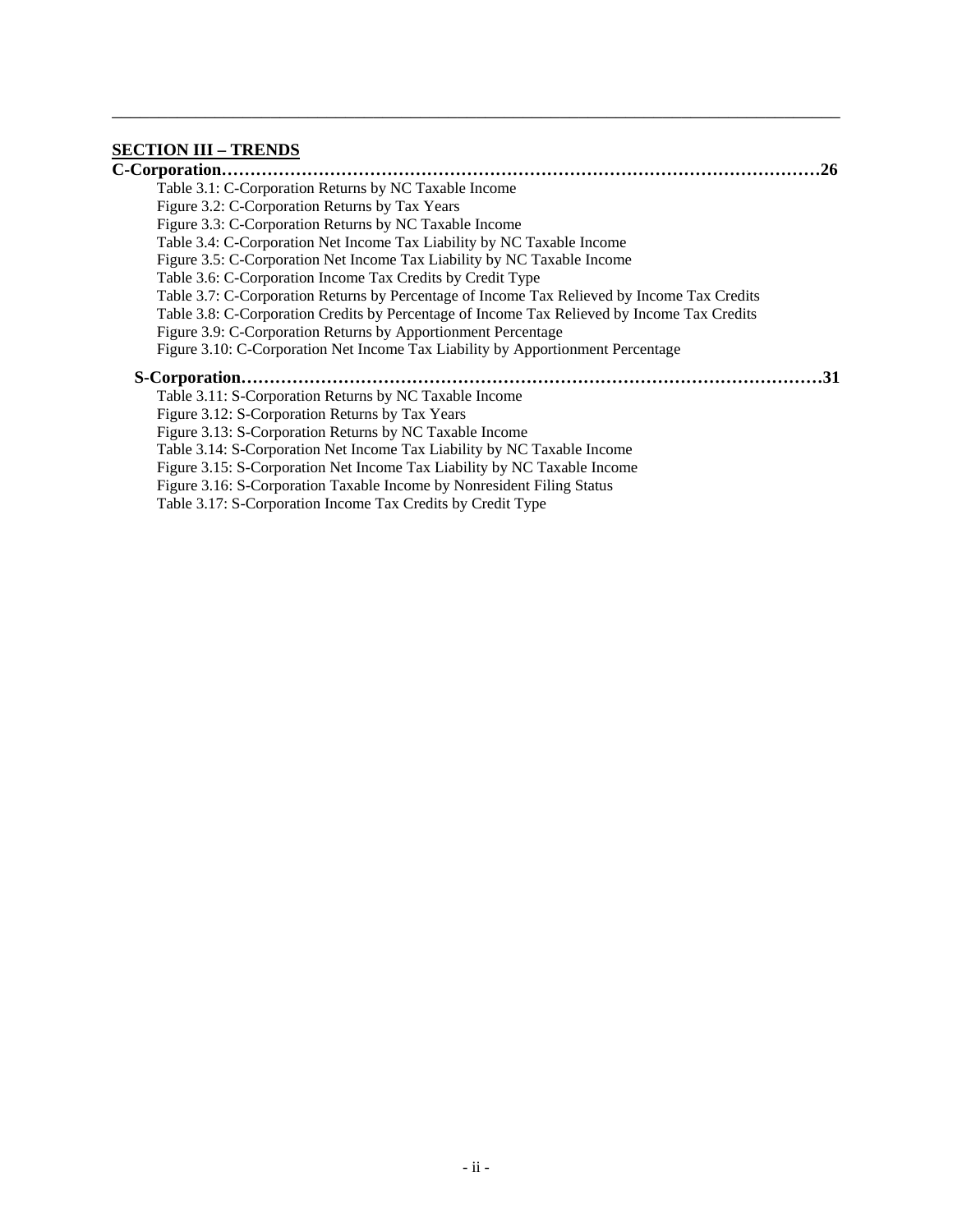### **INTRODUCTION**

This report contains statistics concerning business franchise and income taxes imposed on corporations and limited liability companies under the Revenue Laws of North Carolina. It is designed to provide legislators, public officials, tax professionals, researchers, and other interested citizens of North Carolina with information about the characteristics of corporate taxpayers and how those taxpayers contribute to the State's tax revenues. The report includes both historical series of data and detailed reports for tax year 2005. It was prepared by the Department of Revenue's Policy Analysis and Statistics Division.

<span id="page-4-0"></span>\_\_\_\_\_\_\_\_\_\_\_\_\_\_\_\_\_\_\_\_\_\_\_\_\_\_\_\_\_\_\_\_\_\_\_\_\_\_\_\_\_\_\_\_\_\_\_\_\_\_\_\_\_\_\_\_\_\_\_\_\_\_\_\_\_\_\_\_\_\_\_\_\_\_\_\_\_\_

This report is based upon data submitted by corporations and limited liability companies on the CD-405, CD-401S, and CD-425 forms. Not all of the information on the forms is scanned into the Department's Integrated Tax Administration System (ITAS), so the amount of information available for the report was limited. Because taxpayers file these forms on a schedule related to the period of their fiscal year, and because they may file for an extension, not all of the forms for tax year 2005 were processed until October 2007.

In October 2007, all of the data elements from these forms contained in ITAS were downloaded from the system for analysis. Some of the forms upon which the report data was based had been audited by that time, but others had not yet been subject to audit. As such, the data may reflect errors made by taxpayers. The Policy Analysis and Statistics Division did examine the downloaded data in order to correct data errors that resulted from scanning the returns into ITAS.

The Policy Analysis and Statistics Division began downloading corporation income and franchise tax data for analysis in 2003, starting with the 2001 tax year. As a result, only five tax years of data are available for trend analysis. Detailed information on the 2001 and 2002 tax years was published in the 2004 and 2005 editions of the *Statistical Abstract of North Carolina Taxes*, which are available on request. The Statistical Abstract and this report are also available on the Department's website at: [http://www.dornc.com/publications/.](http://www.dornc.com/publications/)

Questions regarding this report may be directed to William L. Spencer, Director, Policy Analysis and Statistics Division, at (919) 733-4548.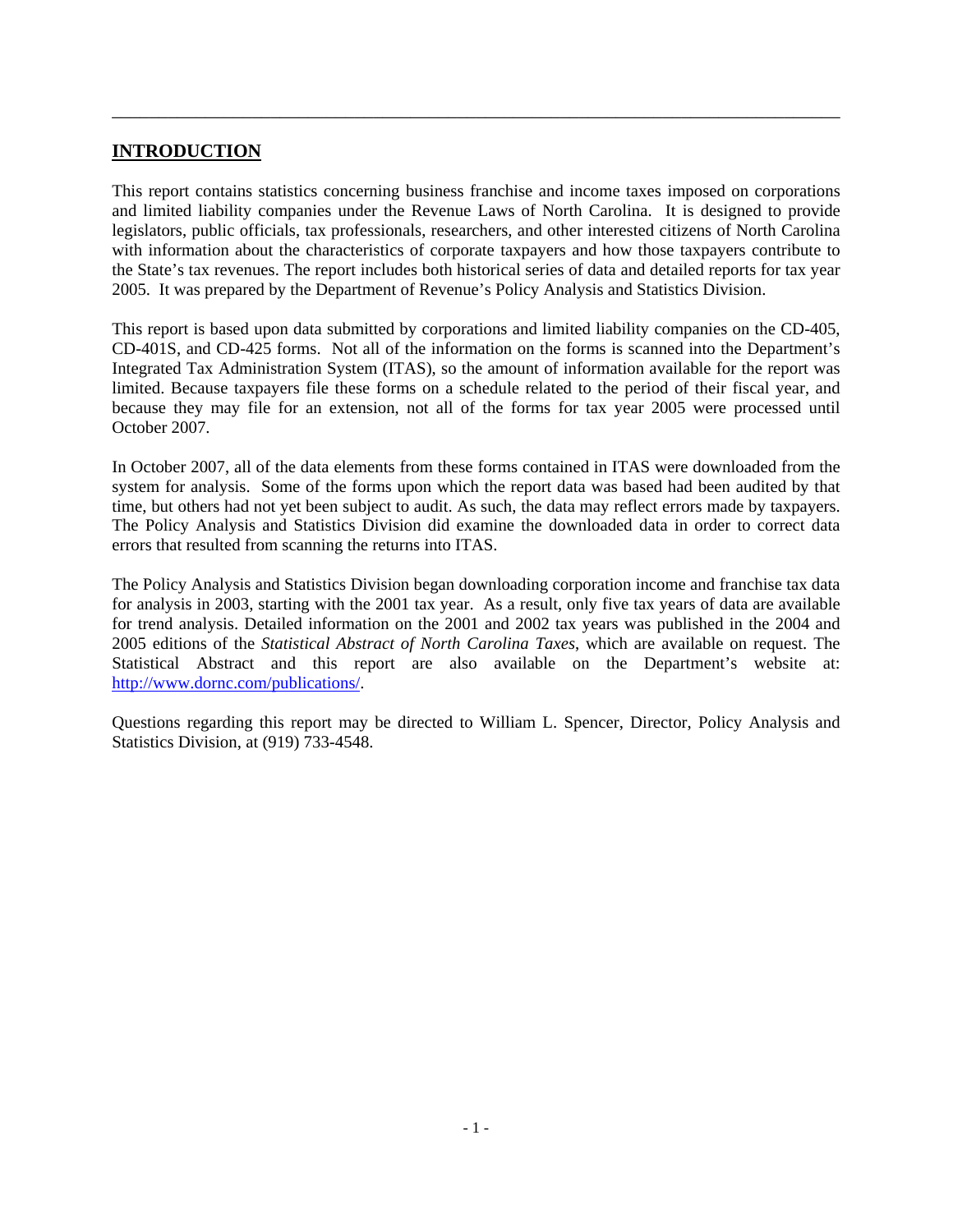### **TAXES COVERED BY THIS REPORT**

The following descriptions of the General Business Franchise Tax and Corporation Income Tax reflect the tax law in effect for 2005. These descriptions are not official interpretations of the Revenue Laws and should not be relied upon as representing the position of the Secretary of Revenue.

<span id="page-5-0"></span>\_\_\_\_\_\_\_\_\_\_\_\_\_\_\_\_\_\_\_\_\_\_\_\_\_\_\_\_\_\_\_\_\_\_\_\_\_\_\_\_\_\_\_\_\_\_\_\_\_\_\_\_\_\_\_\_\_\_\_\_\_\_\_\_\_\_\_\_\_\_\_\_\_\_\_\_\_\_

### **FRANCHISE TAX**

The general business franchise tax is levied on business corporations doing business in the State (including those electing federal S Corporation status). The tax is imposed on the largest of three alternate asset bases. These bases are (a) the amount of the capital stock, surplus, and undivided profits apportioned to the State (using the apportionment formula for corporation income); (b) 55% of appraised value of property in the State subject to local taxation; or (c) the book value of real and tangible personal property in the State, less any debt outstanding which was created to acquire or improve real property in the State. The tax is \$1.50 per \$1,000 of taxable assets.

Limited Liability Companies (LLC's) are exempt from the franchise tax, but companies that have a significant ownership interest in an LLC may be required to pay franchise tax on their attributable share of the assets of the LLC. Electric power, water, and sewer utility companies are not subject to the general business franchise tax, but instead pay a franchise tax based on their gross receipts. The utilities franchise tax is not covered by this publication.

The minimum franchise tax for companies covered by the tax is \$35. The tax on holding companies that receive 80% of their gross income from subsidiaries is capped at \$75,000 if the company uses the capital stock, surplus, and undivided profits base.

### **CORPORATION INCOME TAX**

The Corporation income tax applies to companies that do business in North Carolina and that do not elect S-corporation status. The calculation of taxable income begins with Federal Taxable Income before Net Operating Loss, less Special Deductions. Additions to income are required for items including taxes based on income, capital loss carry-over, certain royalties paid to related members, contributions, and expenses attributable to income not taxed. Deductions from income are allowed for items including U.S. obligation interest, capital loss not deducted on the Federal return, and certain royalty payments from related members.

The portion of this adjusted income that is subject to apportionment, less contributions to donees in other States, is apportioned to North Carolina based upon North Carolina's share of the corporation's property, payroll, and sales, with sales double-weighted in the formula. For several types of industries (utilities, construction contractors, securities dealers, loan companies, and corporations that receive more than 50% of their ordinary gross income from intangible property), apportionment is based only on the sales factor. Special apportionment rules apply to interstate carriers, railroads, and air and water transportation corporations. The Secretary of Revenue has the authority to approve an alternative method of apportionment if the taxpayer can establish evidence that the statutory formula operates to subject a greater portion of the corporation's income to tax than is attributable to its business in the State. Income not subject to apportionment is allocated to North Carolina if the business activity generating the income is located in North Carolina.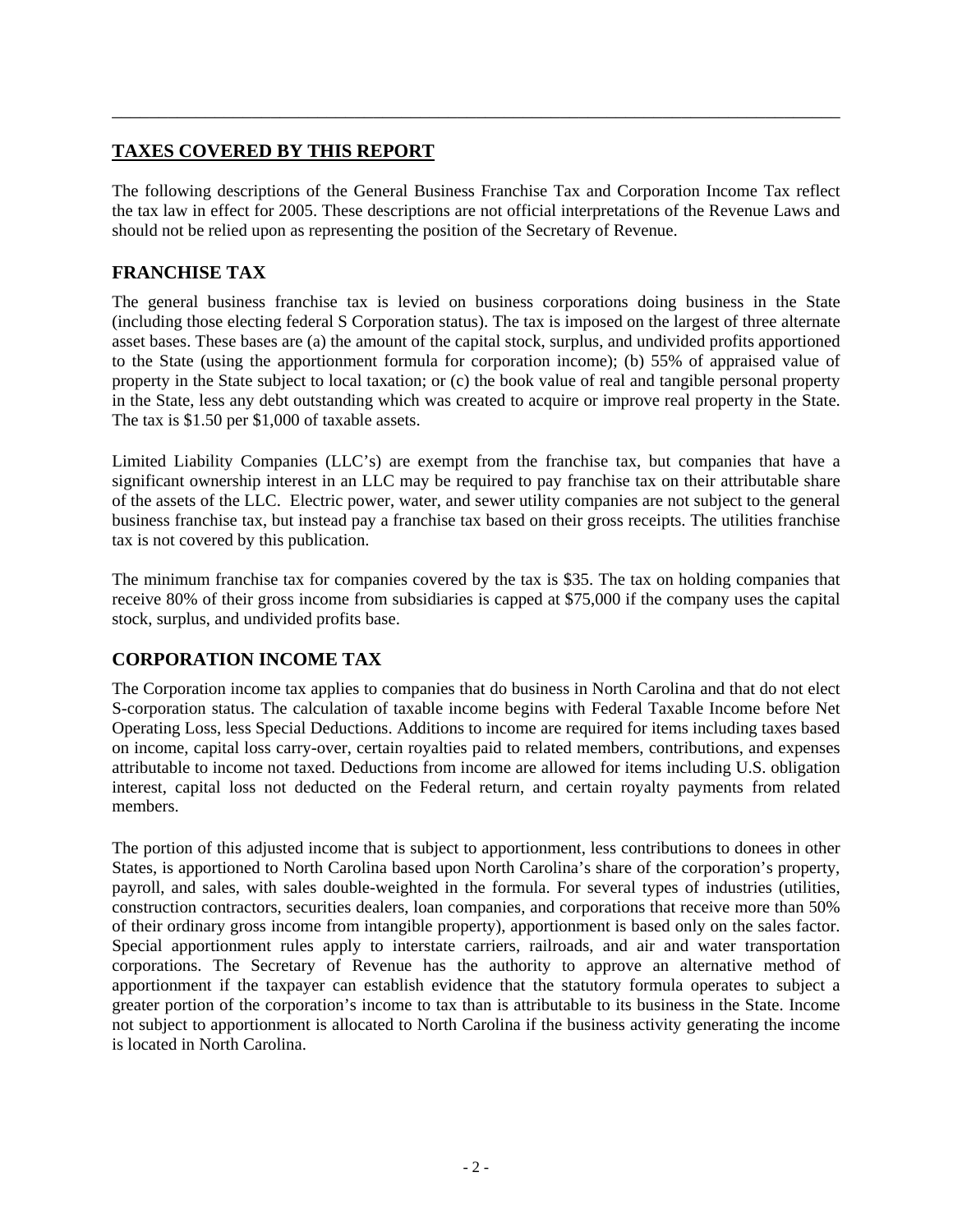Total income allocated to North Carolina may be reduced by the value of net economic loss, percentage depletion over cost depletion, and contributions to North Carolina donees. The net taxable income is taxed at a rate of 6.9%.

\_\_\_\_\_\_\_\_\_\_\_\_\_\_\_\_\_\_\_\_\_\_\_\_\_\_\_\_\_\_\_\_\_\_\_\_\_\_\_\_\_\_\_\_\_\_\_\_\_\_\_\_\_\_\_\_\_\_\_\_\_\_\_\_\_\_\_\_\_\_\_\_\_\_\_\_\_\_

S-corporations also must file returns at the corporation level, but the income tax is paid by shareholders through the individual income tax. S-corporations do sometimes make payments on behalf of nonresident shareholders, and these payments are treated as corporation income tax. As a result, information concerning the income and tax liabilities of S-corporations also is included in this report.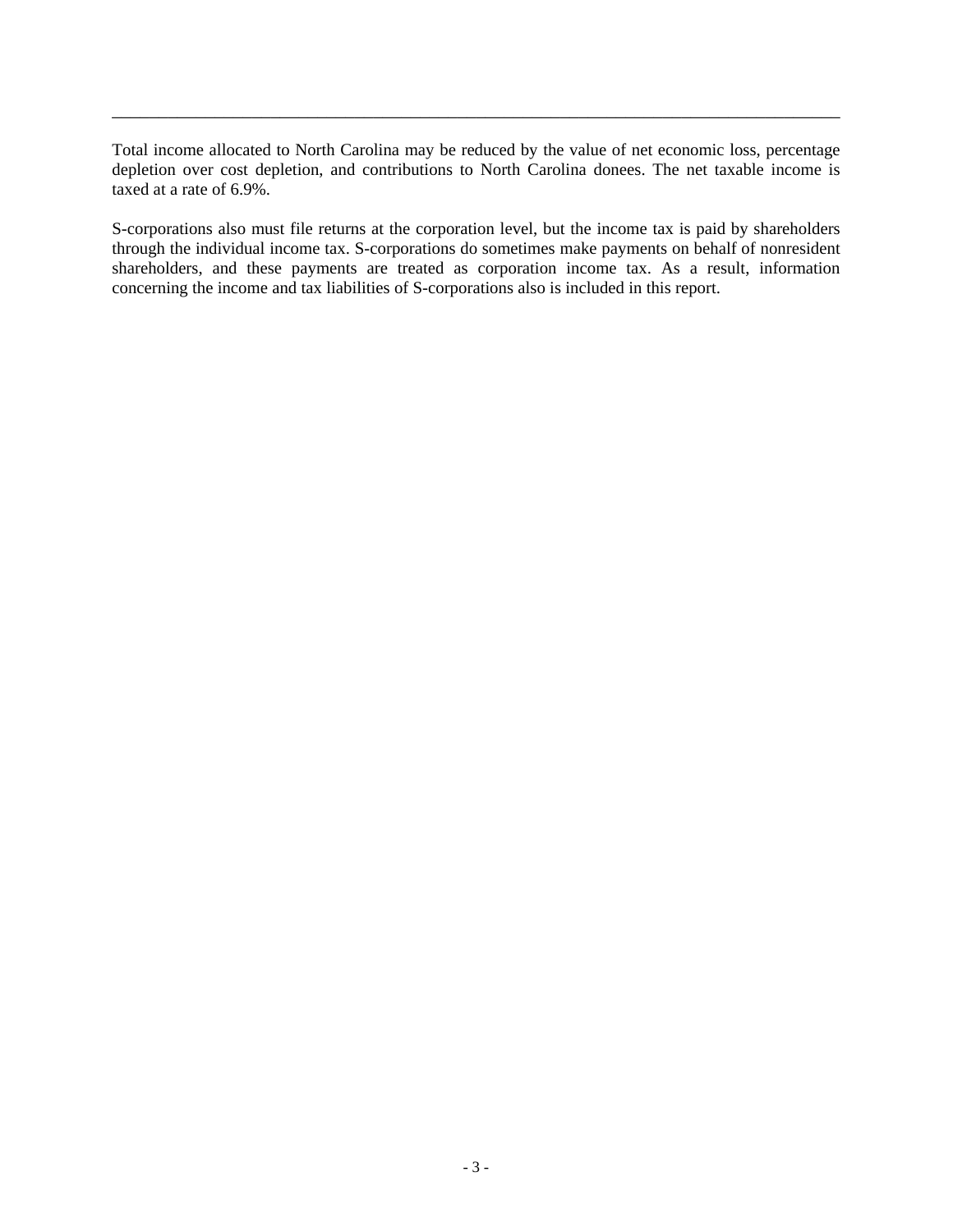### **C-CORPORATIONS**

Table 1.1 shows the distribution of returns by franchise tax base. Capital stock, surplus and undivided profits base was used on 44% of the 2005 tax year returns, followed by investment in tangible property base (17%), and appraised values in property base (8%). Thirty-one percent of the returns listed no assets because: 1) the taxpayer was exempt from franchise tax; 2) the 2005 tax year return was a final return; or 3) the taxpayer incorrectly completed the form.

<span id="page-7-0"></span>\_\_\_\_\_\_\_\_\_\_\_\_\_\_\_\_\_\_\_\_\_\_\_\_\_\_\_\_\_\_\_\_\_\_\_\_\_\_\_\_\_\_\_\_\_\_\_\_\_\_\_\_\_\_\_\_\_\_\_\_\_\_\_\_\_\_\_\_\_\_\_\_\_\_\_\_\_\_

|                                    |                                   | <b>Number of C-Corporation Returns</b> |                                                                              |                  |              |  |
|------------------------------------|-----------------------------------|----------------------------------------|------------------------------------------------------------------------------|------------------|--------------|--|
| <b>Franchise Taxable</b><br>Amount | <b>No Assets</b><br><b>Listed</b> | & Profits                              | Stock, Surplus Investment in Tangible Appraised Value of<br>Property in N.C. | Property in N.C. | <b>Total</b> |  |
|                                    |                                   |                                        |                                                                              |                  |              |  |
| $$0-$23,667$                       | 24,727                            | 8,687                                  | 2,698                                                                        | 2.079            | 38,191       |  |
| \$23,668-\$100,000                 |                                   | 7,023                                  | 3,303                                                                        | 1.946            | 12,272       |  |
| \$100,001-\$1,000,000              |                                   | 12,501                                 | 4,740                                                                        | 2,193            | 19,434       |  |
| \$1,000,001-\$5,000,000            |                                   | 4,051                                  | 1,512                                                                        | 435              | 5,998        |  |
| \$5,000,001-\$20,000,000           |                                   | 1,765                                  | 689                                                                          | 111              | 2,565        |  |
| \$20,000,001-\$40,000,000          |                                   | 532                                    | 185                                                                          | 29               | 746          |  |
| $$40,000,001+$                     |                                   | 699                                    | 243                                                                          | 19               | 961          |  |
| <b>Total</b>                       | 24,727                            | 35.258                                 | 13.370                                                                       | 6.812            | 80.167       |  |

### **Table 1.1 C-Corporation Returns by Tax Base Utilized Tax Year 2005**

Note: Figures are based on both audited and unaudited returns.

Table 1.2 and Figure 1.3 provide the number of C-corporation returns and net franchise tax liability by tax base utilized. The greatest share of tax paid (77%) was under the capital stock, surplus and undivided profits base. The investment in tangible property and appraised value in property bases represented much smaller shares of the net tax liability.

| C-Corporation Net Franchise Tax Liability by Tax Base Utilized |                  |                                                          |                  |                  |              |  |  |
|----------------------------------------------------------------|------------------|----------------------------------------------------------|------------------|------------------|--------------|--|--|
|                                                                |                  |                                                          | Tax Year 2005    |                  |              |  |  |
| <b>Net Tax Liability</b> (\$)                                  |                  |                                                          |                  |                  |              |  |  |
| <b>Franchise Taxable</b>                                       | <b>No Assets</b> | Stock, Surplus Investment in Tangible Appraised Value of |                  |                  |              |  |  |
| Amount                                                         | <b>Listed</b>    | & Profits                                                | Property in N.C. | Property in N.C. | <b>Total</b> |  |  |
|                                                                |                  |                                                          |                  |                  |              |  |  |
| \$0-\$23,667                                                   | 593,167          | 301,657                                                  | 90.972           | 68,343           | 1,054,139    |  |  |
| \$23,668-\$100,000                                             |                  | 564.917                                                  | 253.172          | 133.157          | 951.246      |  |  |
| \$100,001-\$1,000,000                                          |                  | 6,453,619                                                | 2,218,496        | 930,872          | 9.602.987    |  |  |
| \$1,000,001-\$5,000,000                                        |                  | 13.032.431                                               | 4,792,455        | 1.243.024        | 19.067.910   |  |  |
| \$5,000,001-\$20,000,000                                       |                  | 25,415,004                                               | 9,421,244        | 1,455,687        | 36,291,935   |  |  |
| \$20,000,001-\$40,000,000                                      |                  | 21,240,450                                               | 6.949.022        | 1,222,307        | 29,411,779   |  |  |
| $$40,000,001+$                                                 |                  | 148,809,476                                              | 33,852,748       | 2,681,427        | 185.343.651  |  |  |
| <b>Total</b>                                                   | 593,167          | 215,817,554                                              | 57,578,109       | 7,734,817        | 281,723,647  |  |  |

| Table 1.2                                                      |
|----------------------------------------------------------------|
| C-Corporation Net Franchise Tax Liability by Tax Base Utilized |
| <b>Tax Year 2005</b>                                           |

Note: Figures are based on both audited and unaudited returns.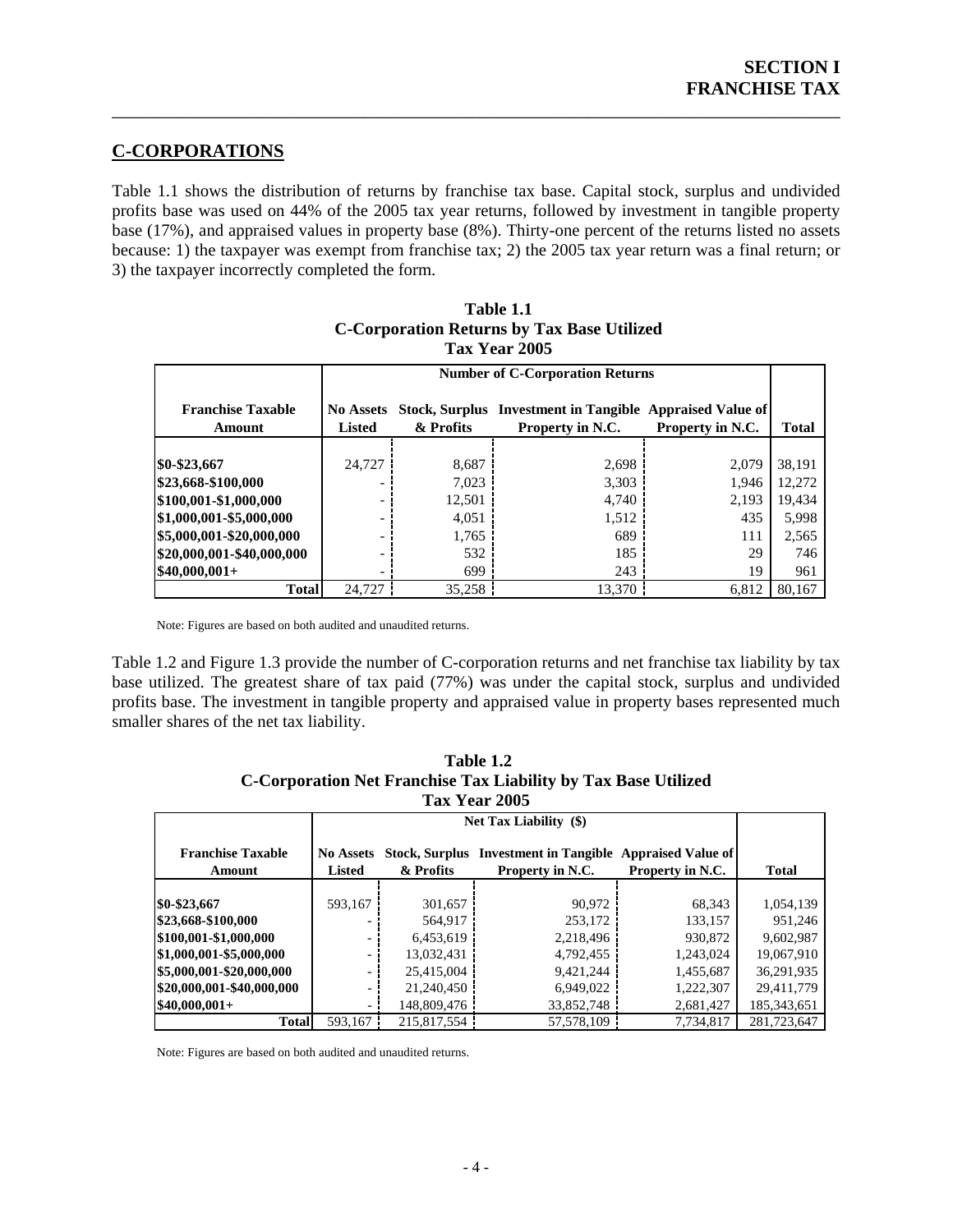<span id="page-8-0"></span>

Table 1.4 and Figure 1.5 provide the distribution of C-corporation returns and net franchise tax liability. The top 5% of the returns, by taxable amount, paid 89% of the tax. Taxpayers with franchise taxable amount over \$40 million made up 1% of the returns, but paid 66% of net franchise tax.

**Table 1.4 C-Corporation Returns and Net Franchise Tax Liability by Franchise Taxable Amount Tax Year 2005** 

| <b>Franchise Taxable</b>  | Number of         |         | <b>Net Franchise Tax</b> |         |
|---------------------------|-------------------|---------|--------------------------|---------|
| Amount                    | <b>Returns</b>    | Percent | Liability $(\$)$         | Percent |
|                           |                   |         |                          |         |
| \$0-\$23,667              | 38,191            | 47.6%   | 1,054,139                | 0.4%    |
| \$23,668-\$100,000        | 12,272            | 15.3%   | 951,246                  | 0.3%    |
| \$100,001-\$1,000,000     | 19,434            | 24.2%   | 9,602,987                | 3.4%    |
| \$1,000,001-\$5,000,000   | 5,998             | 7.5%    | 19,067,910               | 6.8%    |
| \$5,000,001-\$20,000,000  | 2,565             | 3.2%    | 36,291,935               | 12.9%   |
| \$20,000,001-\$40,000,000 | 746.              | $0.9\%$ | 29,411,779               | 10.4%   |
| $$40,000,001+$            | 961 <sup>-1</sup> | 1.2%    | 185, 343, 651            | 65.8%   |
| <b>Total</b>              | 80,167            | 100.0%  | 281,723,647              | 100.0%  |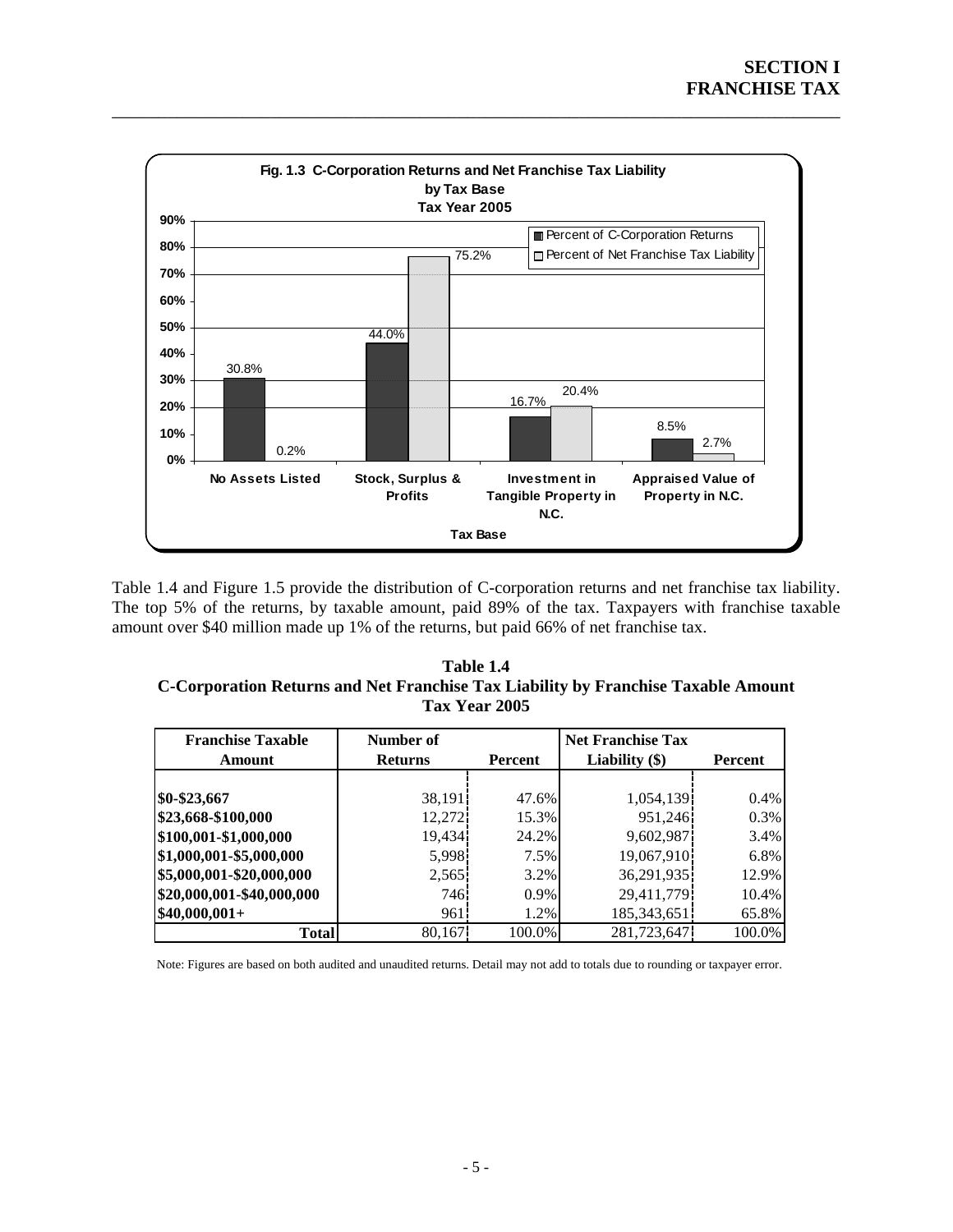<span id="page-9-0"></span>

Table 1.6 and Figure 1.7 show the number of returns taking franchise tax credits and amount of credits taken. Returns with franchise taxable amount greater than \$40 million comprised only 5% of the returns taking credits, but 88% of the credits taken.

| Table 1.6                                                                      |
|--------------------------------------------------------------------------------|
| C-Corporation Returns Taking Franchise Tax Credits and Amount of Credits Taken |
| <b>Tax Year 2005</b>                                                           |

| <b>Franchise Taxable</b>  | <b>Number of Returns</b> |                | <b>Amount of Credits</b> |         |
|---------------------------|--------------------------|----------------|--------------------------|---------|
| Amount                    | <b>Taking Credits</b>    | <b>Percent</b> | Taken (\$)               | Percent |
|                           |                          |                |                          |         |
| \$0-\$23,667              | 793                      | 10.3%          | 13,011                   | $0.0\%$ |
| \$23,668-\$100,000        | 1,461                    | 19.0%          | 57,054                   | 0.1%    |
| \$100,001-\$1,000,000     | 3,131                    | 40.6%          | 642,720                  | 1.4%    |
| \$1,000,001-\$5,000,000   | 1,147                    | 14.9%          | 968,250                  | 2.1%    |
| \$5,000,001-\$20,000,000  | 592                      | $7.7\%$        | 1,962,160                | 4.2%    |
| \$20,000,001-\$40,000,000 | 206                      | 2.7%           | 1,905,664                | 4.1%    |
| $$40,000,001+$            | 379                      | 4.9%           | 40,658,325               | 88.0%   |
| <b>Total</b>              | 7,709                    | 100.0%         | 46,207,184               | 100.0%  |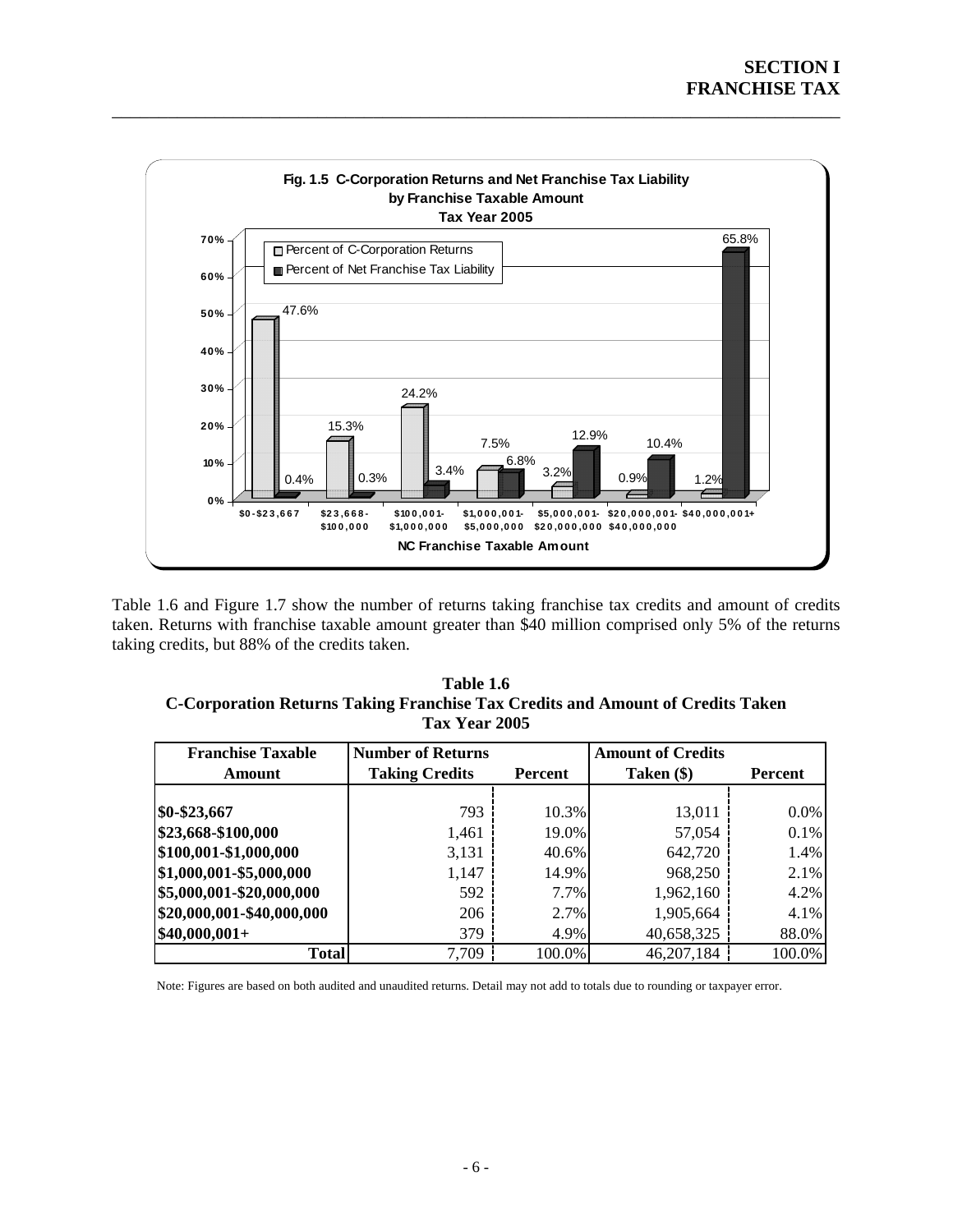<span id="page-10-0"></span>

Table 1.8 shows the amount of franchise tax credits by credit type and franchise taxable amount.

**Table 1.8 C-Corporation Franchise Tax Credits Taken by Credit Type and Franchise Taxable Amount Tax Year 2005** 

|                                                      | <b>All Returns</b> |                | <b>Taxable Amount</b><br>$<$ \$5,000,001 |                | <b>Taxable Amount</b><br>$$5,000,001+$ |                |
|------------------------------------------------------|--------------------|----------------|------------------------------------------|----------------|----------------------------------------|----------------|
|                                                      | <b>Number</b>      | Amount         | <b>Number</b>                            | Amount         | <b>Number</b>                          | Amount         |
|                                                      | оf                 | <b>Claimed</b> | of                                       | <b>Claimed</b> | оf                                     | <b>Claimed</b> |
| <b>Income Tax Credits</b>                            | Credits *          | $($ \$         | <b>Credits</b>                           | $($ \$         | <b>Credits</b>                         | $($ \$)        |
|                                                      |                    |                |                                          |                |                                        |                |
| <b>Short Period Credit for Change in Income Year</b> | 350                | 4,128,191      | 236                                      | 207,766        | 114                                    | 3,920,425      |
| <b>Piped Nastural Gas</b>                            | 5                  | 18,257,708     | W                                        | W              | W                                      | W              |
| Lee Act and Other Limited Credits                    | 7.449              | 40.477.531     | 6,344                                    | 1,535,552      | 1,105                                  | 38,941,979     |
| Others**                                             | 19                 | 765,976        | 12                                       | 3,484          |                                        | 762,492        |
| <b>Credits Claimed</b>                               | 7.823              | 63.629.406     | 6.592                                    | 1.746.802      | 1,226                                  | 43,624,896     |
| <b>Credits Not Taken ***</b>                         | $- -$              | 17,422,222     |                                          | 65,767         |                                        | (901, 253)     |
| <b>Credits Taken</b>                                 |                    | 46.207.184     |                                          | 1,681,035      |                                        | 44,526,149     |

w Withheld to protect taxpayer confidentiality.

The total number of credits does not equal to the total number of returns claiming credits stated in Table 1.6.

 \*\* This category includes Major Computer Manufacturing Facility, Expenses Related to Dividends, Investing in Recycling Facility, and Other Non-Limited Franchise Credits (Credit type not stated).

\*\*\* Credits were not taken against tax because taxpayer's liability was less than the amount of credits claimed or because of taxpayer error

 Note: Confidentiality prevents the disclosure of the individual credits and credits amount. Figures are based on both audited and unaudited returns. Detail may not add to totals due to rounding or taxpayer error.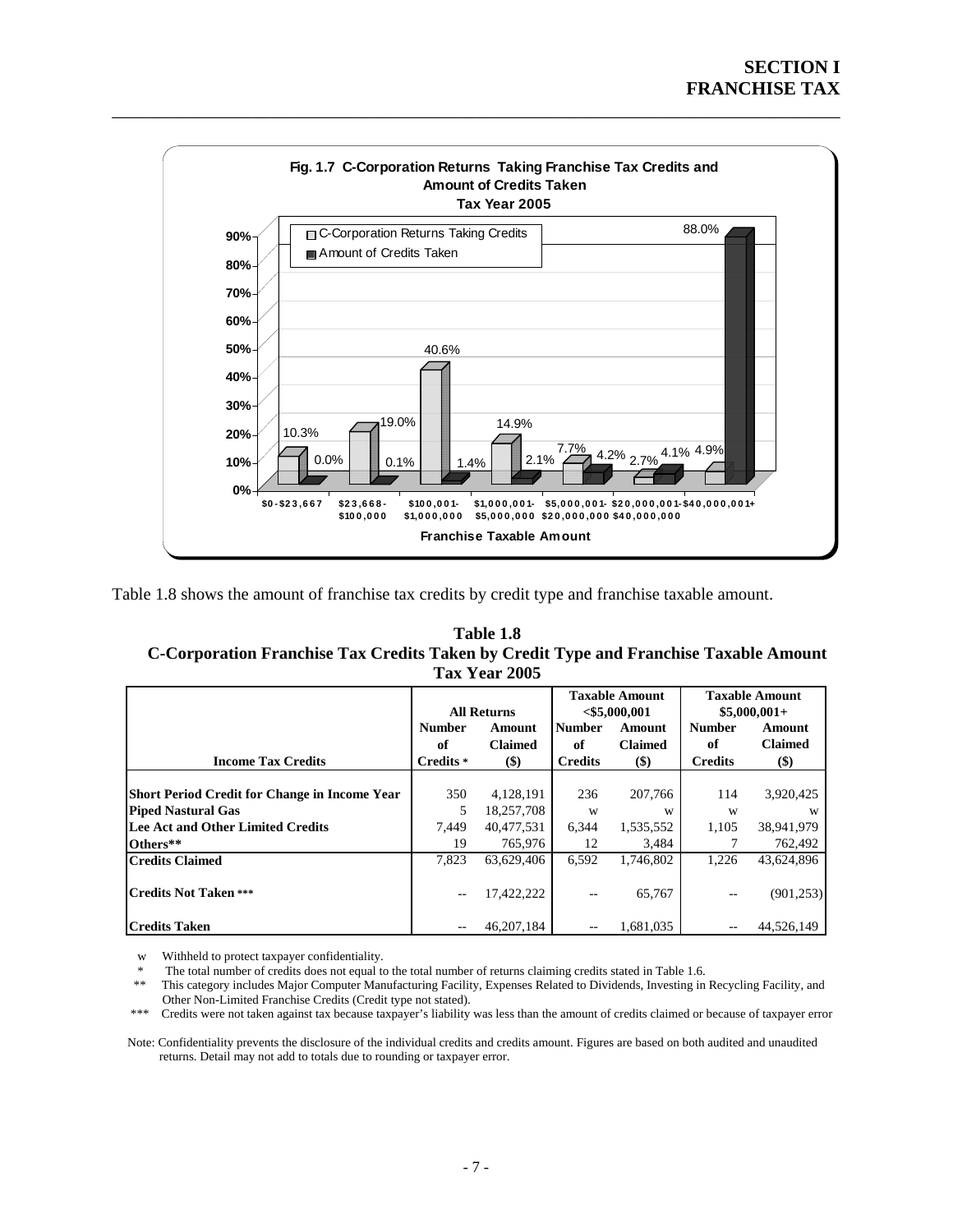### **S-CORPORATIONS**

Table 1.9 shows the distribution of returns by franchise tax base. Capital stock, surplus and undivided profits base was used on 40% of 2005 tax year returns, followed by investment in tangible property base  $(24%)$ , and appraised values in property  $(14%)$ . Twenty-two percent of the returns listed no assets because: 1) the taxpayer was exempt from franchise tax; 2) the 2005 tax year return was a final return; or 3) the taxpayer incorrectly completed the form.

<span id="page-11-0"></span>\_\_\_\_\_\_\_\_\_\_\_\_\_\_\_\_\_\_\_\_\_\_\_\_\_\_\_\_\_\_\_\_\_\_\_\_\_\_\_\_\_\_\_\_\_\_\_\_\_\_\_\_\_\_\_\_\_\_\_\_\_\_\_\_\_\_\_\_\_\_\_\_\_\_\_\_\_\_

| Tax Year 2005                      |                                   |                                        |                                                                      |                  |                |  |
|------------------------------------|-----------------------------------|----------------------------------------|----------------------------------------------------------------------|------------------|----------------|--|
|                                    |                                   | <b>Number of S-Corporation Returns</b> |                                                                      |                  |                |  |
| <b>Franchise Taxable</b><br>Amount | <b>No Assets</b><br><b>Listed</b> | <b>Stock, Surplus</b><br>& Profits     | <b>Investment in Tangible Appraised Value of</b><br>Property in N.C. | Property in N.C. | Total          |  |
| \$0-\$23,667                       | 27,644                            | 22,063                                 | 9,403                                                                | 7.103            | 66,213         |  |
| \$23,668-\$100,000                 |                                   | 13,098                                 | 10,156                                                               | 4,987            | 28,241         |  |
| \$100,001-\$1,000,000              |                                   | 12.177                                 | 9,017                                                                | 4,850            | 26,044         |  |
| \$1,000,001-\$5,000,000            |                                   | 2,234                                  | 1,436                                                                | 952              | 4,622          |  |
| \$5,000,001-\$20,000,000           |                                   | 384                                    | 395                                                                  | 117              | 896            |  |
| \$20,000,001-\$40,000,000          |                                   | 51                                     | 36                                                                   |                  | 91             |  |
| $$40,000,001+$                     |                                   | 22                                     | 16                                                                   | 6                | 44             |  |
| <b>Total</b>                       | 27.644                            | 50,029                                 | 30.459                                                               |                  | 18.019 126.151 |  |

### **Table 1.9 S-Corporation Returns by Tax Base Utilized**

Note: Figures are based on both audited and unaudited returns.

Table 1.10 and Figure 1.11 provide the number of S-corporation returns and net franchise tax liability by tax base utilized. The greatest share of tax paid (48%) was under the capital stock, surplus and undivided profits base. The investment in tangible property and appraised value in property bases represented smaller shares of the net tax liability.

| S-Corporation Net Franchise Tax Liability by Tax Base Utilized<br>Tax Year 2005 |                               |            |                                                          |                  |              |  |
|---------------------------------------------------------------------------------|-------------------------------|------------|----------------------------------------------------------|------------------|--------------|--|
|                                                                                 | <b>Net Tax Liability</b> (\$) |            |                                                          |                  |              |  |
| <b>Franchise Taxable</b>                                                        | <b>No Assets</b>              |            | Stock, Surplus Investment in Tangible Appraised Value of |                  |              |  |
| Amount                                                                          | <b>Listed</b>                 | & Profits  | Property in N.C.                                         | Property in N.C. | <b>Total</b> |  |
|                                                                                 |                               |            |                                                          |                  |              |  |
| \$0-\$23,667                                                                    | 754,330                       | 763,262    | 323,295                                                  | 243,579          | 2,084,466    |  |
| \$23,668-\$100,000                                                              |                               | 1,015,027  | 792.113                                                  | 373,019          | 2,180,159    |  |
| \$100,001-\$1,000,000                                                           |                               | 5,557,205  | 3,857,861                                                | 2,247,747        | 11,662,813   |  |
| \$1,000,001-\$5,000,000                                                         |                               | 6,681,546  | 4,396,116                                                | 2,712,635        | 13,790,297   |  |
| \$5,000,001-\$20,000,000                                                        |                               | 4,890,887  | 4,992,556                                                | 1,509,331        | 11,392,774   |  |
| \$20,000,001-\$40,000,000                                                       |                               | 2,096,573  | 1,311,132                                                | 150,325          | 3,558,030    |  |
| $$40,000,001+$                                                                  |                               | 2,755,165  | 1,497,849                                                | 610,074          | 4,863,088    |  |
| <b>Total</b>                                                                    | 754.330                       | 23,759,665 | 17,170,922                                               | 7.846.710        | 49,531,627   |  |

# **Table 1.10**

Note: Figures are based on both audited and unaudited returns.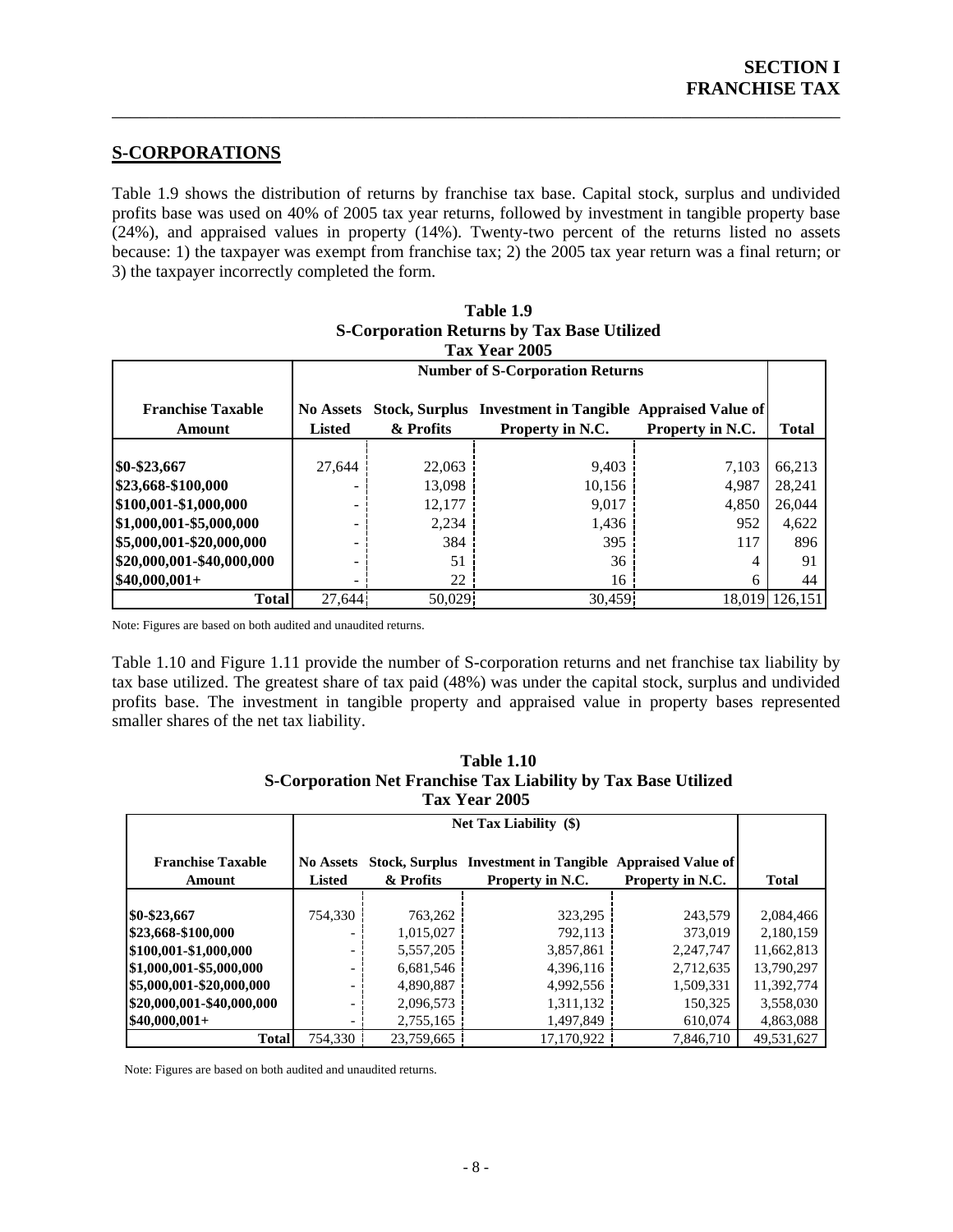<span id="page-12-0"></span>

Table 1.12 and Figure 1.13 provide the distribution of S-corporation returns and net franchise tax liability. The top 5% of returns, by taxable amount, paid 68% of the tax. Taxpayers with franchise taxable amount between \$1 million and \$5 million, paid the largest amount of net franchise tax.

| <b>Table 1.12</b>                                                                 |
|-----------------------------------------------------------------------------------|
| S-Corporation Returns and Net Franchise Tax Liability by Franchise Taxable Amount |
| <b>Tax Year 2005</b>                                                              |

| <b>Franchise Taxable</b><br>Amount | Number of<br><b>Returns</b> |         | <b>Net Franchise Tax</b><br>Liability $(\$)$<br>Percent |        |  |
|------------------------------------|-----------------------------|---------|---------------------------------------------------------|--------|--|
|                                    |                             |         |                                                         |        |  |
| \$0-\$23,667                       | 66,213                      | 52.5%   | 2,084,466                                               | 4.2%   |  |
| \$23,668-\$100,000                 | 28,241                      | 22.4%   | 2,180,159                                               | 4.4%   |  |
| \$100,001-\$1,000,000              | 26,044                      | 20.6%   | 11,662,813                                              | 23.5%  |  |
| \$1,000,001-\$5,000,000            | 4,622                       | 3.7%    | 13,790,297                                              | 27.8%  |  |
| \$5,000,001-\$20,000,000           | 896                         | 0.7%    | 11,392,774                                              | 23.0%  |  |
| \$20,000,001-\$40,000,000          | 91                          | $0.1\%$ | 3,558,030                                               | 7.2%   |  |
| $$40,000,001+$                     | 44                          | $0.0\%$ | 4,863,088                                               | 9.8%   |  |
| <b>Total</b>                       | 126,151                     | 100.0%  | 49,531,627                                              | 100.0% |  |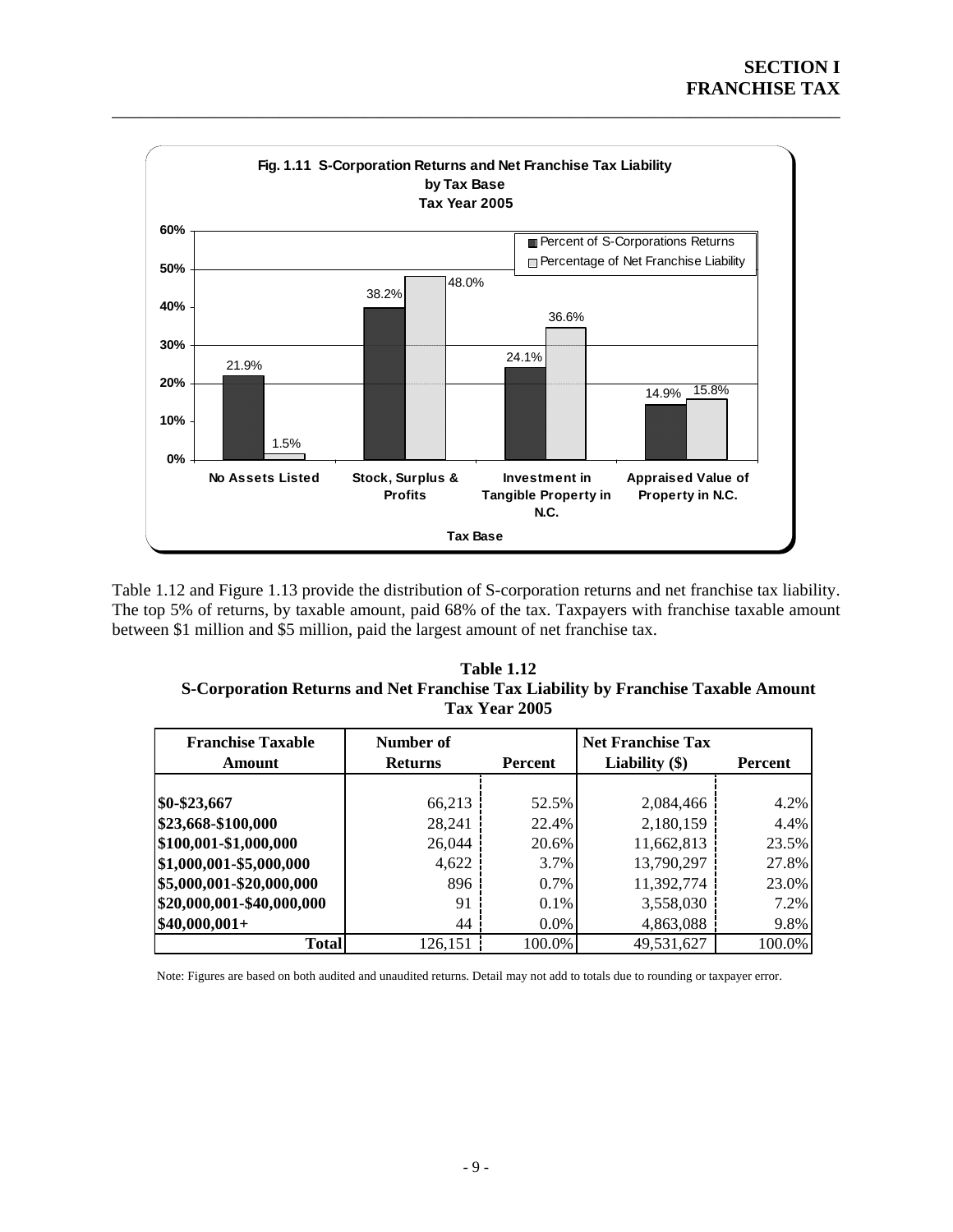<span id="page-13-0"></span>

taken. Returns with a franchise taxable amount between \$1 million and \$5 million comprised 17% of the Table 1.14 and Figure 1.15 show the number of returns taking franchise tax credits and amount of credits returns taking credits and 29% of the credits taken.

| Table 1.14                                                                     |
|--------------------------------------------------------------------------------|
| S-Corporation Returns Taking Franchise Tax Credits and Amount of Credits Taken |
| Tax Year 2005                                                                  |

| <b>Franchise Taxable</b><br>Amount | <b>Number of Returns</b><br><b>Taking Credits</b> | Percent | <b>Amount of Credits</b><br>Taken (\$) | Percent |
|------------------------------------|---------------------------------------------------|---------|----------------------------------------|---------|
|                                    |                                                   |         |                                        |         |
| \$0-\$23,667                       | 889                                               | 14.6%   | 14,348                                 | $0.6\%$ |
| \$23,668-\$100,000                 | 1,247                                             | 20.4%   | 44,429                                 | 1.7%    |
| \$100,001-\$1,000,000              | 2,471                                             | 40.5%   | 480,786                                | 18.9%   |
| \$1,000,001-\$5,000,000            | 1,025                                             | 16.8%   | 742,321                                | 29.2%   |
| \$5,000,001-\$20,000,000           | 397                                               | 6.5%    | 525,984                                | 20.7%   |
| \$20,000,001-\$40,000,000          | 50                                                | 0.8%    | 220,171                                | 8.7%    |
| $$40,000,001+$                     | 27                                                | $0.4\%$ | 512,103                                | 20.2%   |
| <b>Total</b>                       | 6,106                                             | 100.0%  | 2,540,142                              | 100.0%  |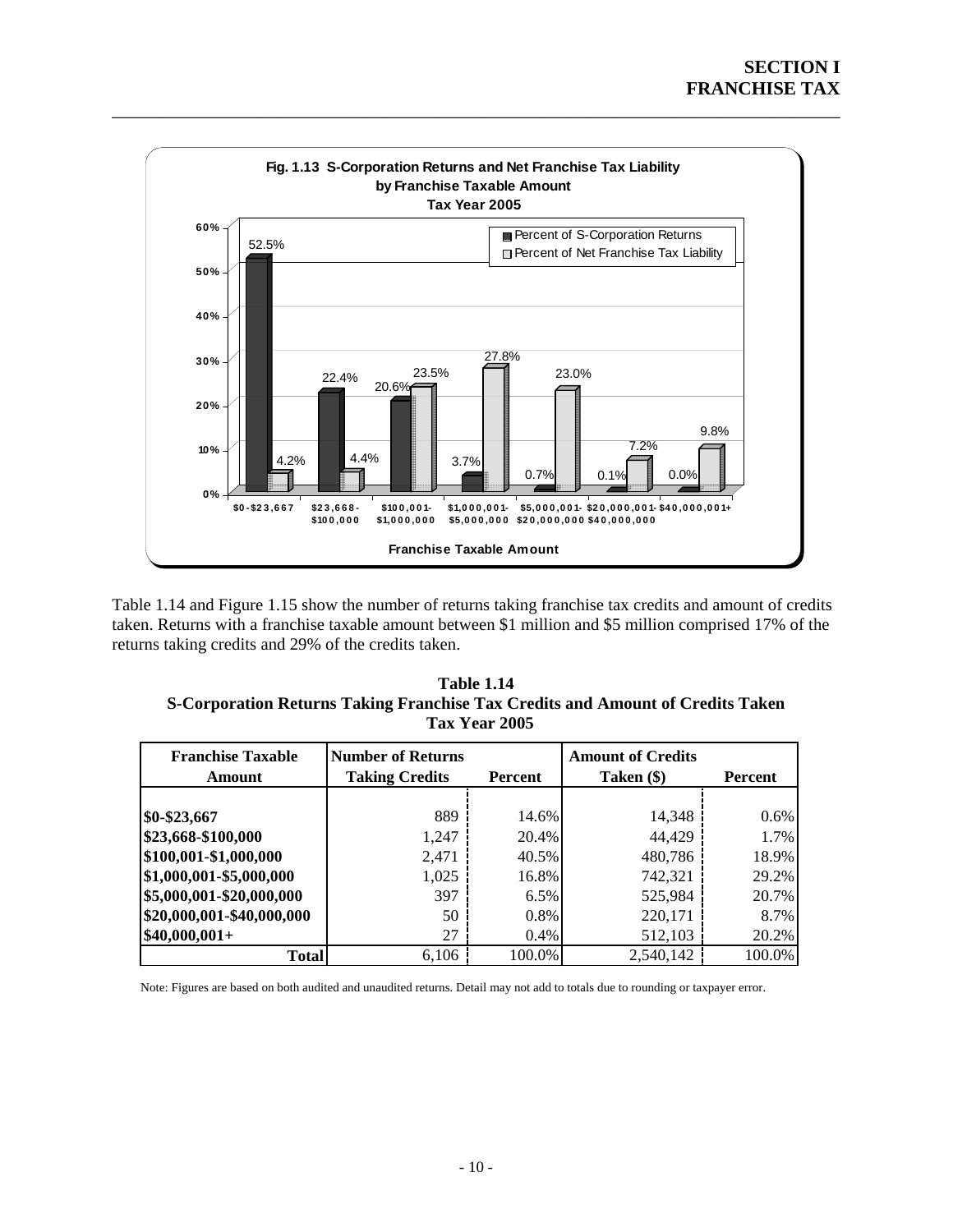<span id="page-14-0"></span>

Table 1.16 shows the amount of franchise tax credits by credit type and franchise taxable amount.

| <b>Table 1.16</b>                                                                     |
|---------------------------------------------------------------------------------------|
| S-Corporation Franchise Tax Credits Taken by Credit Type and Franchise Taxable Amount |
| Tax Year 2005                                                                         |

|                                                      |               |                    |                 | <b>Taxable Amount</b> | <b>Taxable Amount</b> |                |
|------------------------------------------------------|---------------|--------------------|-----------------|-----------------------|-----------------------|----------------|
|                                                      |               | <b>All Returns</b> | $<$ \$5,000,001 |                       | $$5,000,001+$         |                |
|                                                      | <b>Number</b> | Amount             | <b>Number</b>   | Amount                | <b>Number</b>         | <b>Amount</b>  |
|                                                      | of            | <b>Claimed</b>     | of              | <b>Claimed</b>        | of                    | <b>Claimed</b> |
| <b>Income Tax Credits</b>                            | Credits*      | $(\$)$             | <b>Credits</b>  | $($)$                 | <b>Credits</b>        | $(\$)$         |
|                                                      |               |                    |                 |                       |                       |                |
| <b>Short Period Credit for Change in Income Year</b> | 192           | 102,857            | 185             | 73,356                |                       | 29,501         |
| Lee Act and Other Limited Credits                    | 5,942         | 2,452,646          | 5,474           | 1,228,159             | 468                   | 1,224,487      |
| Others**                                             | 6             | 13.151             | W               | W                     | W                     | W              |
| <b>Credits Claimed</b>                               | 6.140         | 2,568,654          | 5,659           | 1,301,515             | 475                   | 1,253,988      |
|                                                      |               |                    |                 |                       |                       |                |
| <b>Credits Not Taken ***</b>                         | --            | 28,512             | --              | 19,631                |                       | (4,270)        |
|                                                      |               |                    |                 |                       |                       |                |
| <b>Credits Taken</b>                                 |               | 2.540.142          |                 | 1.281.884             |                       | 1,258,258      |

w Withheld to protect confidentiality.

\* The total number of credits does not equal to the total number of returns claiming credits stated in Table 1.14.

\*\* This category include Piped Natural Gas, and Other Non-Limited Franchise Credits (Credit type not stated).<br>\*\*\* Credits were not taken against tax because taxpayer's liability was less than the amount of credits claimed

\*\*\* Credits were not taken against tax because taxpayer's liability was less than the amount of credits claimed or because of taxpayer error.

Note: Confidentiality prevents the disclosure of the individual credits and credits amount. Figures are based on both audited and unaudited returns. Detail may not add to totals due to rounding or taxpayer error.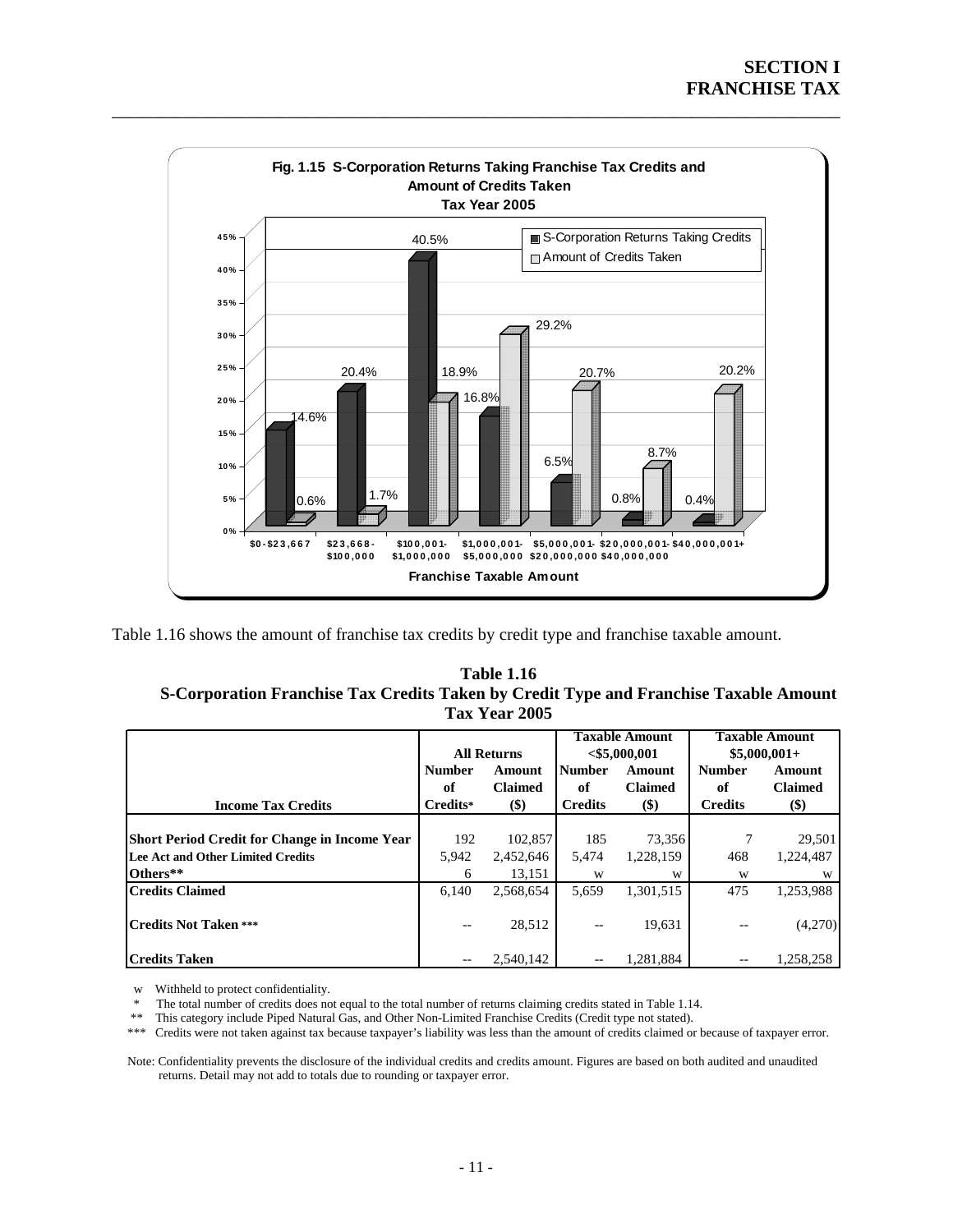### <span id="page-15-0"></span>**C & S CORPORATIONS COMBINED**

Figure 1.17 shows the number of returns and net franchise tax liability for all C and S corporations combined. The largest amount of net franchise tax was paid by the returns having capital stock, surplus and profits as the tax base. Twenty-five percent of the returns listed no assets because: 1) the taxpayer was exempt from franchise tax; 2) the 2005 tax year return was a final return; 3) or the taxpayer incorrectly completed the form.

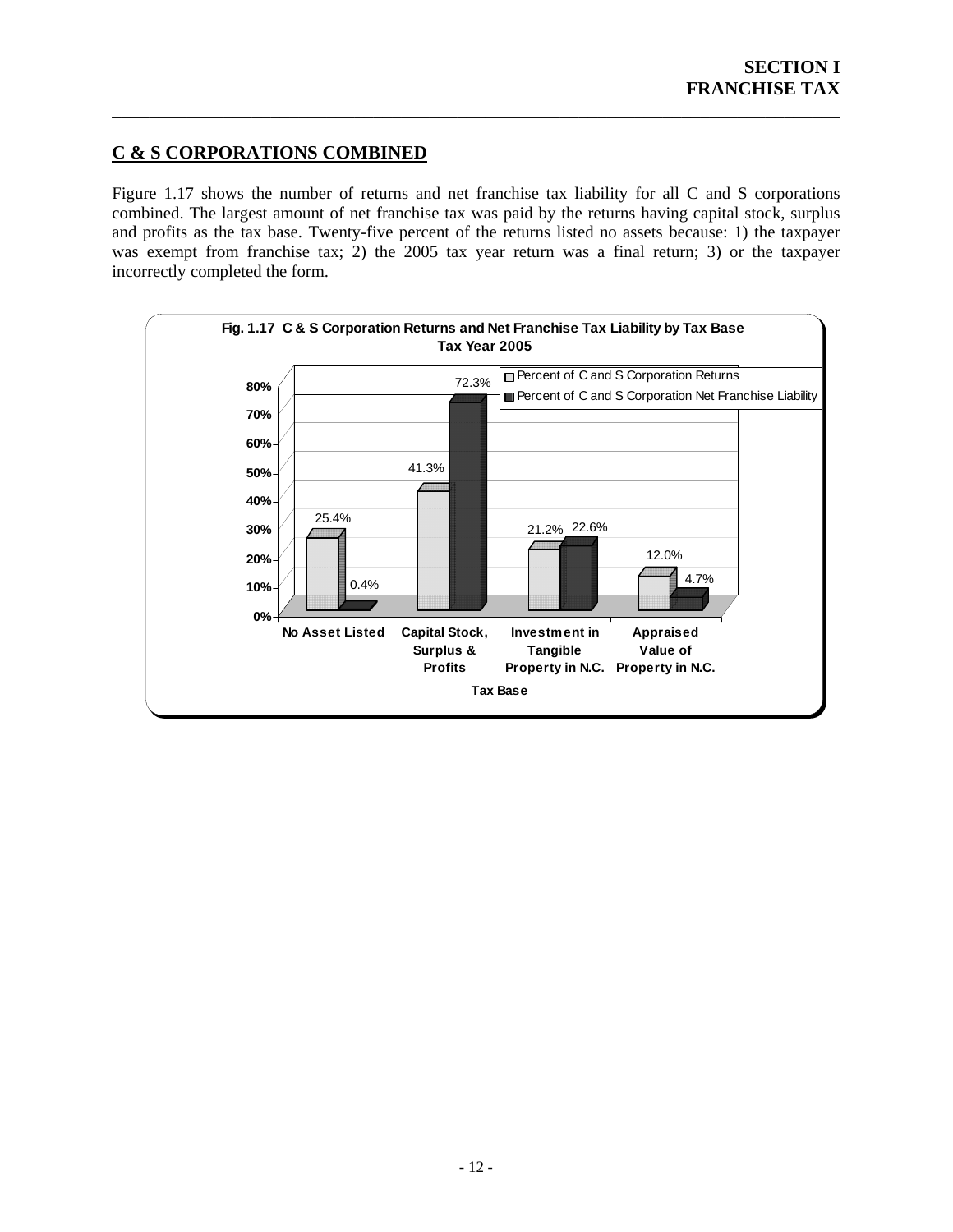<span id="page-16-0"></span>Figure 1.18 shows the number of C and S corporation returns and net franchise tax liability. The top 3% of returns, by taxable amount, paid 82% of the tax. Taxpayers with franchise taxable amount over \$40 million made up 1% of the returns, but paid 57% of net franchise tax.

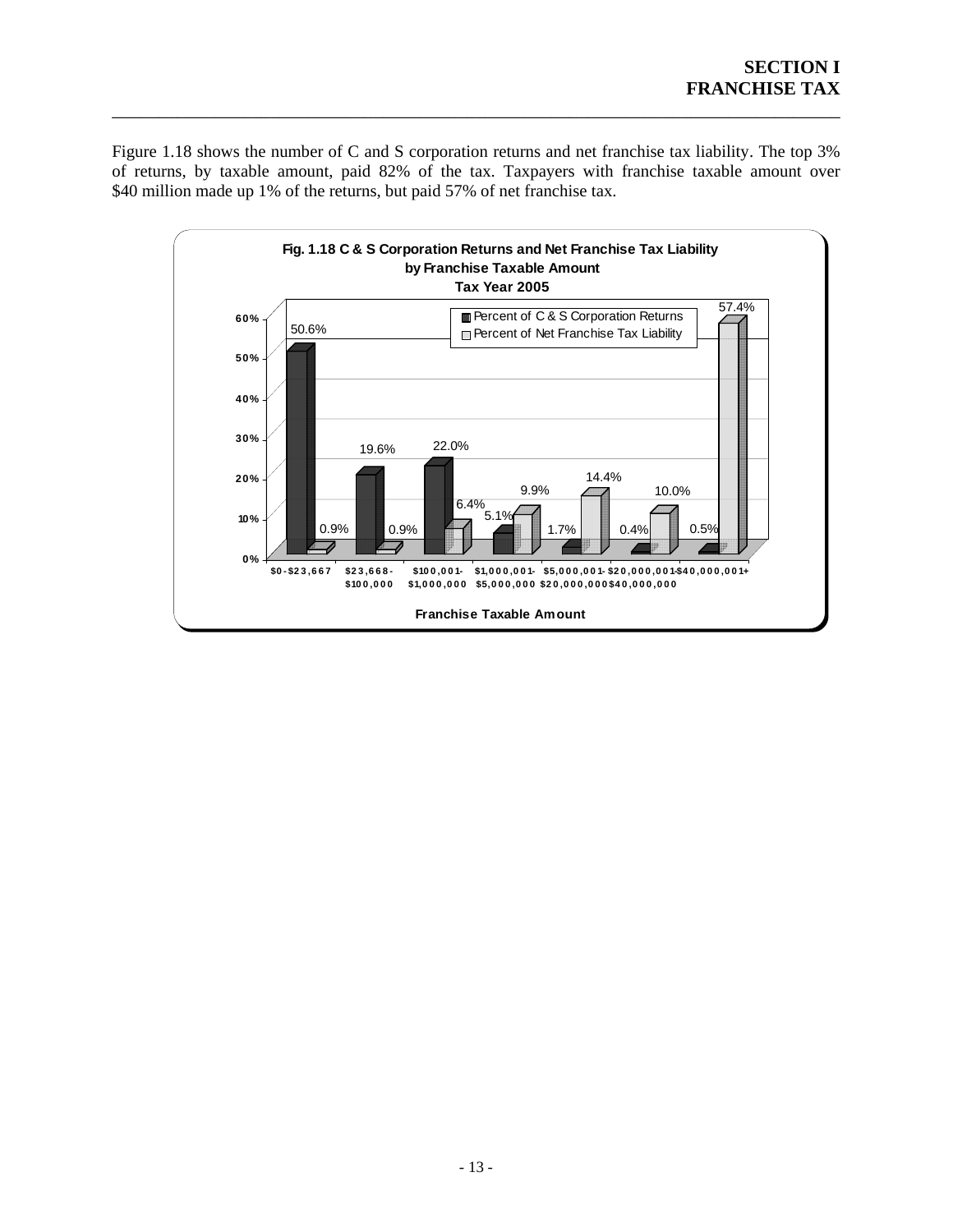### **SECTION I FRANCHISE TAX**

<span id="page-17-0"></span>Figure 1.19 shows the number of C and S corporation returns taking franchise tax credits and the amount of credits taken. Corporations with over \$40 million as their franchise taxable amount took the greatest mount of credits. a

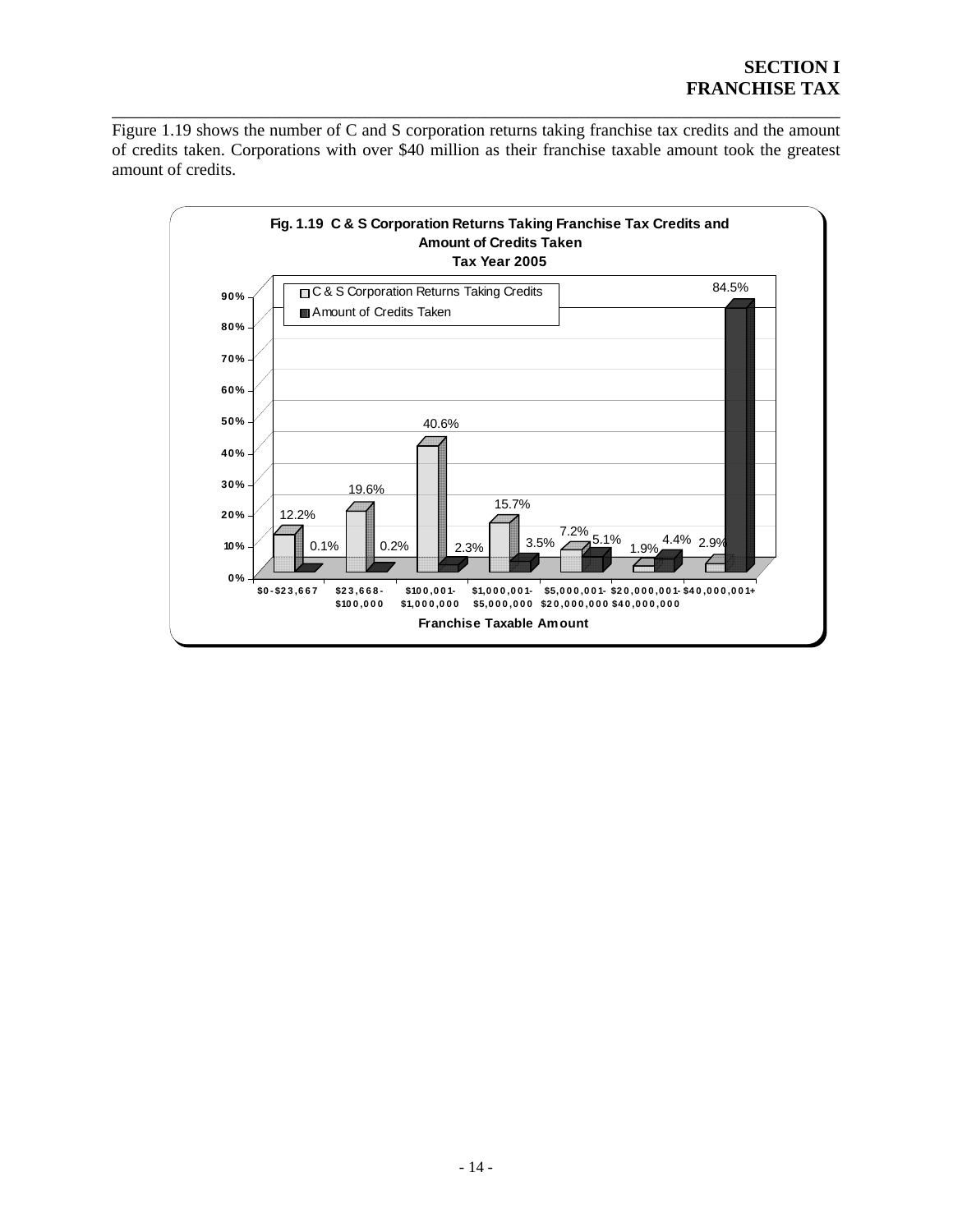### **C-CORPORATIONS**

 **Table 2.1 C-Corporation Returns and Net Income Tax Liability by NC Taxable Income Tax Year 2005** 

<span id="page-18-0"></span>\_\_\_\_\_\_\_\_\_\_\_\_\_\_\_\_\_\_\_\_\_\_\_\_\_\_\_\_\_\_\_\_\_\_\_\_\_\_\_\_\_\_\_\_\_\_\_\_\_\_\_\_\_\_\_\_\_\_\_\_\_\_\_\_\_\_\_\_\_\_\_\_\_\_\_\_\_\_

| <b>NC Taxable Income</b> | <b>Number</b><br>of Returns | <b>Percent</b> | <b>Net Income</b><br><b>Tax Liability</b><br>[\$] | <b>Percent</b> |
|--------------------------|-----------------------------|----------------|---------------------------------------------------|----------------|
|                          |                             |                |                                                   |                |
| $$0*$                    | 52,140                      | 65.04%         |                                                   |                |
| \$1-\$15,000             | 13,347                      | 16.65%         | 3,821,962                                         | 0.40%          |
| \$15,001-30,000          | 3,188                       | 3.98%          | 4,635,939                                         | 0.48%          |
| \$30,001-\$50,000        | 2,471                       | 3.08%          | 6,466,202                                         | 0.67%          |
| \$50,001-\$100,000       | 2,831                       | 3.53%          | 13,493,716                                        | 1.41%          |
| \$100,001-\$500,000      | 3,608                       | 4.50%          | 55,861,177                                        | 5.83%          |
| \$500,001-\$1,000,000    | 908                         | 1.13%          | 43,581,032                                        | 4.55%          |
| \$1,000,001-\$10,000,000 | 1,457                       | 1.82%          | 289,061,484                                       | 30.16%         |
| $$10,000,001+$           | 217                         | 0.27%          | 541,560,825                                       | 56.50%         |
| <b>Total</b>             | 80,167                      | 100.00%        | 958,482,337                                       | 100.00%        |

\* Includes both returns with no Federal Taxable Income and those that have Federal Taxable Income, but no NC Taxable Income.

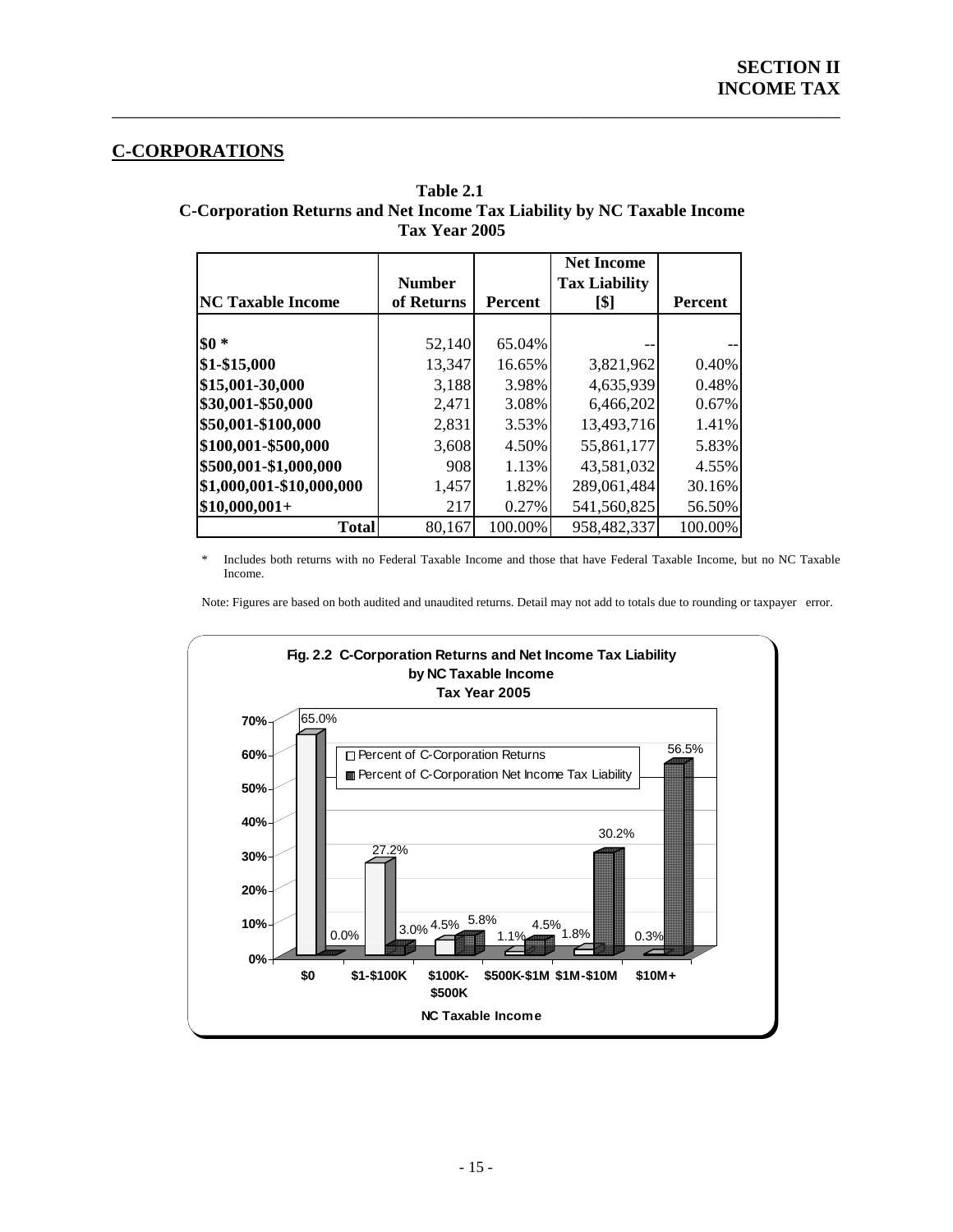Table 2.1 and Figure 2.2 show the distribution of returns and net income tax liability by taxable income. Some corporations have no federal taxable income but pay North Carolina taxes because provisions of the State tax code require that they add back certain amounts, such as income taxes paid, to their taxable income. Other corporations have a positive federal taxable income but pay no tax in North Carolina because some of their income is not subject to taxation by states or because provisions of the State tax code allow them to reduce their taxable income to zero.

<span id="page-19-0"></span>\_\_\_\_\_\_\_\_\_\_\_\_\_\_\_\_\_\_\_\_\_\_\_\_\_\_\_\_\_\_\_\_\_\_\_\_\_\_\_\_\_\_\_\_\_\_\_\_\_\_\_\_\_\_\_\_\_\_\_\_\_\_\_\_\_\_\_\_\_\_\_\_\_\_\_\_\_\_

Although more than 80,000 C-corporations were subject to the corporation income tax in tax year 2005, only one-third of the corporations that filed a return actually had a tax liability.

Two-thirds of the C-corporation returns filed for tax year 2005 had no North Carolina Taxable Income. Within this group of 52,140 corporations, 29,305 (56%) had a Federal Taxable Income of zero or less. The remaining C-corporations had positive Federal Taxable Income, but their adjustments to income, non-apportionable income allocated to other States, net economic loss, or other reductions reduced the taxable income to zero.

Among those C-corporations that did have a tax liability, 48% had NC Taxable Income of less than \$15,000. Less than 0.5% of the total C-corporation income tax liability was attributable to this group of corporations. At the other end of the spectrum, corporations with a North Carolina Taxable Income of over \$1 million represented 87% of the C-corporation income tax liability, but made up only 2% of the corporations filing returns. Over half of the total corporation income tax liability was attributable to the 217 corporations with North Carolina Taxable Income of over \$10 million.

Figure 2.3 provides the distribution of returns and tax liability by federal taxable income. Corporations with federal taxable income over \$25 million paid the largest amount of net income tax.

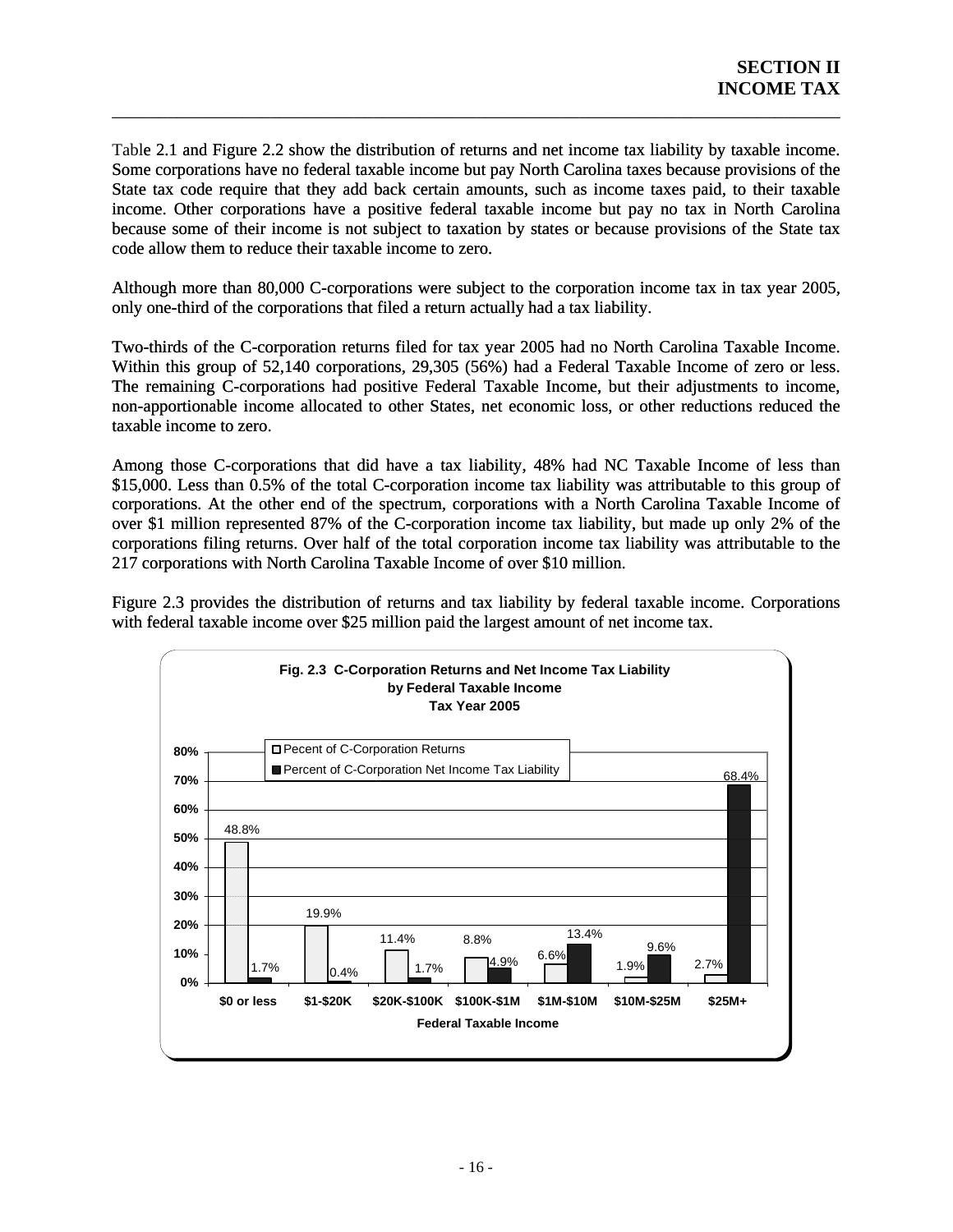Table 2.4 and Figure 2.6 show the distribution of returns by apportionment percentage and federal taxable income. A corporation's apportionment percentage is used to determine how much of the corporation's income may be taxed by North Carolina. The percentage is based on how much of the corporation's property, payroll, and sales are in North Carolina, with sales being given a double weight.

<span id="page-20-0"></span>\_\_\_\_\_\_\_\_\_\_\_\_\_\_\_\_\_\_\_\_\_\_\_\_\_\_\_\_\_\_\_\_\_\_\_\_\_\_\_\_\_\_\_\_\_\_\_\_\_\_\_\_\_\_\_\_\_\_\_\_\_\_\_\_\_\_\_\_\_\_\_\_\_\_\_\_\_\_

### **Table 2.4 C-Corporation Returns by Federal Taxable Income (Before NOL) and Apportionment Percentage**

 **Tax Year 2005** 

| <b>Federal Taxable Income</b> | $< 5\%$ | $5\% - 24\%$ | $25\% - 49\%$ | $50\% - 99\%$ | 100%   | <b>Total</b> |
|-------------------------------|---------|--------------|---------------|---------------|--------|--------------|
|                               |         |              |               |               |        |              |
| \$0 or less                   | 10,509  | 1,479        | 506           | 868           | 25,725 | 39,087       |
| $$1 - $20,000$                | 762     | 244          | 125           | 239           | 14,565 | 15,935       |
| \$20,001-\$100,000            | 1,165   | 397          | 171           | 454           | 6,959  | 9,146        |
| $$100,001 - $1,000,000$       | 2,795   | 779          | 290           | 559           | 2,646  | 7,069        |
| \$1,000,001 - \$10,000,000    | 3,669   | 733          | 237           | 261           | 366    | 5,266        |
| \$10,000,001-\$25,000,000     | 1,176   | 205          | 49            | 39            | 32     | 1,501        |
| $$25,000,001+$                | 1,836   | 257          | 48            | 15            | 7      | 2,163        |
| <b>Total</b>                  | 21,912  | 4,094        | 1,426         | 2,435         | 50,300 | 80,167       |

Note: Figures are based on both audited and unaudited returns.

#### **Table 2.5**  C-Corporation Net Income Tax Liability by Federal Taxable Income (Before NOL) and **Apportionment Percentage Tax Year 2005**

| <b>Federal Taxable Income</b> | $< 5\%$     | $5\% - 24\%$ | $25\% - 49\%$ | $50\% - 99\%$ | 100%        | <b>Total</b> |
|-------------------------------|-------------|--------------|---------------|---------------|-------------|--------------|
|                               | [\$]        | [\$]         | [\$]          | [\$]          | [\$]        | [\$]         |
|                               |             |              |               |               |             |              |
| \$0 or less                   | 2,399,652   | 1,180,115    | 104,650       | 12,159,243    | 362,249     | 16,205,909   |
| $$1 - $20,000$                | 8,915       | 16,003       | 20,998        | 58,017        | 3,559,172   | 3,663,105    |
| \$20,001-\$100,000            | 99,694      | 158,153      | 149,318       | 855,603       | 14,770,246  | 16,033,014   |
| $$100,001 - $1,000,000$       | 987,736     | 1,946,631    | 1,878,185     | 7,445,606     | 34,667,747  | 46,925,905   |
| \$1,000,001 - \$10,000,000    | 10,461,213  | 15,568,489   | 15,655,264    | 30,904,625    | 55,650,773  | 128,240,364  |
| \$10,000,001-\$25,000,000     | 12,963,407  | 19,653,146   | 13,517,125    | 20,870,600    | 24,955,601  | 91,959,879   |
| $$25,000,001+$                | 262,901,051 | 212.195.484  | 86,259,204    | 78,457,629    | 15,640,793  | 655,454,161  |
| <b>Total</b>                  | 289,821,668 | 250,718,021  | 117,584,744   | 150.751.323   | 149,606,581 | 958,482,337  |

Note: Figures are based on both audited and unaudited returns.

Table 2.5 and Figure 2.6 show the net income tax liability by apportionment percentage and federal taxable income. C-corporations that operate exclusively within North Carolina, and so apportion all of their income to the state, made up over 63% of the returns filed for tax year 2004. These corporations accounted for less than 16% of the corporation income tax liability, however, largely because the majority of them had Federal Taxable Income of zero or less.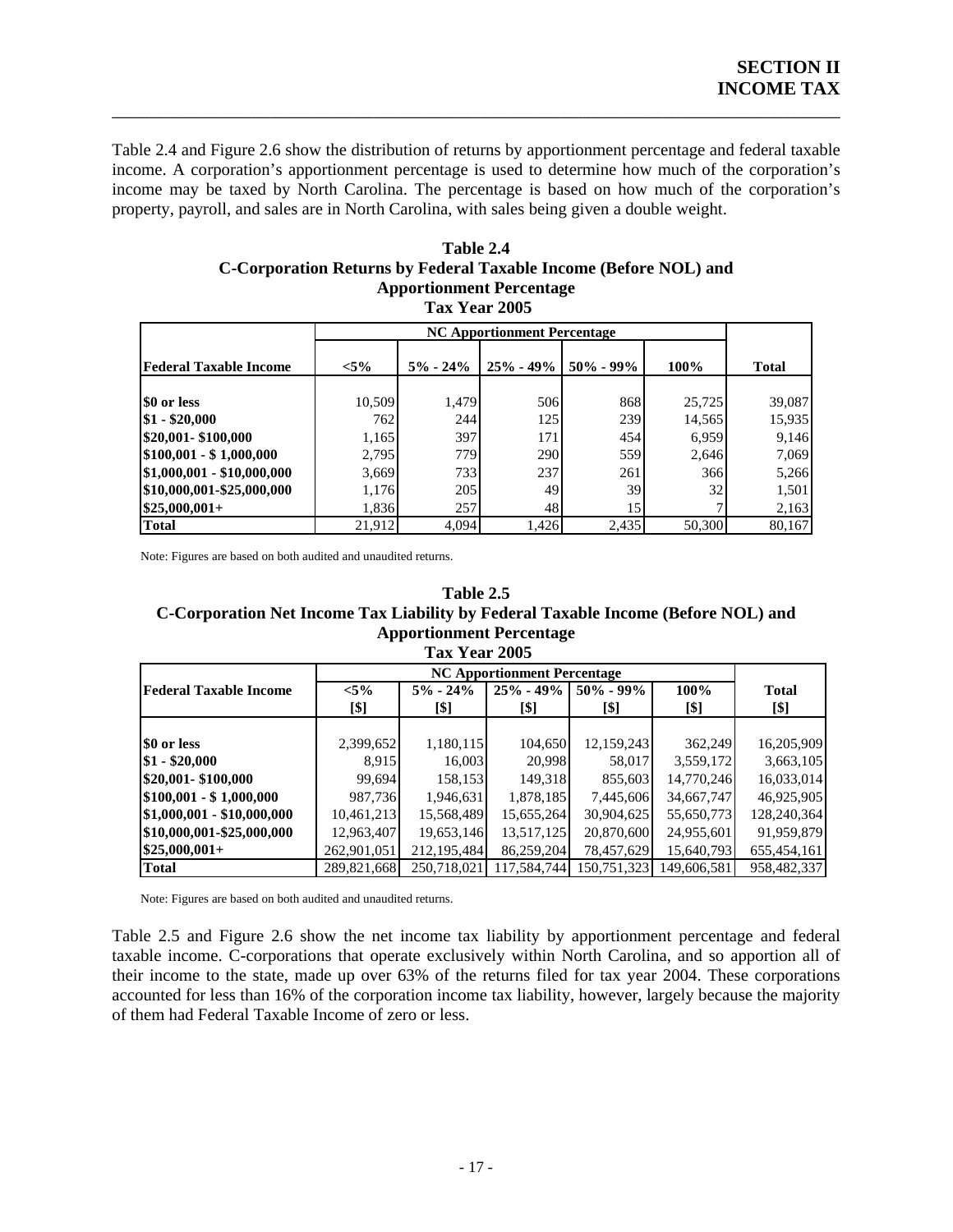The State receives a significant portion of its corporation income taxes from a small number of large multi-state firms. Fifty percent of corporation income tax was attributable to 2,093 corporations with Federal Taxable Income of over \$25 million that apportioned less than 25% of their income to North Carolina. The economic success, sales patterns, and tax planning decisions of this relatively small number of large, multi-state companies can significantly affect North Carolina's corporation income tax revenues.

<span id="page-21-0"></span>\_\_\_\_\_\_\_\_\_\_\_\_\_\_\_\_\_\_\_\_\_\_\_\_\_\_\_\_\_\_\_\_\_\_\_\_\_\_\_\_\_\_\_\_\_\_\_\_\_\_\_\_\_\_\_\_\_\_\_\_\_\_\_\_\_\_\_\_\_\_\_\_\_\_\_\_\_\_



Table 2.7 shows the income tax calculation detail by federal taxable income. Out of almost 80,000 returns, 35% were taxable returns and 65% were nontaxable returns. Taxable returns with a federal taxable income over \$50 million, made up only 1.2% of the returns but accounted for 87% of the federal taxable income before NOL and 61% of the tax liability.

Of the 39,087 returns with federal taxable income of zero or less, 607 had a North Carolina tax liability as a result of adjustment to income or the allocation of nonapportionable income to North Carolina. Of the remaining 41,080 returns that did show a federal taxable income, 13,875 did not have a net North Carolina liability. Within this group, 3,040 did not apportion any income to North Carolina. Of those apportioning income to North Carolina, 9,414 did not have any tax liability because their taxable income was reduced to zero as a result of deductions for Net Economic Loss.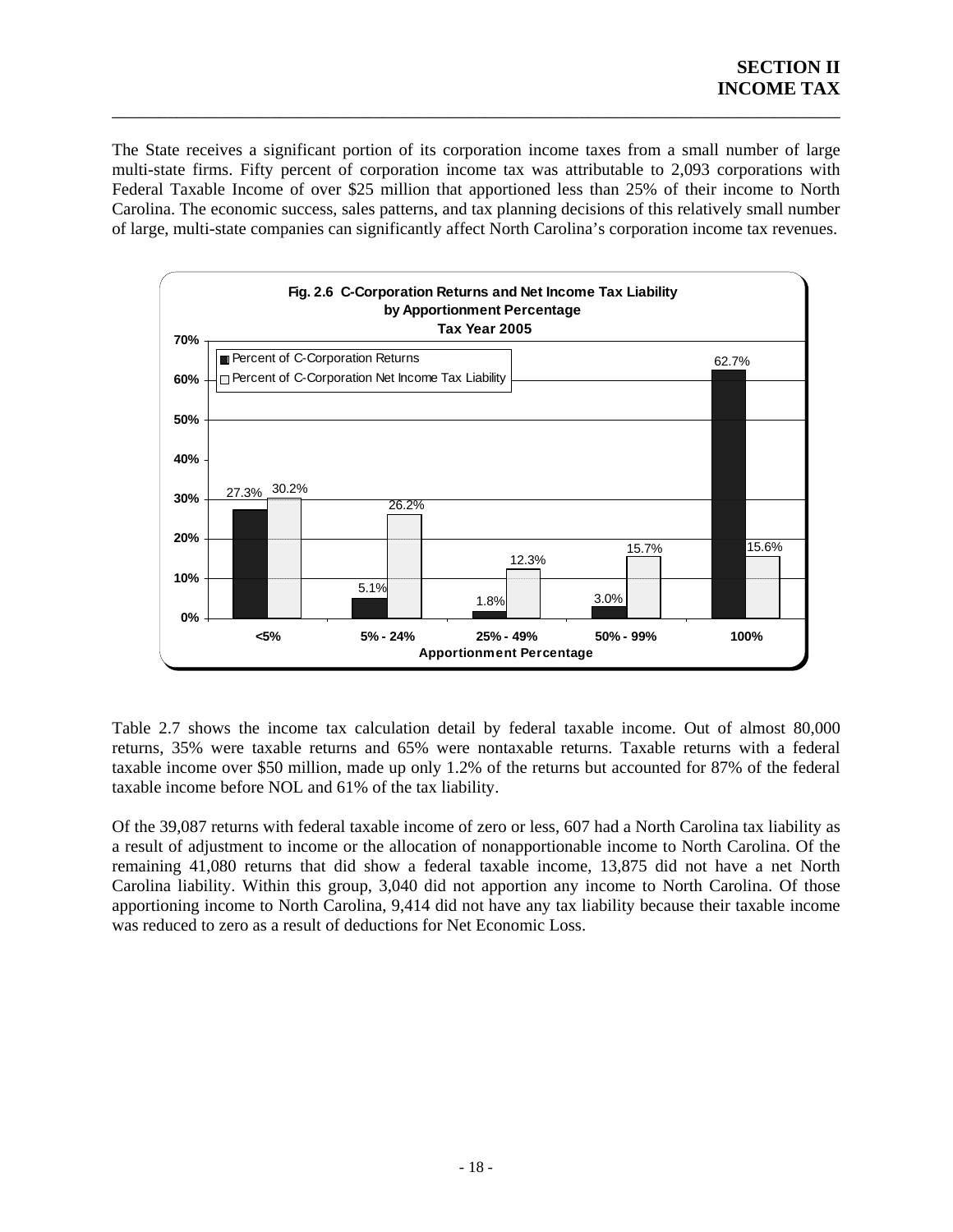|                           | Tax Year 2005  |                           |                               |                          |                  |                         |                          |  |  |  |
|---------------------------|----------------|---------------------------|-------------------------------|--------------------------|------------------|-------------------------|--------------------------|--|--|--|
|                           |                |                           | $^{(+)}$                      | (-)                      | ( – )            | (-)                     | $(=)$                    |  |  |  |
|                           |                | <b>Federal Taxable</b>    | <b>Adjustments to Federal</b> | <b>Contributions to</b>  | Nonapportionable | <b>Reduction Due To</b> | <b>Income</b>            |  |  |  |
|                           | Number of      | <b>Income, Before NOL</b> | <b>Income</b>                 | <b>Donees Outside NC</b> | <b>Income</b>    | Apportionment           | <b>Apportioned to NC</b> |  |  |  |
| <b>FII</b> of Corporation | <b>Returns</b> | [\$]                      | [\$]                          | [\$]                     | [\$]             | [\$]                    | [\$]                     |  |  |  |
| <b>Taxable Returns</b>    |                |                           |                               |                          |                  |                         |                          |  |  |  |
| \$0 or less               | 607            | (2,698,470,750)           | 5,556,846,672                 | 39,630,813               | 177,004,887      | 2,363,844,925           | 277,895,305              |  |  |  |
| \$1-\$20,000              | 9,827          | 59,705,942                | 4,854,822                     | 198,389                  | 207,506          | 4,692,695               | 59,461,992               |  |  |  |
| \$20,001-\$100,000        | 6,341          | 306,079,208               | 19,332,999                    | 1,252,526                | 3,160,255        | 57,968,613              | 263,029,713              |  |  |  |
| \$100,001-\$1,000,000     | 4,736          | 1,707,412,833             | 139,835,533                   | 9,926,822                | 19,335,212       | 1,064,103,333           | 756,500,595              |  |  |  |
| \$1,000,001-\$10,000,000  | 3,647          | 13,526,692,981            | 1,308,255,527                 | 63,239,996               | 108,756,032      | 12,630,364,652          | 2,032,583,749            |  |  |  |
| \$10,000,001-\$50,000,000 | 1,674          | 38, 172, 202, 934         | 2,898,126,631                 | 206,457,978              | 278, 211, 814    | 37,931,865,170          | 2,653,794,608            |  |  |  |
| $$50,000,001+$            | 980            | 336,863,389,122           | (6,590,870,460)               | 2,355,357,373            | 4,933,001,110    | 313,064,669,004         | 9,919,489,921            |  |  |  |
| <b>Total, Taxable</b>     | 27,812         | 387,937,012,270           | 3,336,381,724                 | 2,676,063,897            | 5,519,676,816    | 367, 117, 508, 392      | 15,962,755,883           |  |  |  |
| <b>Nontaxable Returns</b> |                |                           |                               |                          |                  |                         |                          |  |  |  |
| \$0 or less               | 38,480         | (209, 443, 454, 291)      | (8,022,578,283)               | 116,395,178              | 2,814,664,060    | (211,877,079,396)       | (8,508,387,435)          |  |  |  |
| More than \$0             | 13,875         | 114,003,765,755           | (39,796,688,753)              | 424,603,829              | 3,082,866,477    | 68,904,265,975          | 1,786,351,534            |  |  |  |
| <b>Total. Nontaxablel</b> | 52,355         | (95, 439, 688, 536)       | (47,819,267,036)              | 540,999,007              | 5,897,530,537    | (142, 972, 813, 421)    | (6,722,035,901)          |  |  |  |

| Table 2.7                                                                          |
|------------------------------------------------------------------------------------|
| C-Corporation Income Tax Calculation Detail by Federal Taxable Income (Before NOL) |
| Tax Year 2005                                                                      |

\_\_\_\_\_\_\_\_\_\_\_\_\_\_\_\_\_\_\_\_\_\_\_\_\_\_\_\_\_\_\_\_\_\_\_\_\_\_\_\_\_\_\_\_\_\_\_\_\_\_\_\_\_\_\_\_\_\_\_\_\_\_\_\_\_\_\_\_\_\_\_\_\_\_\_\_\_\_\_\_\_\_\_\_\_\_\_\_\_\_\_\_\_\_\_\_\_\_\_\_\_\_\_\_\_\_\_\_

<span id="page-22-0"></span>

|                           |                           | $(+)$                      | $(-)$                       | $(-)$                    | (-)              | $(=)$               | $(6.9\%)$              | (-)                | $(=)$       |
|---------------------------|---------------------------|----------------------------|-----------------------------|--------------------------|------------------|---------------------|------------------------|--------------------|-------------|
|                           |                           | Nonapportonable            |                             |                          |                  |                     |                        |                    |             |
|                           | <b>Income Apportioned</b> | <b>Income Allocated to</b> | <b>Percentage Depletion</b> |                          | Contributions to | <b>Net Taxable</b>  | <b>Computed Income</b> |                    | Net Tax     |
|                           | to NC                     | NC.                        | <b>Over Cost Depletion</b>  | <b>Net Economic Loss</b> | <b>NC Donees</b> | <b>Income</b>       | Tax                    | <b>Tax Credits</b> | Liability   |
| <b>FTI</b> of Corporation | [\$]                      | <b>S</b>                   | [\$]                        | [\$]                     | [\$]             | [\$]                | [\$]                   | <b>S</b>           | [\$]        |
| <b>Taxable Returns</b>    |                           |                            |                             |                          |                  |                     |                        |                    |             |
| \$0 or less               | 277,895,305               | 2,225,363                  |                             | 4,942,269                | 15,378,631       | 259,879,496         | 17,911,085             | 1,705,176          | 16,205,909  |
| \$1-\$20,000              | 59,461,992                | 312,140                    | 9,280                       | 4,961,102                | 456,959          | 54, 347, 545        | 3,750,068              | 86,963             | 3,663,105   |
| \$20,001-\$100,000        | 263,029,713               | 1,837,450                  | 60,746                      | 22,686,041               | 2,350,066        | 239,770,310         | 16,544,177             | 511,127            | 16,033,014  |
| \$100,001-\$1,000,000     | 756,500,595               | 8,709,060                  | 73,964                      | 63,082,327               | 5,411,643        | 696,641,721         | 48,068,338             | 1,142,432          | 46,925,905  |
| \$1,000,001-\$10,000,000  | 2,032,583,749             | 24,619,539                 | 1,096,900                   | 107,776,428              | 10,417,809       | 1,937,912,631       | 133,715,983            | 5,475,619          | 128,240,364 |
| \$10,000,001-\$50,000,000 | 2,653,794,608             | .535,860                   | 3,072,428                   | 155,860,876              | 9,107,163        | 2,487,290,001       | 171,623,007            | 12,523,014         | 159,099,993 |
| $$50,000,001+$            | 9,919,489,921             | (5,713,869)                | 26,701,780                  | 223,771,668              | 119, 163, 239    | 9,544,207,874       | 658,550,338            | 70,236,291         | 588,314,047 |
| <b>Total, Taxable</b>     | 15,962,755,883            | 33,525,543                 | 31,015,098                  | 583,080,711              | 162,285,510      | 15,220,049,578      | 1,050,162,996          | 91,680,622         | 958,482,337 |
| <b>Nontaxable Returns</b> |                           |                            |                             |                          |                  |                     |                        |                    |             |
| \$0 or less               | (8,508,387,435)           | (3,481,398)                | 8,676,345                   | 8,534,817,508            | 2,234,523        | (17,083,454,608)    | W                      | W                  |             |
| More than \$0             | .786,351,534              | 12,834,615                 | 33,158,252                  | 8,989,899,950            | 28,891,355       | (7,252,556,495)     | W                      | W                  |             |
| Total. Nontaxable         | (6,722,035,901)           | 9,353,217                  | 41,834,597                  | 17.524.717.458           | 31,125,878       | (24, 336, 011, 103) | 6,131,062              | 6,131,062          |             |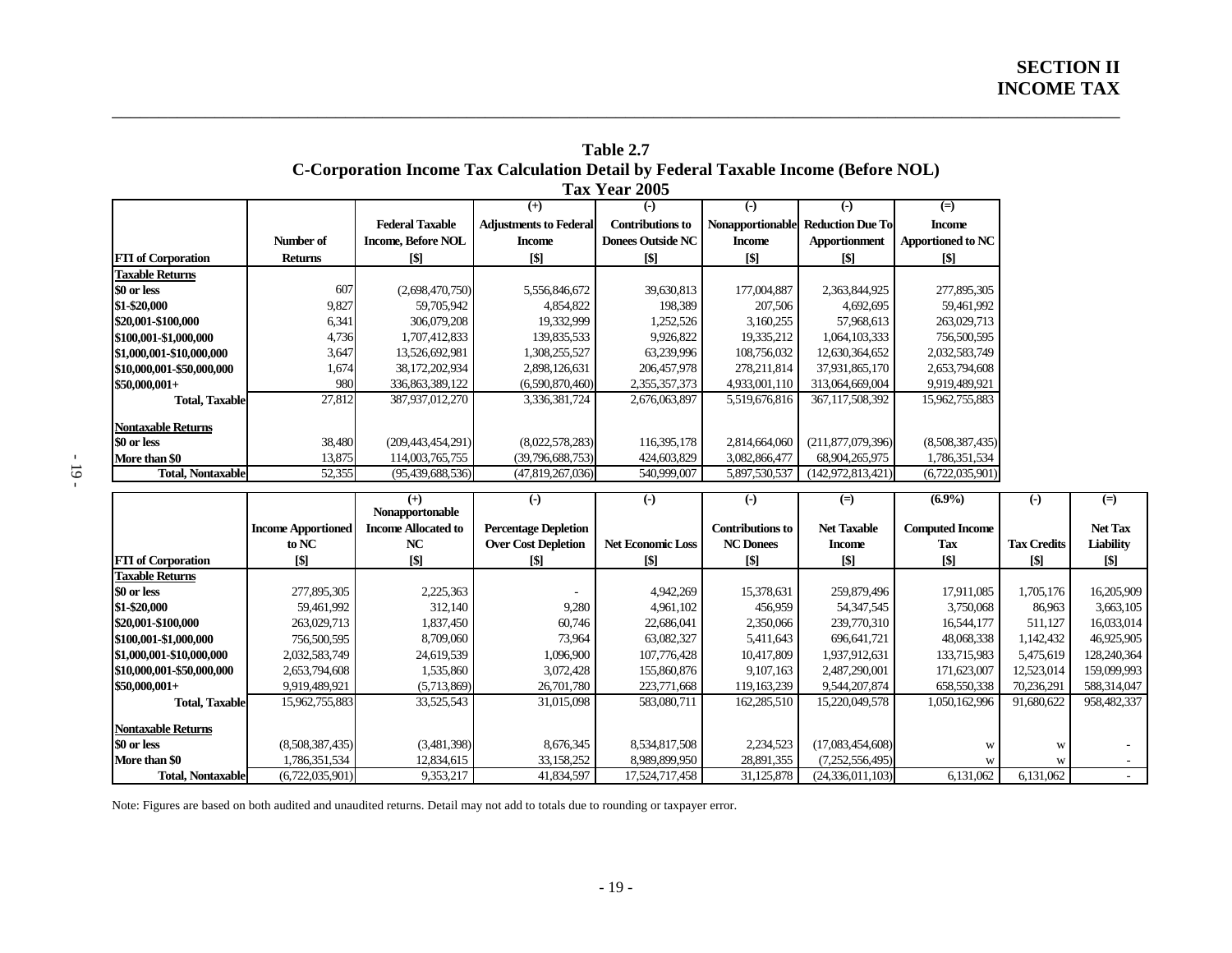Table 2.8 and 2.9 show the distribution of taxable returns and income tax credits taken by tax credit as a percent of tax and federal taxable income. Ninety-seven percent of the returns did not take any income tax credit. Forty-one percent of the returns taking credits had over 40% of their tax relieved by the income tax credits. These returns accounted for 41% of the total credits taken.

<span id="page-23-0"></span>\_\_\_\_\_\_\_\_\_\_\_\_\_\_\_\_\_\_\_\_\_\_\_\_\_\_\_\_\_\_\_\_\_\_\_\_\_\_\_\_\_\_\_\_\_\_\_\_\_\_\_\_\_\_\_\_\_\_\_\_\_\_\_\_\_\_\_\_\_\_\_\_\_\_\_\_\_\_

| Tax Year 2005                 |        |               |                                                  |                 |             |         |              |
|-------------------------------|--------|---------------|--------------------------------------------------|-----------------|-------------|---------|--------------|
|                               |        |               | <b>Income Tax Credits as a Percentage of Tax</b> |                 |             |         |              |
| <b>Federal Taxable Income</b> |        |               |                                                  |                 |             |         |              |
|                               | $0\%$  | $0\% - 4.9\%$ | $5\% - 9.9\%$                                    | $10\% - 19.9\%$ | 20\%-39.9\% | $40% +$ | <b>Total</b> |
|                               |        |               |                                                  |                 |             |         |              |
| \$0 or less                   | 39,065 | W             |                                                  | W               | W           | 16      | 39,087       |
| $$1 - $20,000$                | 15.407 | 44            | 22                                               | 37              | 42          | 383     | 15,935       |
| \$20,001-\$100,000            | 8,308  | 170           | 98                                               | 108             | 116         | 346     | 9,146        |
| $$100,001 - $1,000,000$       | 6,439  | 266           | 81                                               | 82              | 64I         | 137     | 7,069        |
| \$1,000,001 - \$10,000,000    | 5,033  | 111           | 12                                               | 22              | 25          | 63      | 5,266        |
| \$10,000,001-\$50,000,000     | 2,194  | 36            | 12                                               | 20              | 19          | 41      | 2,322        |
| $$50,000,001+$                | 1,242  | 23            | 13                                               | 15              | 22          | 27      | 1,342        |
| <b>Total</b>                  | 77,688 | W             | 238                                              | W               | W           | 1,013   | 80,167       |

**Table 2.8 C-Corporation Returns by Income Tax Credits as a Percentage of Tax** 

Note: Figures are based on both au dited and unaudited returns.

**C-Corporation Tax Credits for Taxable Returns by Income Tax Credits as a Percentage of Tax Table 2.9 Tax Year 2005** 

|                               | Income Tax Credits as a Percentage of Tax |                       |                       |                         |                         |                                        |                      |  |  |  |
|-------------------------------|-------------------------------------------|-----------------------|-----------------------|-------------------------|-------------------------|----------------------------------------|----------------------|--|--|--|
| <b>Federal Taxable Income</b> | $0\%$<br>[\$]                             | $0\% - 4.9\%$<br>[\$] | $5\% - 9.9\%$<br>[\$] | $10\% - 19.9\%$<br>[\$] | $20\% - 39.9\%$<br>[\$] | $40% +$<br>[\$]                        | <b>Total</b><br>[\$] |  |  |  |
|                               |                                           |                       |                       |                         |                         |                                        |                      |  |  |  |
| \$0 or less                   |                                           | 550                   |                       | 849                     | 1,335,916               | 367,862                                | 1,705,177            |  |  |  |
| $$1 - $20,000$                |                                           | 777                   | 999                   | 3.911                   | 7.545                   | 73.736                                 | 86,968               |  |  |  |
| \$20,001-\$100,000            |                                           | 15,060                | 25,379                | 54,650                  | 103,200                 | 318,215                                | 516,504              |  |  |  |
| $$100,001 - $1,000,000$       | ۰.                                        | 106,588               | 78.483                | 150,479                 | 209,909                 | 596,973                                | 1,142,432            |  |  |  |
| $$1,000,001 - $10,000,000$    | ۰.                                        | 153,568               | 175,057               | 486,538                 | 1.200.474               |                                        | 3,474,322 5,489,959  |  |  |  |
| \$10,000,001-\$50,000,000     | ۰.                                        | 195,445               | 656,176               | 1,619,435               | 2.207.690               |                                        | 7,844,268 12,523,014 |  |  |  |
| $$50,000,001+$                | ٠.                                        | 2,656,910             | 2,126,075             | 15,125,564              |                         | 29,057,999 27,381,082 76,347,630       |                      |  |  |  |
| <b>Total</b>                  |                                           | 3,128,898             | 3,062,169             | 17,441,426              |                         | 34, 122, 733 40, 056, 458 97, 811, 684 |                      |  |  |  |

Note: Figures are based on both au dited and unaudited returns.

Figure 2.10 shows income tax credits by federal taxable income for North Carolina taxable returns. Corporations with federal taxable income over \$50 million took 75% of the tax credits.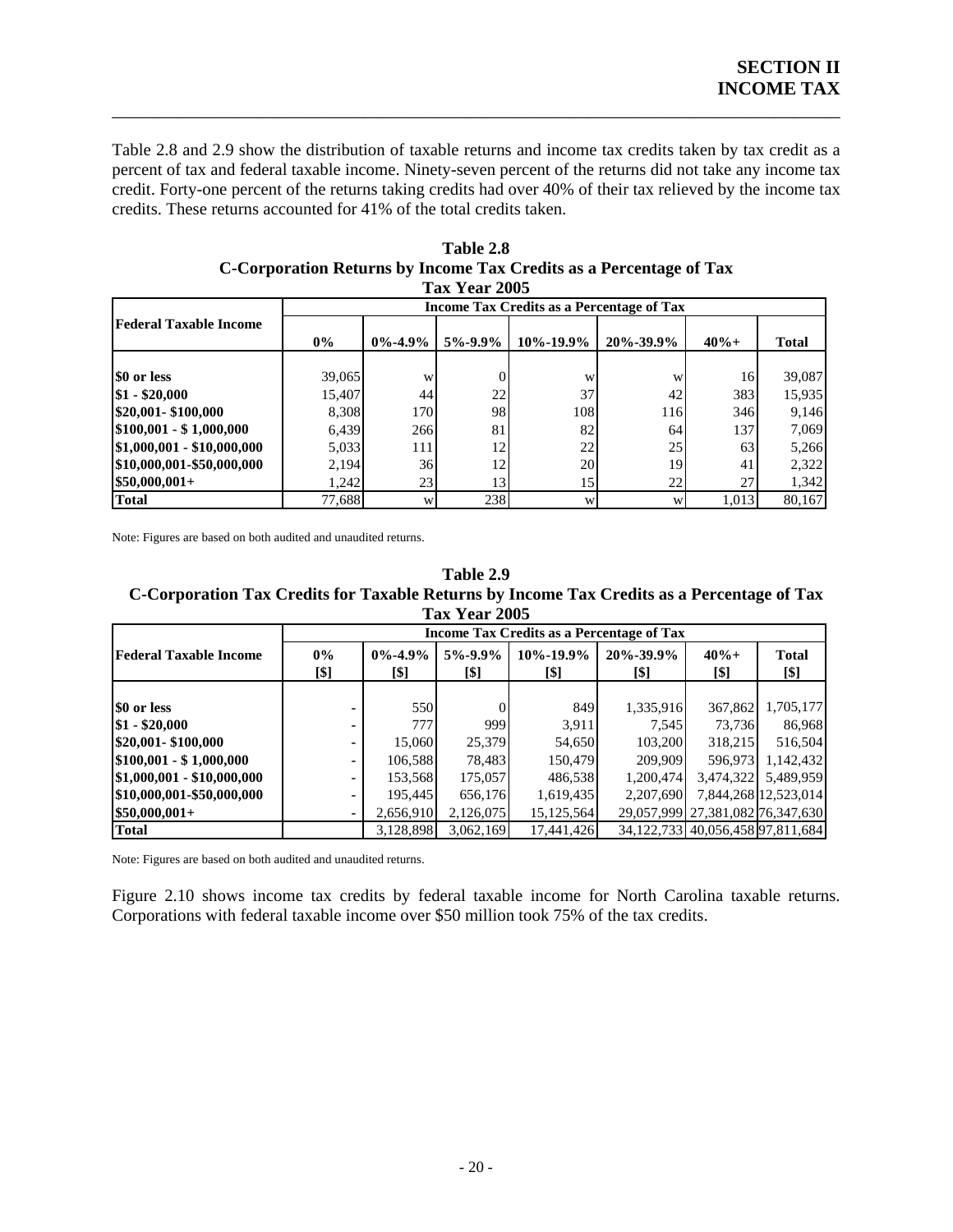<span id="page-24-0"></span>

Table 2.11 provides the distribution of income tax credits by credit type and federal taxable income. Corporations with federal taxable income over \$1 million took 98% of the credits. The most claimed credits were in the category, Lee Act and Other Limited Credits.

| <b>Table 2.11</b>                                                                       |
|-----------------------------------------------------------------------------------------|
| C-Corporation Income Tax Credits by Credit Type and Federal Taxable Income (Before NOL) |
| Tax Year 2005                                                                           |

| тал теат 2009                                         |               |                    |                |                    |                |                       |  |  |  |
|-------------------------------------------------------|---------------|--------------------|----------------|--------------------|----------------|-----------------------|--|--|--|
|                                                       |               | <b>All Returns</b> |                | $FTI = $1,000,000$ |                | $FTI > = $1,000,001+$ |  |  |  |
|                                                       | <b>Number</b> | <b>Amount</b>      | <b>Number</b>  | <b>Amount</b>      | <b>Number</b>  | Amount                |  |  |  |
|                                                       | of            | <b>Claimed</b>     | of             | <b>Claimed</b>     | of             | <b>Claimed</b>        |  |  |  |
| <b>Income Tax Credits</b>                             | Credits*      | \$)                | <b>Credits</b> | $($)$              | <b>Credits</b> | \$)                   |  |  |  |
|                                                       |               |                    |                |                    |                |                       |  |  |  |
| Rehabilitating an Income-Producing Historic Structure | 27            | 4,061,959          | 11             | 109,673            | 16             | 3,952,286             |  |  |  |
| <b>Certain Real Property Donation</b>                 | 4             | 418,109            |                |                    | 4              | 418,109               |  |  |  |
| <b>Savings and Loan Supervisory Fees</b>              | 9             | 154.887            | 3              | 14,400             | 6              | 140,487               |  |  |  |
| <b>Other Non-Limited Credits</b>                      | 32            | 8,124,582          | 14             | 35,185             | 18             | 8,089,397             |  |  |  |
| <b>Carryover from Previous Years Credits</b>          | 19            | 226,661,386        | 11             | 231,634            | 8              | 226,429,752           |  |  |  |
| Lee Act and Other Limited Credits                     | 2,440         | 88,162,807         | 2,007          | 3,622,009          | 433            | 84,540,798            |  |  |  |
| Others **                                             | 15            | 8,200,492          | 12             | 5,151,985          | 3              | 3,048,507             |  |  |  |
| <b>Credits Claimed</b>                                | 2,546         | 335,784,222        | 2,058          | 9,164,886          | 488            | 326,619,336           |  |  |  |
| <b>Credits Not Taken ***</b>                          |               | 237,972,538        |                | 6,856,237          | --             | 231,116,301           |  |  |  |
| <b>Credits Taken</b>                                  |               | 97,811,684         |                | 2,308,649          |                | 95,503,035            |  |  |  |

\* The total number of credits does not equal to the total number of returns claiming credits stated in Table 2.7 and 2.8.

 Reinvestment by Major Recycling Facilities. \*\* This category include Rehabilitating a Non-Income Producing Historic Structure, Major Computer Manufacturing Facilities, and

\*\*\* Credits were not taken against tax because taxpayer's liability was less than the amount of credits claimed or because of taxpayer error.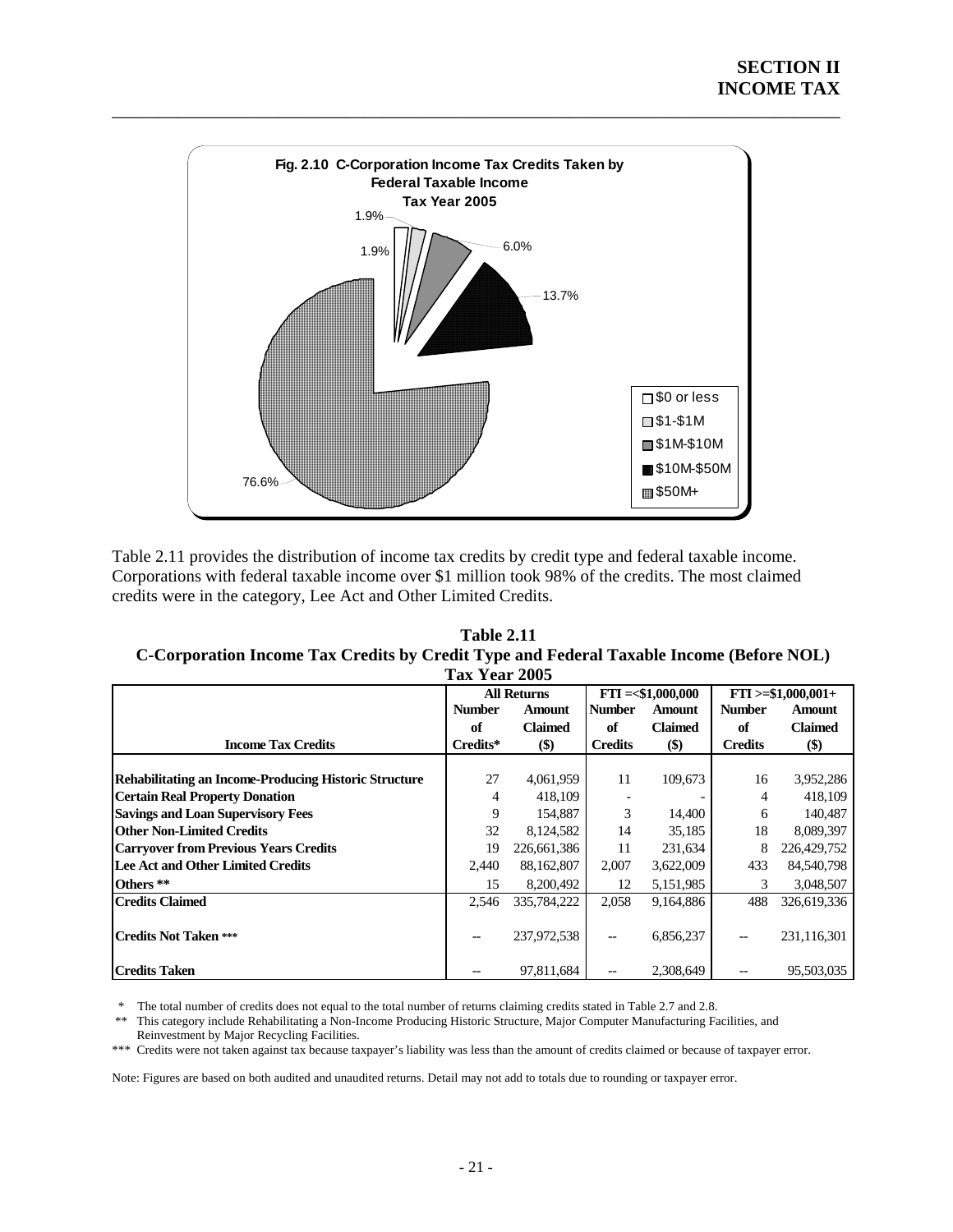### **S-CORPORATIONS**

S-Corporations pass their income tax liability along to shareholders, who pay tax on the income according to the individual income tax rate schedule. S-Corporations that have shareholders who are not North Carolina residents may pass the tax liability to those shareholders only if the nonresidents sign an agreement to pay North Carolina taxes on their share of the corporation's income. For nonresident shareholders who fail to sign such an agreement, the S-corporations must file a composite return and pay the tax for the shareholders. The tax for nonresidents filing composite is calculated according to the individual income tax rate schedule, but the collections are considered corporate income tax receipts.

<span id="page-25-0"></span>\_\_\_\_\_\_\_\_\_\_\_\_\_\_\_\_\_\_\_\_\_\_\_\_\_\_\_\_\_\_\_\_\_\_\_\_\_\_\_\_\_\_\_\_\_\_\_\_\_\_\_\_\_\_\_\_\_\_\_\_\_\_\_\_\_\_\_\_\_\_\_\_\_\_\_\_\_\_

|                          |                          |         |                             | <b>Net</b>           |         |  |  |  |  |
|--------------------------|--------------------------|---------|-----------------------------|----------------------|---------|--|--|--|--|
|                          |                          |         | <b>Number With Tax</b>      | <b>Tax Liability</b> |         |  |  |  |  |
| <b>NC Taxable Income</b> | <b>Number of Returns</b> | Percent | <b>Due for Nonresidents</b> | [\$]                 | Percent |  |  |  |  |
| \$0 or less*             | 48,038                   | 38.08%  | 22                          | 13,821               | 0.03%   |  |  |  |  |
| \$1-\$15,000             | 25,540                   | 20.25%  | 1,779                       | 484,787              | 1.03%   |  |  |  |  |
| \$15,001-30,000          | 12,698                   | 10.07%  | 471                         | 558,426              | 1.19%   |  |  |  |  |
| \$30,001-\$50,000        | 10,279                   | 8.15%   | 354                         | 870,317              | 1.85%   |  |  |  |  |
| \$50,001-\$100,000       | 12,335                   | 9.78%   | 473                         | 1,949,481            | 4.14%   |  |  |  |  |
| \$100,001-\$500,000      | 13.799                   | 10.94%  | 697                         | 9,218,322            | 19.59%  |  |  |  |  |
| \$500,001-\$1,000,000    | 1,919                    | 1.52%   | 189                         | 8,125,708            | 17.26%  |  |  |  |  |
| $$1,000,001+$            | 1,543                    | 1.22%   | 153                         | 25,845,751           | 54.91%  |  |  |  |  |
| <b>Total</b>             | 126,151                  | 100.00% | 4,138                       | 47,066,613           | 100.00% |  |  |  |  |

**Table 2.12 S-Corporation Returns and Net Income Tax Liability by NC Taxable Income Tax Year 2005** 

\* Includes both returns with no Federal Taxable Income and those that have Federal Taxable Income but no North Carolina Taxable Income. The Net Tax Liability in this bracket is positive due to taxpayer error.

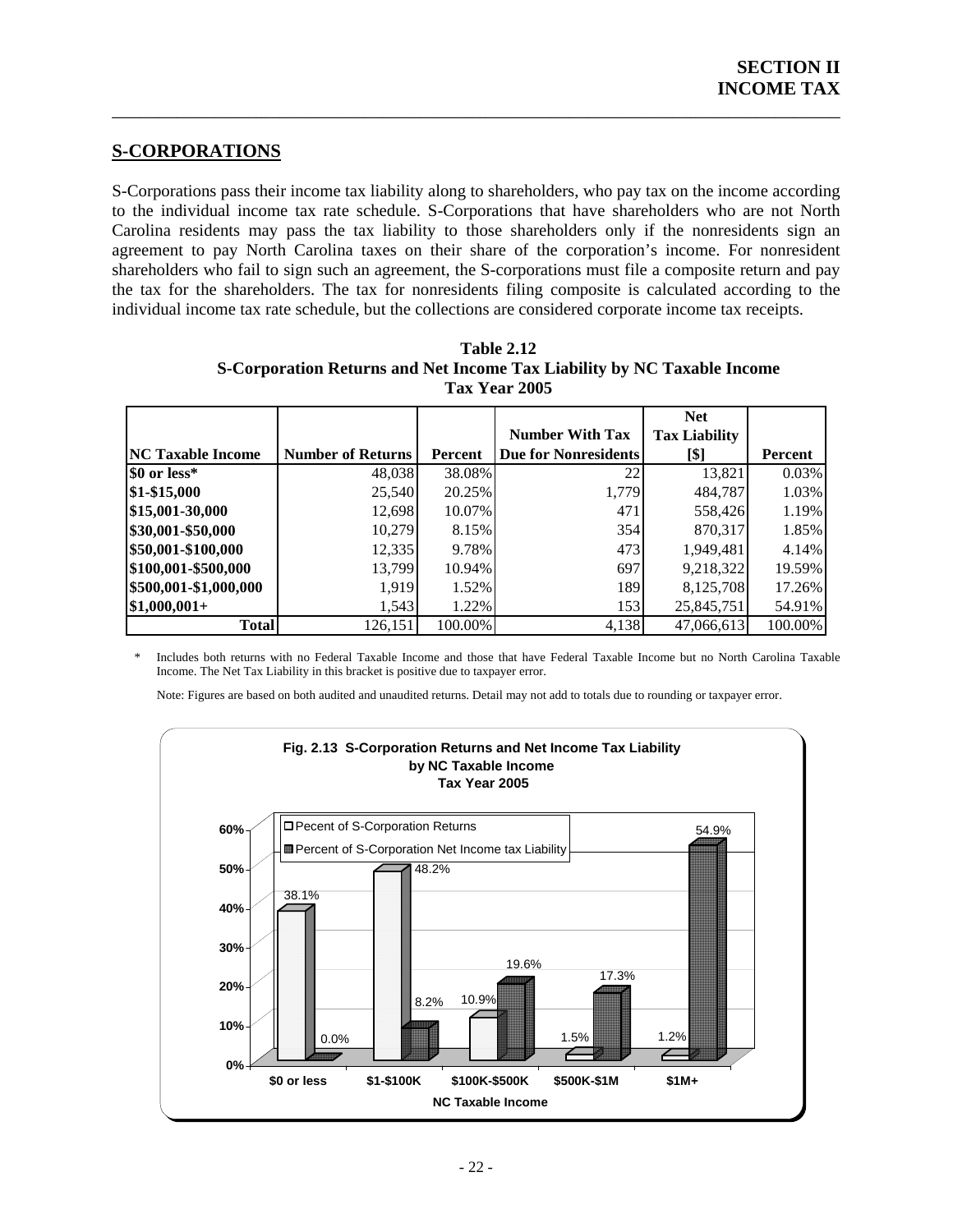Table 2.12 and Figure 2.13 show the number of returns and net income tax liability by North Carolina taxable income. Corporations with taxable income of \$1 million or more accounted for 55% of the tax liability.

<span id="page-26-0"></span>\_\_\_\_\_\_\_\_\_\_\_\_\_\_\_\_\_\_\_\_\_\_\_\_\_\_\_\_\_\_\_\_\_\_\_\_\_\_\_\_\_\_\_\_\_\_\_\_\_\_\_\_\_\_\_\_\_\_\_\_\_\_\_\_\_\_\_\_\_\_\_\_\_\_\_\_\_\_

Figure 2.14 shows the distribution of returns by North Carolina taxable income and nonresident shareholder filing status. Only 3.3% of S-corporation returns had a tax liability attributable to nonresidents.

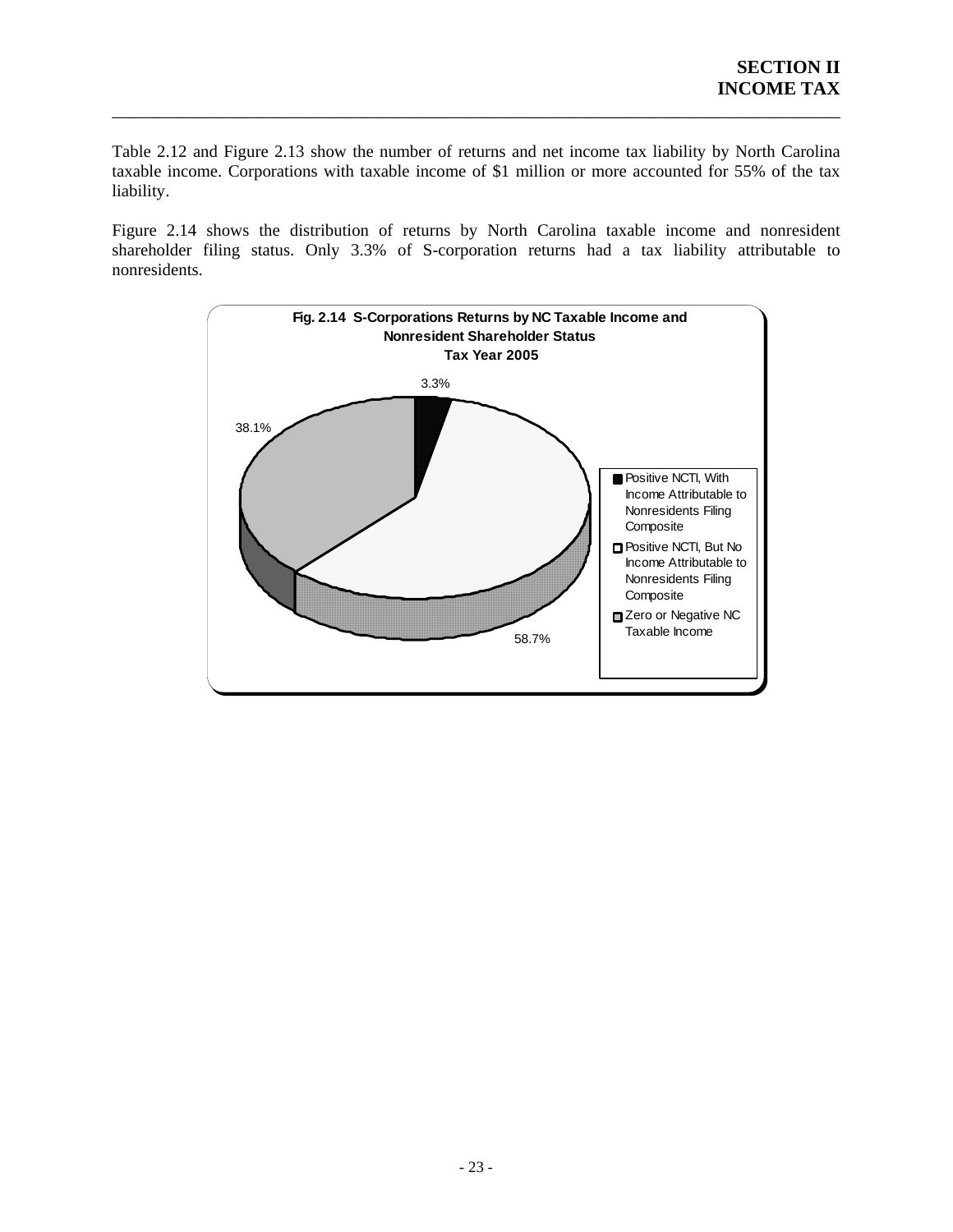| 5-Cui puratiun filcume Tax Calculatiun Detail                                |                |                   |                       |                                        |                                                  |                                    |                         |  |  |  |  |
|------------------------------------------------------------------------------|----------------|-------------------|-----------------------|----------------------------------------|--------------------------------------------------|------------------------------------|-------------------------|--|--|--|--|
| Tax Year 2005                                                                |                |                   |                       |                                        |                                                  |                                    |                         |  |  |  |  |
|                                                                              |                | $^{(+)}$          | $(+)$                 | $(-)$                                  | $(-)$                                            | $(=)$                              | $^{(+)}$                |  |  |  |  |
|                                                                              |                |                   |                       |                                        |                                                  |                                    | Nonapportionable        |  |  |  |  |
|                                                                              |                | Corporation       |                       | <b>Adjustments to Nonapportionable</b> | <b>Reduction Due</b>                             | <b>Income</b>                      | <b>Income Allocated</b> |  |  |  |  |
|                                                                              |                | <b>Income</b>     | <b>Federal Income</b> | <b>Income</b>                          |                                                  | To Apportionment Apportioned to NC | to NC                   |  |  |  |  |
| <b>INC Taxable Income</b>                                                    | Number of      |                   |                       |                                        |                                                  |                                    |                         |  |  |  |  |
|                                                                              | <b>Returns</b> | [\$]              | [\$]                  | <b>T\$1</b>                            | <b>S1</b>                                        | [\$]                               | [\$]                    |  |  |  |  |
| <b>Taxable Returns</b>                                                       |                |                   |                       |                                        |                                                  |                                    |                         |  |  |  |  |
| <b>Zero or Negative</b>                                                      | 48.016         | 611,894,957       | (365, 134, 182)       | 616,380,276                            | (2,315,974,472)                                  | (1,502,928,782)                    | (12, 495, 132)          |  |  |  |  |
| <b>Positive, But No Income Attributable to Nonresidents Filing Composite</b> | 73,997         | 23,198,235,896    | (559, 425, 281)       | 1,112,389,724                          | 11,867,212,471                                   | 9,539,410,815                      | 92,617,389              |  |  |  |  |
| Positive, With Income Attributable to Nonresidents Filing Composite          | 4.138          | 20, 292, 423, 865 | (291,714,057)         | 968,859,134                            | 17,815,994,656                                   | 840,446,090                        | 33,621,835              |  |  |  |  |
| Total                                                                        | 126.151        | 44, 102, 554, 718 | (1,216,273,520)       | 2,697,629,134                          | 27, 367, 232, 655                                | 8,876,928,123                      | 113,744,092             |  |  |  |  |
|                                                                              |                |                   |                       |                                        |                                                  |                                    |                         |  |  |  |  |
|                                                                              |                |                   |                       |                                        |                                                  |                                    |                         |  |  |  |  |
|                                                                              | $(-)$          | $(=)$             |                       | $(=)$                                  | Adiversion foul Toyothe Income Repayately Ctoted | (Tax Rates%)                       | $(-)$                   |  |  |  |  |

| <b>Table 2.15</b>                                  |
|----------------------------------------------------|
| <b>S-Corporation Income Tax Calculation Detail</b> |
| Tax Year 2005                                      |

\_\_\_\_\_\_\_\_\_\_\_\_\_\_\_\_\_\_\_\_\_\_\_\_\_\_\_\_\_\_\_\_\_\_\_\_\_\_\_\_\_\_\_\_\_\_\_\_\_\_\_\_\_\_\_\_\_\_\_\_\_\_\_\_\_\_\_\_\_\_\_\_\_\_\_\_\_\_\_\_\_\_\_\_\_\_\_\_\_\_\_\_\_\_\_\_\_\_\_\_\_\_\_\_\_\_\_\_

|                                                                               | (-)                   | $(=)$              |                       |                         |                          | (Tax Rates% )       | (-)                | $(=)$          |
|-------------------------------------------------------------------------------|-----------------------|--------------------|-----------------------|-------------------------|--------------------------|---------------------|--------------------|----------------|
|                                                                               |                       |                    | <b>Adjustment for</b> | <b>Taxable Income</b>   | <b>Separately Stated</b> |                     |                    |                |
|                                                                               | Percentage            |                    | <b>Shareholders</b>   | <b>Attributable to</b>  | <b>Income</b>            |                     |                    |                |
|                                                                               | <b>Depletion Over</b> | <b>Net Taxable</b> | Paying Tax on         | <b>Nonresidents</b>     | <b>Attributable to</b>   | <b>Computed Net</b> |                    | <b>Net Tax</b> |
|                                                                               | <b>Cost Depletion</b> | <b>Income</b>      | <b>Shares Income</b>  | <b>Filing Composite</b> | <b>Nonresidents</b>      | <b>Income Tax</b>   | <b>Tax Credits</b> | Liability      |
| <b>NC Taxable Income</b>                                                      | [\$]                  | [\$]               | $\lceil \$ \rceil$    | [\$]                    |                          | [\$]                |                    | [\$]           |
| <b>Taxable Returns</b>                                                        |                       |                    |                       |                         |                          |                     |                    |                |
| <b>Zero or Negative*</b>                                                      | 408.226               | (1,515,844,613)    | 1,450,841,236         | (65,003,377)            | 324,252                  | 12.127              |                    | 12.136         |
| <b>Positive, But No Income Attributable to Nonresidents Filing Composite*</b> | 77.489                | 9,632,391,122      | (9,632,393,513)       | (2,391)                 | 88,372                   | 605.826             |                    | 605.826        |
| <b>Positive, With Income Attributable to Nonresidents Filing Composite</b>    | 637,210               | 873,596,959        | (234,609,875)         | 638,987,084             | 4,601,272                | 47,079,252          | 630,601            | 46,448,651     |
| Total                                                                         | 1,122,925             | 8,990,143,468      | (8,416,162,152)       | 573,981,316             | 5,013,896                | 47,697,205          | 630,601            | 47,066,613     |
|                                                                               |                       |                    |                       |                         |                          |                     |                    |                |

<span id="page-27-0"></span>\* The computed Net Income and Net Tax Liability in these categories are positive due to taxpayer error.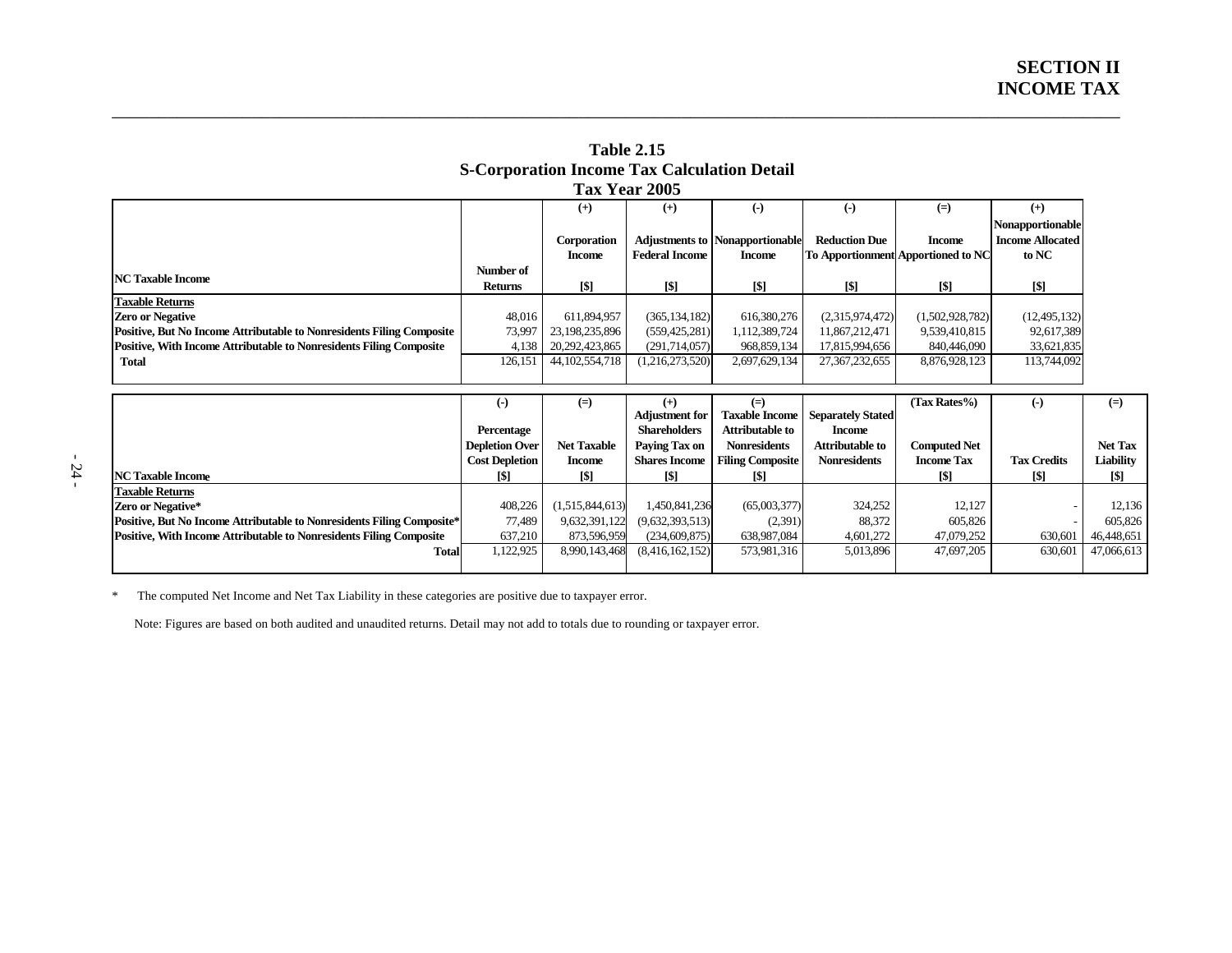Table 2.16 shows the income tax credits by credit type and taxable income. Corporations with taxable income over \$100,000 took 89% of the credits.

<span id="page-28-0"></span>\_\_\_\_\_\_\_\_\_\_\_\_\_\_\_\_\_\_\_\_\_\_\_\_\_\_\_\_\_\_\_\_\_\_\_\_\_\_\_\_\_\_\_\_\_\_\_\_\_\_\_\_\_\_\_\_\_\_\_\_\_\_\_\_\_\_\_\_\_\_\_\_\_\_\_\_\_\_

|                                              | <b>All Returns</b>               |                                 |                                       | <b>Taxable Income</b><br>$<$ \$100,001 | <b>Taxable Income</b><br>$$100,001+$  |                                 |
|----------------------------------------------|----------------------------------|---------------------------------|---------------------------------------|----------------------------------------|---------------------------------------|---------------------------------|
| <b>Income Tax Credits</b>                    | <b>Number</b><br>of<br>Credits * | Amount<br><b>Claimed</b><br>\$) | <b>Number</b><br>of<br><b>Credits</b> | Amount<br><b>Claimed</b><br>\$)        | <b>Number</b><br>of<br><b>Credits</b> | Amount<br><b>Claimed</b><br>\$) |
|                                              |                                  |                                 |                                       |                                        |                                       |                                 |
| <b>Carryover from Previous Years Credits</b> | 6                                | 63,382                          | 3                                     | 53,181                                 | 3                                     | 10,201                          |
| Lee Act and Other Limited Credits            | 146                              | 804,229                         | 60                                    | 123,069                                | 86                                    | 681,160                         |
| Other **                                     | 10                               | 534.497                         |                                       | 26,632                                 | 3                                     | 507,865                         |
| <b>Credits Claimed</b>                       | 162                              | 1,402,108                       | 70                                    | 202,882                                | 92                                    | 1,199,226                       |
| <b>Credits Not Taken ***</b>                 | --                               | 771.507                         | --                                    | 135,986                                | $-\,-$                                | 635,521                         |
| <b>Credits Taken</b>                         | $-$                              | 630.601                         |                                       | 66.896                                 |                                       | 563,705                         |

### **Table 2.16 S-Corporation Income Tax Credits by Credit Type and Taxable Income Tax Year 2005**

\* The total number of credits does not equal to the total number of returns claiming credits stated in Table 2.7.

This category includes Rehabilitating an Income-Producing Historic Structure, Certain Real Property Donation, Other Non-Limited Credits, and Reinvestment in Recycling Facilities. \*\*

\*\*\* Credits were not taken against tax because taxpayer's liability was less than the amount of credits claimed or because of taxpayer error. \*\*\*

Note: Total numbers of credits are unavailable for Credits Not Taken and for Credits Taken. Confidentiality prevents the disclosure of the individual credits and credits amount. Figures are based on unaudited returns. Detail may not add to totals due to rounding or taxpayer error.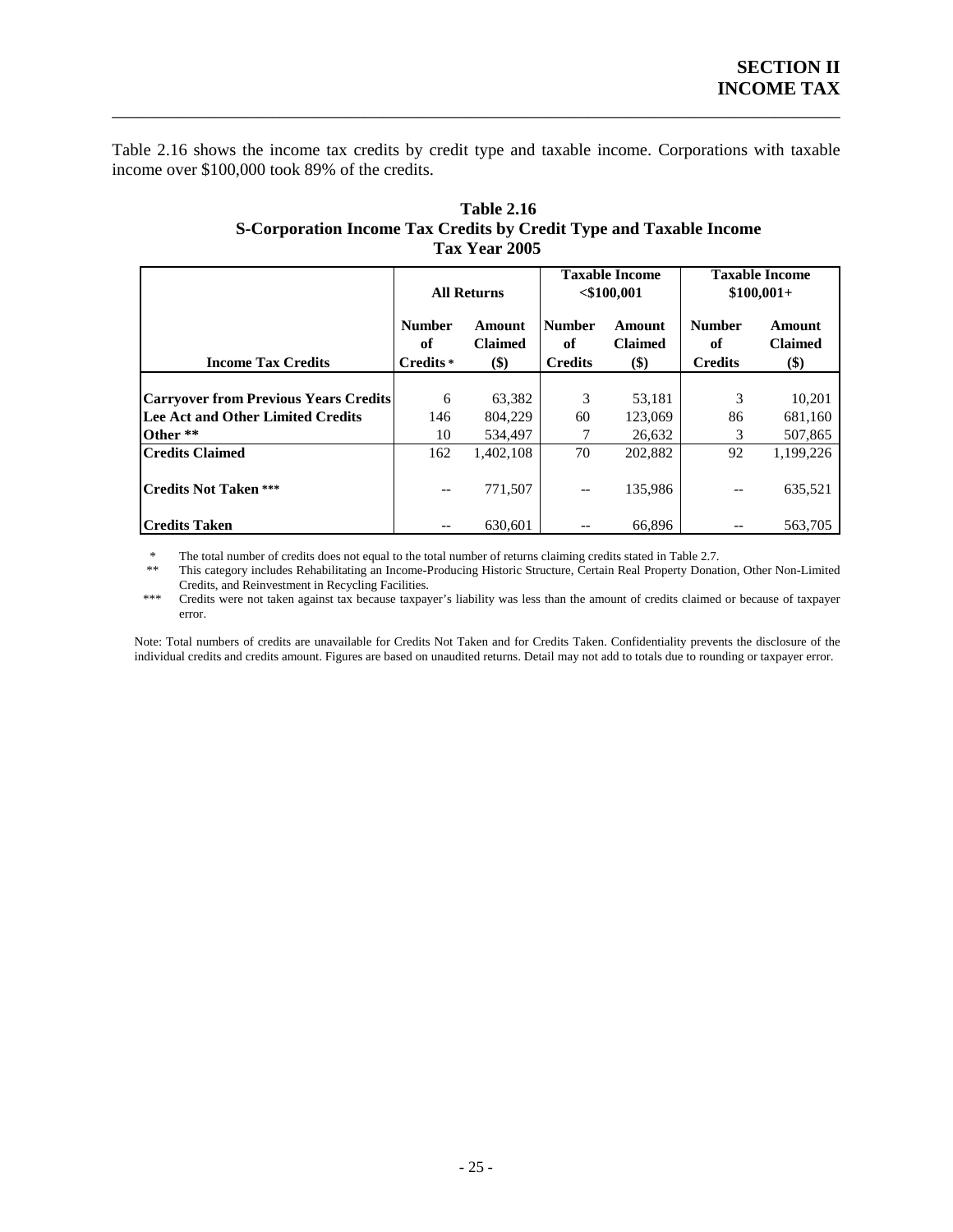### **C-CORPORATIONS**

Table 3.1, Figure 3.2 and Figure 3.3 compare the number of returns by tax years. In 2002, 2003, and 2005, the number of returns decreased by 1,445, 177, and 462 returns but in 2004 it increased by 733 returns. The decreases were due to conversions of C-corporations to S-corporations, which offset growth in the number of C-corporations. In 2002, 1,990 C-corporations converted to S-corporations, in 2003, 1,932 C-corporations converted, in 2004 it was 1,922 C-corporations, and in 2005 it was 1,711 Ccorporations. The increase in 2004 was due to 4,973 first time C-corporation filers.

<span id="page-29-0"></span>\_\_\_\_\_\_\_\_\_\_\_\_\_\_\_\_\_\_\_\_\_\_\_\_\_\_\_\_\_\_\_\_\_\_\_\_\_\_\_\_\_\_\_\_\_\_\_\_\_\_\_\_\_\_\_\_\_\_\_\_\_\_\_\_\_\_\_\_\_\_\_\_\_\_\_\_\_\_

| $1.88$ real $2001 - 1.88$ real $2005$ |                |                |               |                |               |                |               |                |               |  |
|---------------------------------------|----------------|----------------|---------------|----------------|---------------|----------------|---------------|----------------|---------------|--|
|                                       | Number of      | Number of      |               | Number of      |               | Number of      |               | Number of      |               |  |
|                                       | <b>Returns</b> | <b>Returns</b> | $\frac{0}{0}$ | <b>Returns</b> | $\frac{6}{9}$ | <b>Returns</b> | $\frac{6}{9}$ | <b>Returns</b> | $\frac{0}{0}$ |  |
| <b>NC Taxable Income</b>              | TY 2001        | TY 2002        | Change        | TY 2003        | <b>Change</b> | TY 2004        | Change        | TY 2005        | <b>Change</b> |  |
|                                       |                |                |               |                |               |                |               |                |               |  |
| \$0 or less                           | 53,559         | 53.515         | $-0.08\%$     | 53,308         | $-0.39%$      | 52,788         | $-0.98\%$     | 52,140         | $-1.23%$      |  |
| \$1-\$15,000                          | 14,059         | 13.193         | $-6.16%$      | 13,397         | 1.55%         | 13,533         | 1.02%         | 13,347         | $-1.37\%$     |  |
| \$15,001-\$30,000                     | 3,392          | 3,275          | $-3.45%$      | 3,156          | $-3.63\%$     | 3,230          | 2.34%         | 3,188          | $-1.30%$      |  |
| 830,001-\$50,000                      | 2,540          | 2,369          | $-6.73\%$     | 2,256          | $-4.77\%$     | 2,380          | 5.50%         | 2,471          | 3.82%         |  |
| \$50,001-\$100,000                    | 2,829          | 2.608          | $-7.81%$      | 2,517          | $-3.49\%$     | 2.810          | 11.64%        | 2,831          | 0.75%         |  |
| \$100,001-\$500,000                   | 3,257          | 3.158          | $-3.04\%$     | 3,218          | 1.90%         | 3.488          | 8.39%         | 3,608          | 3.44%         |  |
| \$500,001-\$1,000,000                 | 7331           | 744            | 1.50%         | 739            | $-0.67\%$     | 868            | 17.46%        | 908            | 4.61%         |  |
| \$1,000,001-\$10,000,000              | 997            | 1.053          | 5.62%         | 1,151          | 9.31%         | 1.333          | 15.81%        | 1,457          | 9.30%         |  |
| $$10,000,001+$                        | 152            | 158            | 3.95%         | 154            | $-2.53%$      | 199            | 29.22%        | 217            | 9.05%         |  |
| Total                                 | 81,518         | 80.073         | $-1.77\%$     | 79,896         | $-0.22%$      | 80,629         | 0.92%         | 80.167         | $-0.57\%$     |  |

| Table 3.1                                  |
|--------------------------------------------|
| C-Corporation Returns by NC Taxable Income |
| Tax Year 2001 – Tax Year 2005              |

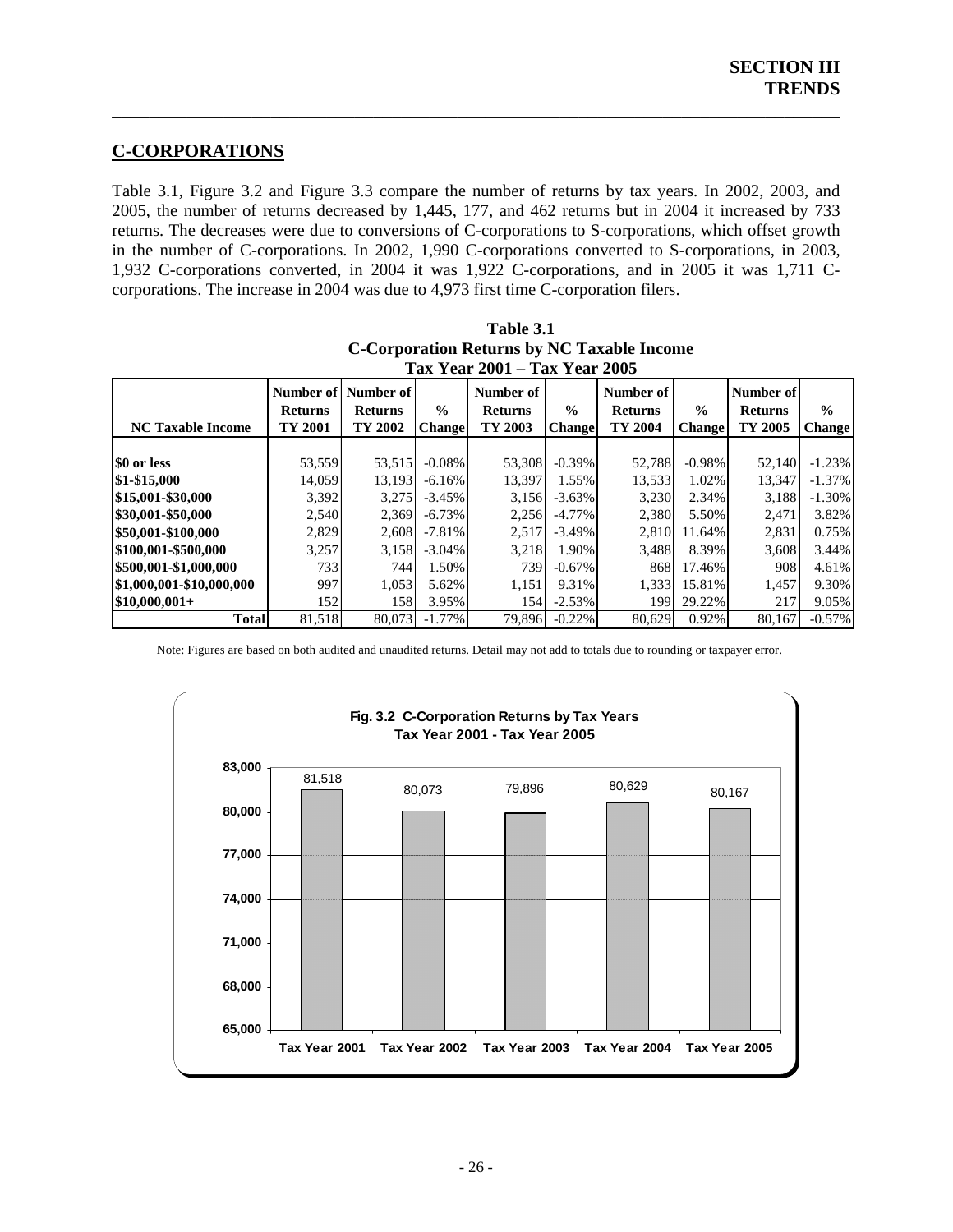<span id="page-30-0"></span>

Table 3.4 and Figure 3.5 show the net income tax liability by North Carolina taxable income. Tax liability grew by 7% in 2005, as compared to the previous year. The most increase in the tax liability in 2005 is in the group with taxable income between \$1 million - \$10 million. Tax liability increased by 24% in 2004, a significant increase in the five-year period. Most of this growth was due to an increase in the number of companies with taxable income of over \$10 million. Within the group of taxpayers with taxable income less th an \$30 thousand, the tax liability and the number of taxpayers decreased in 2005.

| Table 3.4                                                   |
|-------------------------------------------------------------|
| C-Corporation Net Income Tax Liability by NC Taxable Income |
| Tax Year 2001 – Tax Year 2005                               |

| $\mathbf{1}$ ux 1 cui 2000 |                                           |                                           |               |                                           |               |                                           |               |                                           |               |
|----------------------------|-------------------------------------------|-------------------------------------------|---------------|-------------------------------------------|---------------|-------------------------------------------|---------------|-------------------------------------------|---------------|
|                            | <b>Net Income</b><br><b>Tax Liability</b> | <b>Net Income</b><br><b>Tax Liability</b> | $\frac{0}{0}$ | <b>Net Income</b><br><b>Tax Liability</b> | $\frac{0}{0}$ | <b>Net Income</b><br><b>Tax Liability</b> | $\frac{6}{9}$ | <b>Net Income</b><br><b>Tax Liability</b> | $\frac{6}{6}$ |
| <b>NC Taxable Income</b>   | TY 2001*                                  | TY 2002 *                                 | Change        | TY 2003 *                                 | <b>Change</b> | TY 2004 *                                 | <b>Change</b> | TY 2005 *                                 | <b>Change</b> |
|                            |                                           |                                           |               |                                           |               |                                           |               |                                           |               |
| \$0 or less                |                                           |                                           |               |                                           |               |                                           |               |                                           |               |
| \$1-\$15,000               | 3,964,846                                 | 3,833,480                                 | $-3.31\%$     | 3,776,491                                 | $-1.49%$      | 3,878,329                                 | 2.70%         | 3,821,962                                 | $-1.45%$      |
| \$15,001-\$30,000          | 4,784,904                                 | 4,611,579                                 | $-3.62%$      | 4,519,503                                 | $-2.00\%$     | 4,641,577                                 | 2.70%         | 4,635,939                                 | $-0.12%$      |
| \$30,001-\$50,000          | 6,430,697                                 | 6,032,744                                 | $-6.19\%$     | 5,788,197                                 | $-4.05\%$     | 6,231,735                                 | 7.66%         | 6,466,202                                 | 3.76%         |
| \$50,001-\$100,000         | 12,813,774                                | 11,894,096                                | $-7.18\%$     | 11.676.194                                | $-1.83%$      | 13.201.031                                | 13.06%        | 13,493,716                                | 2.22%         |
| \$100,001-\$500,000        | 47,407,894                                | 46,160,786                                | $-2.63%$      | 48,488,171                                | 5.04%         | 53,494,741                                | 10.33%        | 55,861,177                                | 4.42%         |
| \$500,001-\$1,000,000      | 34,698,782                                | 35,054,191                                | 1.02%         | 35,376,798                                | 0.92%         | 41,639,618                                | 17.70%        | 43,581,032                                | 4.66%         |
| \$1,000,001-\$10,000,000   | 185,023,140                               | 191,705,268                               | 3.61%         | 215,641,627                               | 12.49%        | 257.387.712                               | 19.36%        | 289,061,484                               | 12.31%        |
| $$10,000,001+$             | 401,098,604                               | 437,518,061                               | 9.08%         | 401,674,284                               | $-8.19\%$     | 519,188,521                               | 29.26%        | 541,560,825                               | 4.31%         |
| <b>Total</b>               | 696.222.641                               | 736,810,205                               | 5.83%         | 726.941.265                               | $-1.34%$      | 899.663.264                               | 23.76%        | 958,482,337                               | 6.54%         |

Net tax liability is prior to the application of the refundable credit in G.S. 105-129.28. Because this credit is limited to a very small number of taxpayers, including its effects would violate taxpayer confidentiality.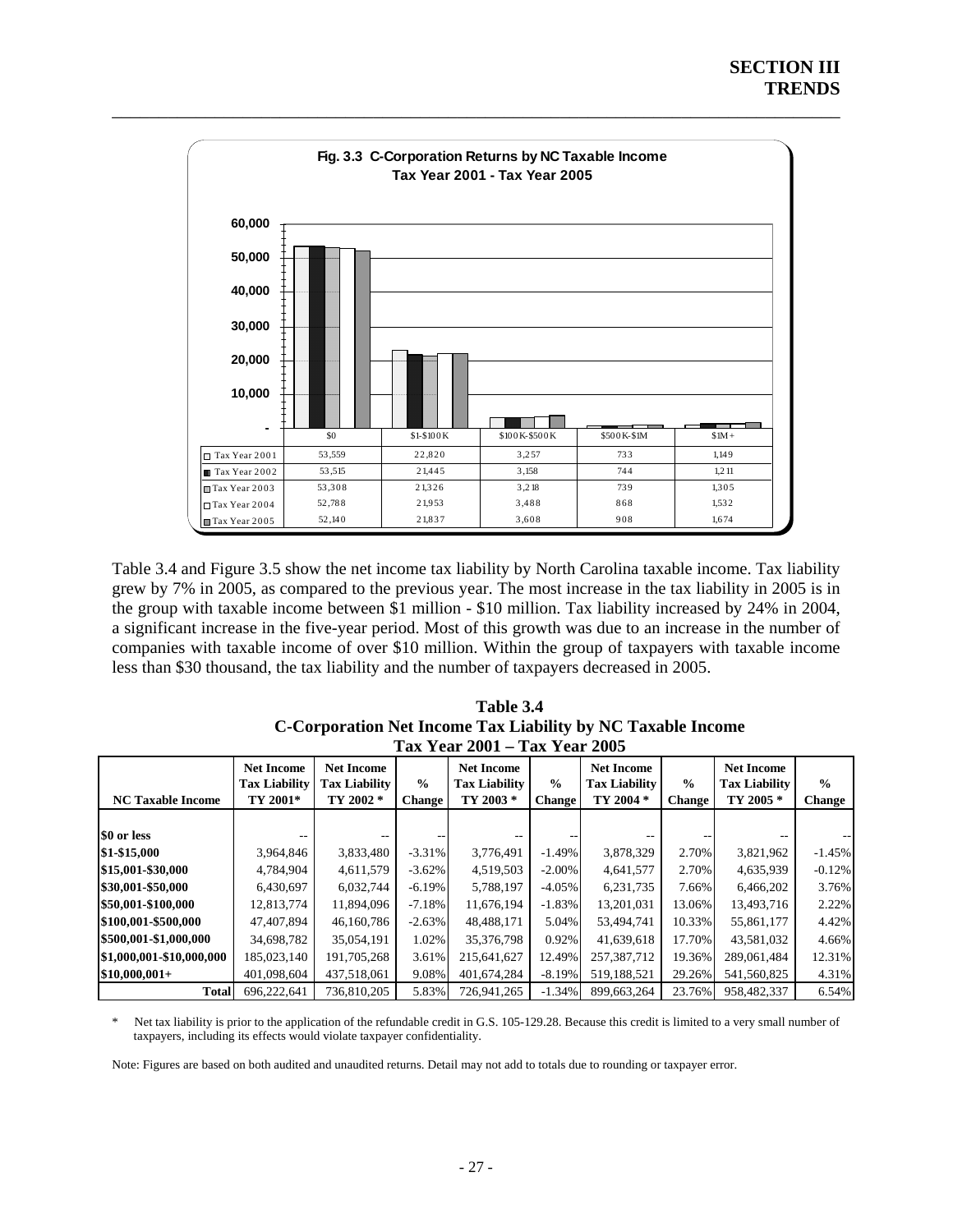<span id="page-31-0"></span>

Table 3.6 shows the tax credits by credit type. In both 2004 and 2005, credits increased significantly due largely to increased use of the Lee Act credits by a small number of the taxpayers taking these credits. Use of carryover credits also increased as firms returned to profitability following the economic downturn of 2001-2002.

| Table 3.6                                       |
|-------------------------------------------------|
| C-Corporation Income Tax Credits by Credit Type |
| Tax Year 2001 – Tax Year 2005                   |

|                                                |                | Tax Year 2001 |                | Tax Year 2002 | Tax Year 2003            |            | Tax Year 2004  |                | Tax Year 2005  |                |
|------------------------------------------------|----------------|---------------|----------------|---------------|--------------------------|------------|----------------|----------------|----------------|----------------|
|                                                | <b>Number</b>  | Amount        | <b>Number</b>  | <b>Amount</b> | <b>Number</b>            | Amount     | <b>Number</b>  | Amount         | <b>Number</b>  | <b>Amount</b>  |
|                                                | of             | Claimed       | of             | Claimed       | of                       | Claimed    | of             | <b>Claimed</b> | of             | <b>Claimed</b> |
| <b>Income Tax Credits</b>                      | <b>Credits</b> | $($)$         | <b>Credits</b> | $($ \$)       | <b>Credits</b>           | $($)$      | <b>Credits</b> | $(\$)$         | <b>Credits</b> | $($)$          |
|                                                |                |               |                |               |                          |            |                |                |                |                |
| Rehabilitating a Historic Structure *          | 13             | 3,034,512     | 21             | 4,623,755     | 16                       | 3,148,940  | 36             | 8,711,674      | 31             | 10,428,387     |
| <b>Major Computer Manufacturing Facilities</b> | n/a            | n/a           | n/a            | n/a           | n/a                      | n/a        | n/a            | n/a            | 10             | 1,834,055      |
| <b>Savings and Loan Supervisory Fees</b>       | 13             | 277,090       | 20             | 218,440       | 14                       | 157,804    | 12             | 157,899        | 9              | 154,887        |
| <b>Carryover from Previous Years Credits</b>   | 15             | 490,205       | 18             | 1.418.388     | 8                        | 1.757.168  | 19             | 222,043,398    | 19             | 226,661,386    |
| Lee Act and Other Limited Credits              | 4,967          | 45,065,260    | 4.270          | 60.893.338    | 3,565                    | 48,882,783 | 3,179          | 74,829,154     | 2,440          | 88,162,807     |
| Others **                                      | 33             | 4,047,421     | 54             | 4,978,747     | 37                       | 8,370,470  | 43             | 8,612,420      | 37             | 8,542,700      |
| Credits Claimed ***                            | 5,041          | 52,914,488    | 4,383          | 72,132,668    | 3,640                    | 62,317,165 | 3,289          | 314.354.545    | 2,546          | 335,784,222    |
|                                                |                |               |                |               |                          |            |                |                |                |                |
| Credits Not Taken ****                         |                | 3,955,026     | $ \!-$         | 16,306,663    | $-$                      | 6,136,426  | $\overline{a}$ | 238,004.959    | --             | 237,972,538    |
| <b>Credits Taken</b>                           |                | 48,959,462    | $ \!-$         | 55,826,005    | $\overline{\phantom{a}}$ | 56,180,748 | --             | 76,349,586     | --             | 97,811,684     |

 \* In 2005, Rehabilitating a Historic Structure consist of two groups (Rehabilitating an Income-Producing Historic Structure and Rehabilitating a Non-Income Producing Historic Structure).

This category includes Certain Real Property Donation, Reinvestments by Major Recycling Facilities and Other Non-Limited Credits.

\*\*\* The credit is greater than the amount stated due to the refundable credit in G.S. 105-129.28. Because this credit is limited to a very small number of taxpayers, including its effects would violate taxpayer confidentiality.

\*\*\*\* Credits were not taken against tax because taxpayer's liability was less than the amount of credits claimed or because of taxpayer error.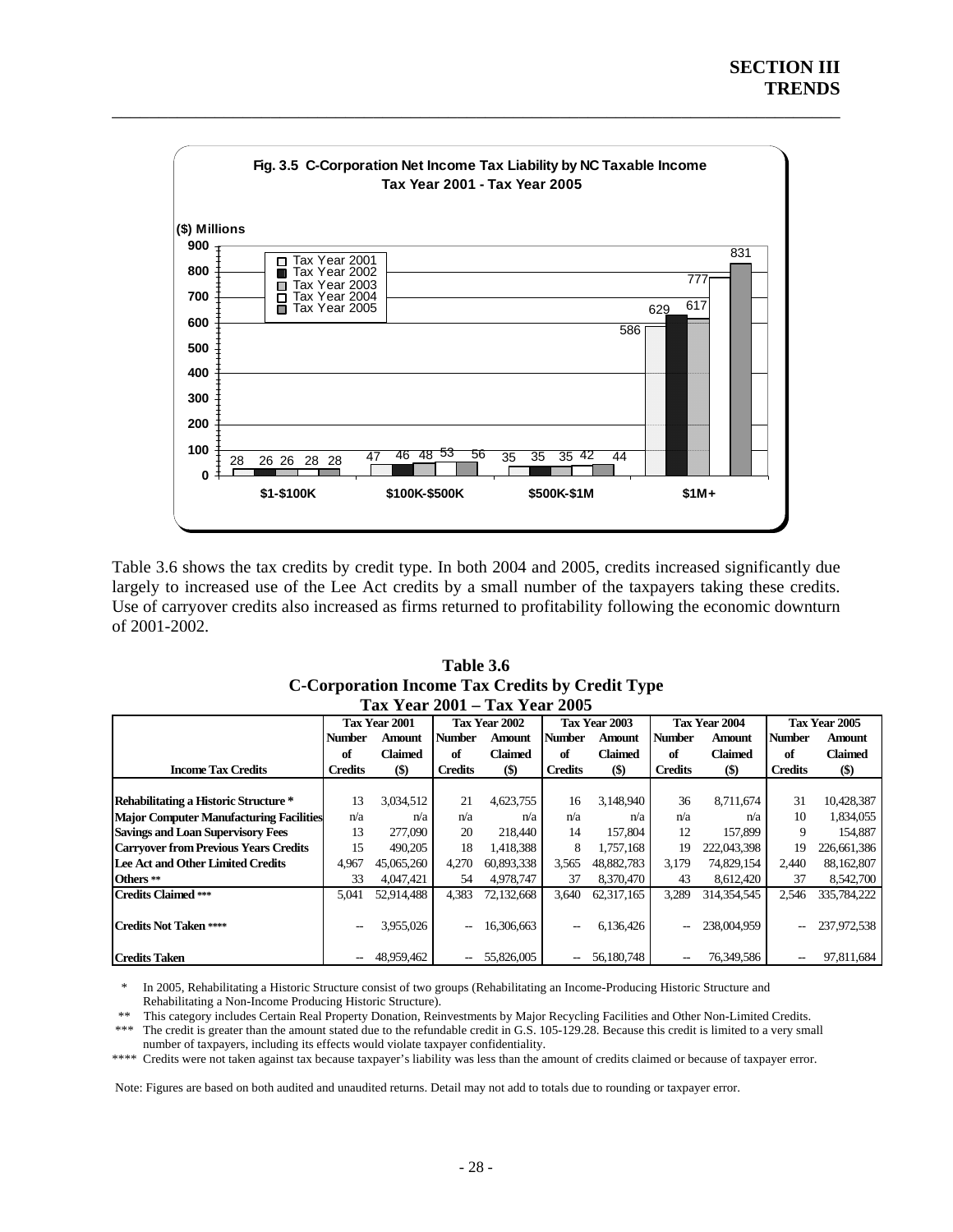Tables 3.7 and 3.8 show the number of returns and credits by the percentage of income tax relieved by income tax credits. Less than one-fifth of the returns with a tax liability made use of available tax credits. The majority of these reduced their tax by at least 40% through use of tax credits.

<span id="page-32-0"></span>\_\_\_\_\_\_\_\_\_\_\_\_\_\_\_\_\_\_\_\_\_\_\_\_\_\_\_\_\_\_\_\_\_\_\_\_\_\_\_\_\_\_\_\_\_\_\_\_\_\_\_\_\_\_\_\_\_\_\_\_\_\_\_\_\_\_\_\_\_\_\_\_\_\_\_\_\_\_

**Table 3.7 C-Corporation Returns by Percentage of Income Tax Relieved by Income Tax Credits Ta x Year 2001 – Tax Year 2005** 

| % of Tax Relieved<br>by Credits | Number of<br><b>Taxpayers</b><br>TY 2001 | Number of<br><b>Taxpayers</b><br>TY 2002 | Number of<br><b>Taxpayers</b><br>TY 2003 | Number of<br><b>Taxpayers</b><br>TY 2004 | Number of<br><b>Taxpayers</b><br>TY 2005 |
|---------------------------------|------------------------------------------|------------------------------------------|------------------------------------------|------------------------------------------|------------------------------------------|
|                                 |                                          |                                          |                                          |                                          |                                          |
| $0\%$                           | 76,503                                   | 75,760                                   | 76,275                                   | 77,400                                   | 77,688                                   |
| $0 - 4.9 \%$                    | 905                                      | 755                                      | 710                                      | 757                                      | 651                                      |
| $5 - 9.9%$                      | 566                                      | 502                                      | 405                                      | 390                                      | 238                                      |
| $10 - 19.9%$                    | 721                                      | 585                                      | 475                                      | 365                                      | 286                                      |
| $20 - 39.9 %$                   | 776                                      | 652                                      | 484                                      | 385                                      | 291                                      |
| $40 \% +$                       | 2,047                                    | 1,819                                    | 1,547                                    | 1,332                                    | 1,013                                    |
| <b>Total</b>                    | 81,518                                   | 80,073                                   | 79,896                                   | 80,629                                   | 80,167                                   |

Note: Figures are based on both audited and unaudited returns. Detail may not add to totals due to rounding or taxpayer error.

| Table 3.8                                                                                  |
|--------------------------------------------------------------------------------------------|
| <b>C</b> -Corporation Credits by Percentage of Income Tax Relieved by Income Tax Credits * |
| Tax Year 2001 – Tax Year 2005                                                              |

|                                  |                 | <b>Amount of Tax Amount of Tax</b> | <b>Amount of Tax   Amount of Tax </b> |                 | <b>Amount of</b>    |
|----------------------------------|-----------------|------------------------------------|---------------------------------------|-----------------|---------------------|
| <b>Solute 19 of Tax Relieved</b> | <b>Relieved</b> | <b>Relieved</b>                    | <b>Relieved</b>                       | <b>Relieved</b> | <b>Tax Relieved</b> |
| by Credits                       | TY 2001         |                                    | TY 2003                               | TY 2004         | TY 2005             |
|                                  |                 |                                    |                                       |                 |                     |
| $0\%$                            |                 |                                    |                                       |                 |                     |
| $0 - 4.9 %$                      | 2,349,558       | 2,374,899                          | 1,163,095                             | 4,244,647       | 3,128,898           |
| $5 - 9.9%$                       | 3,398,659       | 3,443,826                          | 3,934,006                             | 3,767,128       | 3,062,169           |
| $10 - 19.9%$                     | 16,929,489      | 6,330,879                          | 10,444,312                            | 11,265,124      | 17,441,426          |
| $20 - 39.9 %$                    | 6,138,221       | 24,870,686                         | 19,368,503                            | 25,011,445      | 34,122,733          |
| $40 \% +$                        | 20,143,535      | 18,805,715                         | 21,270,832                            | 32,061,242      | 40,056,458          |
| <b>Total</b>                     | 48,959,462      | 55,826,005                         | 56,180,748                            | 76,349,586      | 97,811,684          |

\* Net tax liability is prior to the application of the refundable credit in G.S. 105-129.28. Because this credit is limited to a very small number of taxpayers, including its effects would violate taxpayer confidentiality.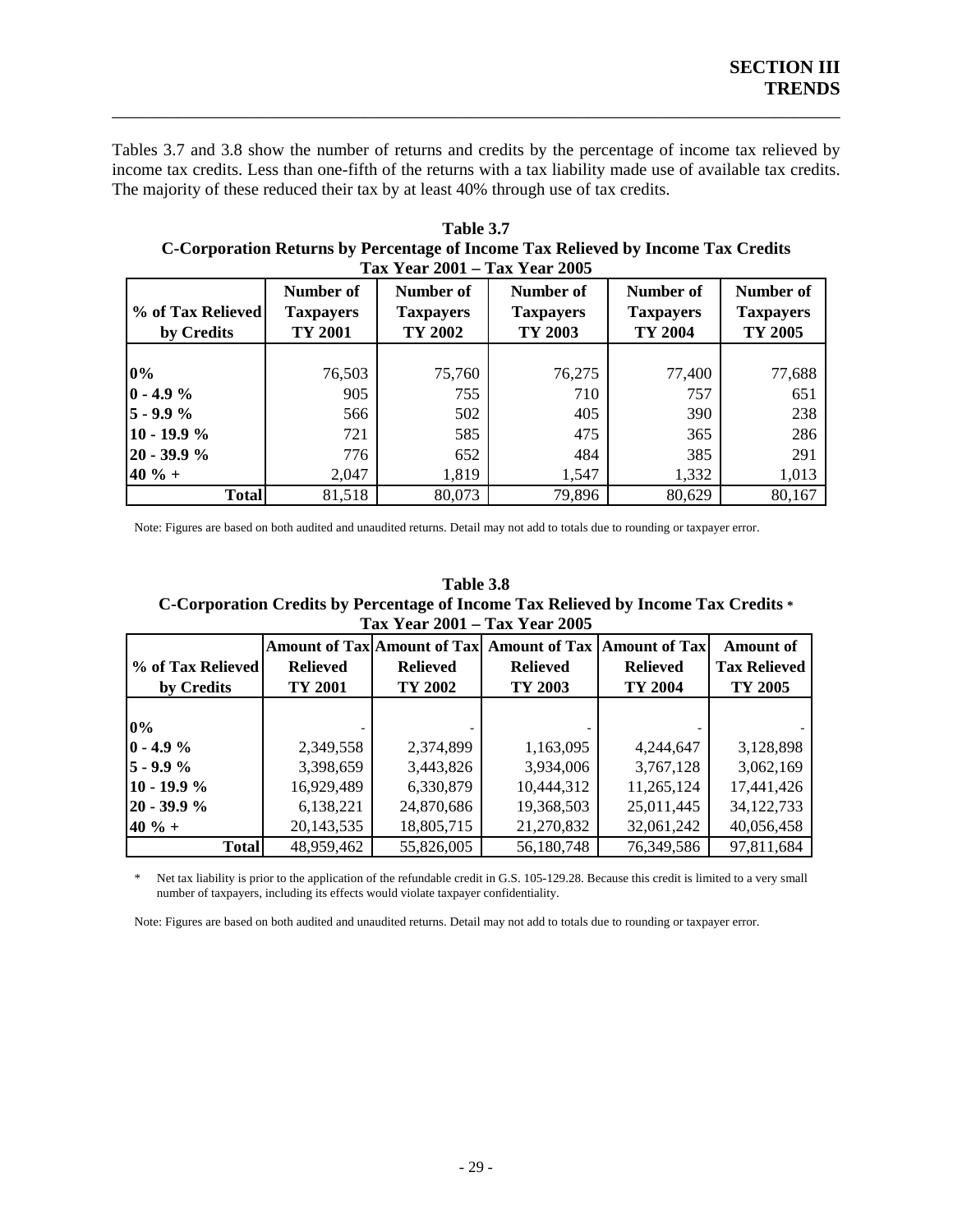<span id="page-33-0"></span>Figures 3.9 and 3.10 show the distribution of returns and net income tax liability by apportionment percentage. The distribution of returns for all categories were fairly similar in all tax years, but the portion of the tax liability attributable to corporations apportioning less than 5%, 25%-49%, and 100% of their income to North Carolina has increased in the last three years.



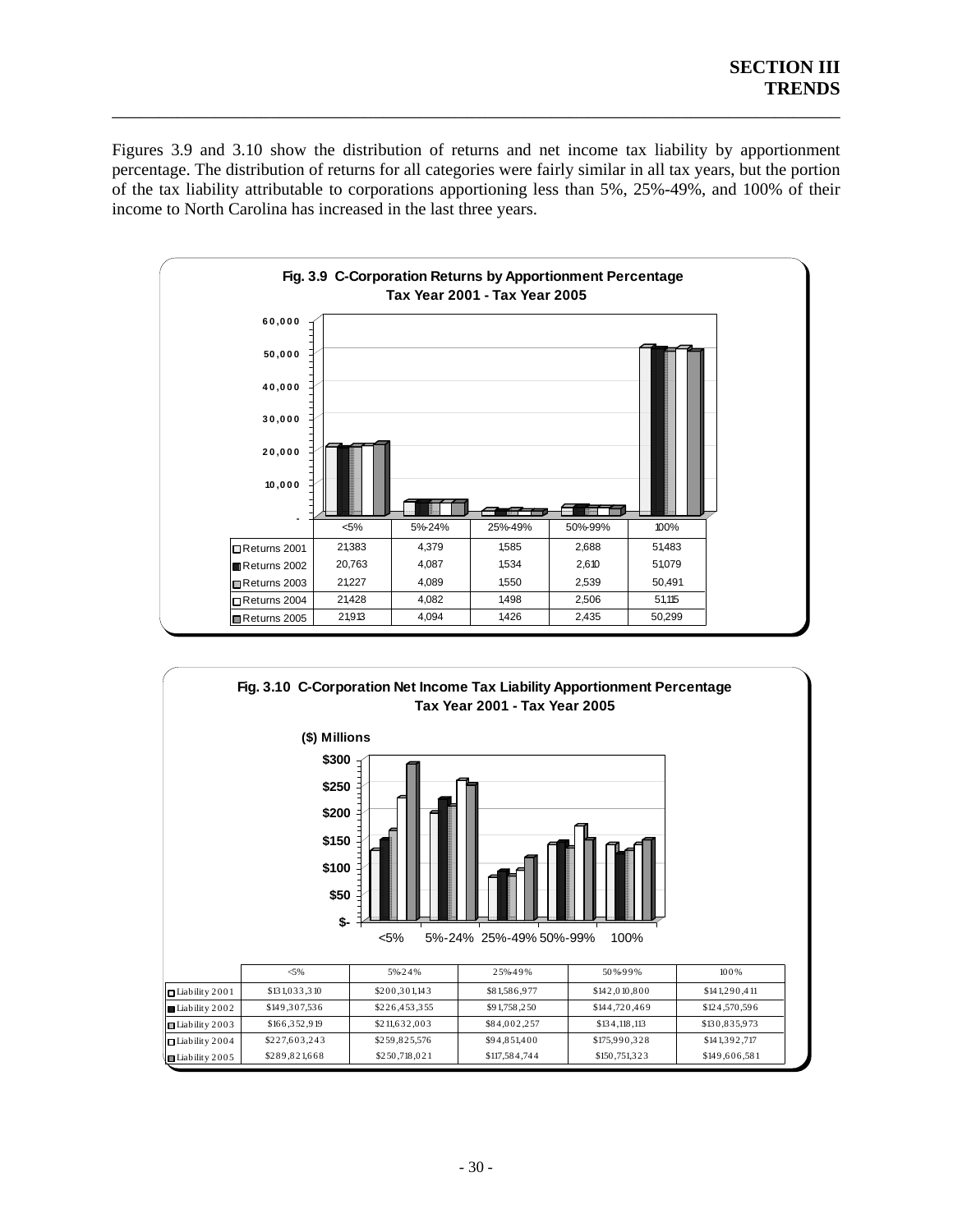### **S-CORPORATIONS**

Table 3.11, Figure 3.12, and Figure 3.13 compare the number of returns by tax years. The number of S-corporations continued to grow at a similar rate as in recent years.

<span id="page-34-0"></span>\_\_\_\_\_\_\_\_\_\_\_\_\_\_\_\_\_\_\_\_\_\_\_\_\_\_\_\_\_\_\_\_\_\_\_\_\_\_\_\_\_\_\_\_\_\_\_\_\_\_\_\_\_\_\_\_\_\_\_\_\_\_\_\_\_\_\_\_\_\_\_\_\_\_\_\_\_\_

|                          | Tax Year 2001 – Tax Year 2005 |                |               |                |               |                |               |                |               |  |  |
|--------------------------|-------------------------------|----------------|---------------|----------------|---------------|----------------|---------------|----------------|---------------|--|--|
|                          | Number of                     | Number of      |               | Number of      |               | Number of      |               | Number of      |               |  |  |
|                          | <b>Returns</b>                | <b>Returns</b> | $\frac{0}{0}$ | <b>Returns</b> | $\frac{6}{6}$ | <b>Returns</b> | $\frac{0}{0}$ | <b>Returns</b> | $\frac{0}{0}$ |  |  |
| <b>NC Taxable Income</b> | TY 2001                       | TY 2002        | <b>Change</b> | TY 2003        | <b>Change</b> | TY 2004        | <b>Change</b> | TY 2005        | <b>Change</b> |  |  |
|                          |                               |                |               |                |               |                |               |                |               |  |  |
| \$0 or less              | 41,432                        | 43,360         | 4.65%         | 45,450         | 4.82%         | 46,507         | 2.33%         | 48,038         | 3.29%         |  |  |
| \$1-\$15,000             | 19,983                        | 21,689         | 8.54%         | 23,300         | 7.43%         | 24,593         | 5.55%         | 25,540         | 3.85%         |  |  |
| \$15,001-\$30,000        | 9.749                         | 10.401         | 6.69%         | 11,113         | 6.85%         | 11,911         | 7.18%         | 12.698         | 6.61%         |  |  |
| \$30,001-\$50,000        | 7,564                         | 8.210          | 8.54%         | 8,591          | 4.64%         | 9.568          | 11.37%        | 10.279         | 7.43%         |  |  |
| \$50,001-\$100,000       | 8,454                         | 9,019          | 6.68%         | 9,857          | 9.29%         | 11.000         | 11.60%        | 12,335         | 12.14%        |  |  |
| \$100,001-\$500,000      | 8.509                         | 9.066          | 6.55%         | 9.956          | 9.82%         | 11.839         | 18.91%        | 13.799         | 16.56%        |  |  |
| \$500,001-\$1,000,000    | 1,072                         | 1,169          | 9.05%         | 1,217          | 4.11%         | 1,593          | 30.90%        | 1.919          | 20.46%        |  |  |
| $\$1.000.001+$           | 788                           | 854            | 8.38%         | 990            | 15.93%        | 1,257          | 26.97%        | 1,543          | 22.75%        |  |  |
| <b>Total</b>             | 97,551                        | 103.768        | 6.37%         | 110.474        | 6.46%         | 118.268        | 7.06%         | 126.151        | 6.67%         |  |  |

| <b>Table 3.11</b>                                 |
|---------------------------------------------------|
| <b>S-Corporation Returns by NC Taxable Income</b> |
| Tay Vear 2001 _ Tay Vear 2005                     |

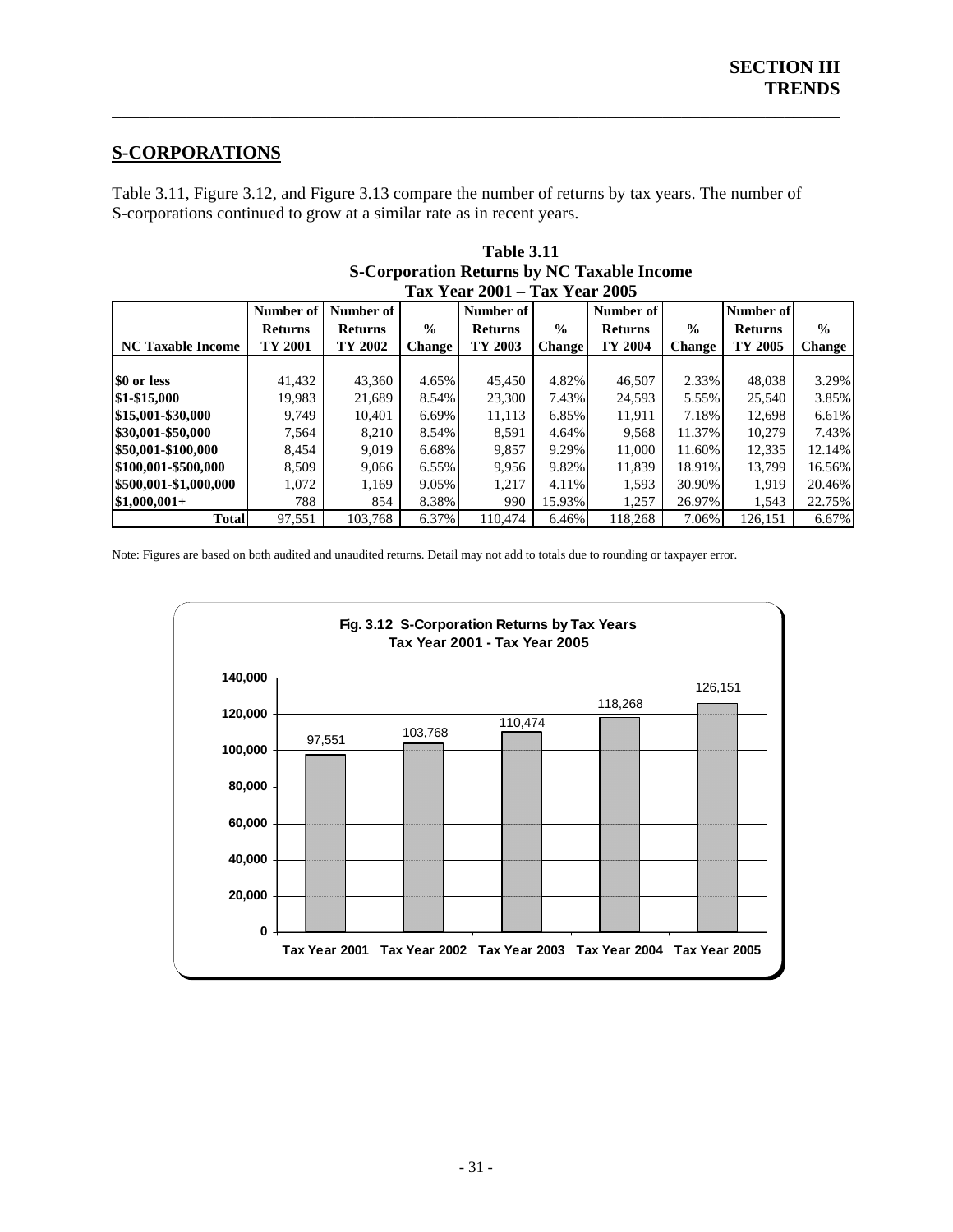<span id="page-35-0"></span>

Table 3.14 and Figure 3.15 show the net income tax liability by taxable income. In 2003, the liability increased by \$8 million, and in 2005, it increased by \$7 million. The increase was due almost entirely to higher taxes paid for nonresident shareholders of corporations with taxable income over \$1 million. In 2005, the net tax liability decreased in the group with taxable income between \$1 - \$30,000. The greatest increase is in the group with taxable income of \$500 thousand and \$1 million.

| <b>Table 3.14</b>                                           |
|-------------------------------------------------------------|
| S-Corporation Net Income Tax Liability by NC Taxable Income |
| Tav Vaar 2001 – Tav Vaar 2005                               |

| $1a\lambda$ 1 cal $2001 = 1a\lambda$ 1 cal $2003$ |                   |                                    |               |                      |               |                      |               |                      |               |  |
|---------------------------------------------------|-------------------|------------------------------------|---------------|----------------------|---------------|----------------------|---------------|----------------------|---------------|--|
|                                                   | <b>Net Income</b> | <b>Net Income</b>                  |               | <b>Net Income</b>    |               | <b>Net Income</b>    |               | <b>Net Income</b>    |               |  |
|                                                   |                   | <b>Tax Liability Tax Liability</b> | $\frac{0}{0}$ | <b>Tax Liability</b> | $\frac{0}{0}$ | <b>Tax Liability</b> | $\frac{0}{0}$ | <b>Tax Liability</b> | $\frac{0}{0}$ |  |
| <b>NC Taxable Income</b>                          | TY 2001           | TY 2002                            | <b>Change</b> | TY 2003              | <b>Change</b> | TY 2004              | <b>Change</b> | TY 2005              | <b>Change</b> |  |
|                                                   |                   |                                    |               |                      |               |                      |               |                      |               |  |
| \$0 or less                                       | 3.787             | 7.240                              | 91.18%        | 11,531               | 59.27%        | 11.476               | $-0.48%$      | 13.821               | 20.43%        |  |
| \$1-\$15,000                                      | 380,158           | 390,908                            | 2.83%         | 411,971              | 5.39%         | 518,508              | 25.86%        | 484.787              | $-6.50%$      |  |
| \$15,001-\$30,000                                 | 415,316           | 459,594                            | 10.66%        | 508,839              | 10.71%        | 569.783              | 11.98%        | 558,426              | $-1.99\%$     |  |
| \$30,001-\$50,000                                 | 548.170           | 640,279                            | 16.80%        | 607.737              | $-5.08\%$     | 793.292              | 30.53%        | 870.317              | 9.71%         |  |
| \$50,001-\$100,000                                | 1,220,923         | 1,427,036                          | 16.88%        | 1.486.371            | 4.16%         | 1.574.001            | 5.90%         | 1.949.481            | 23.86%        |  |
| \$100,001-\$500,000                               | 6,526,510         | 6,725,469                          | 3.05%         | 6,805,245            | 1.19%         | 8,626,365            | 26.76%        | 9.218.322            | 6.86%         |  |
| \$500,001-\$1,000,000                             | 4.038.374         | 4,883,568                          | 20.93%        | 4,623,761            | $-5.32\%$     | 5,660,866            | 22.43%        | 8,125,708            | 43.54%        |  |
| $$1,000,001+$                                     | 10,087,916        | 14, 167, 431                       | 40.44%        | 22,900,120           | 61.64%        | 23,125,904           | 0.99%         | 25,845,751           | 11.76%        |  |
| <b>Total</b>                                      | 23.221.154        | 28.701.525                         | 23.60%        | 37, 355, 575         | 30.15%        | 40.880.195           | 9.44%         | 47,066,613           | 15.13%        |  |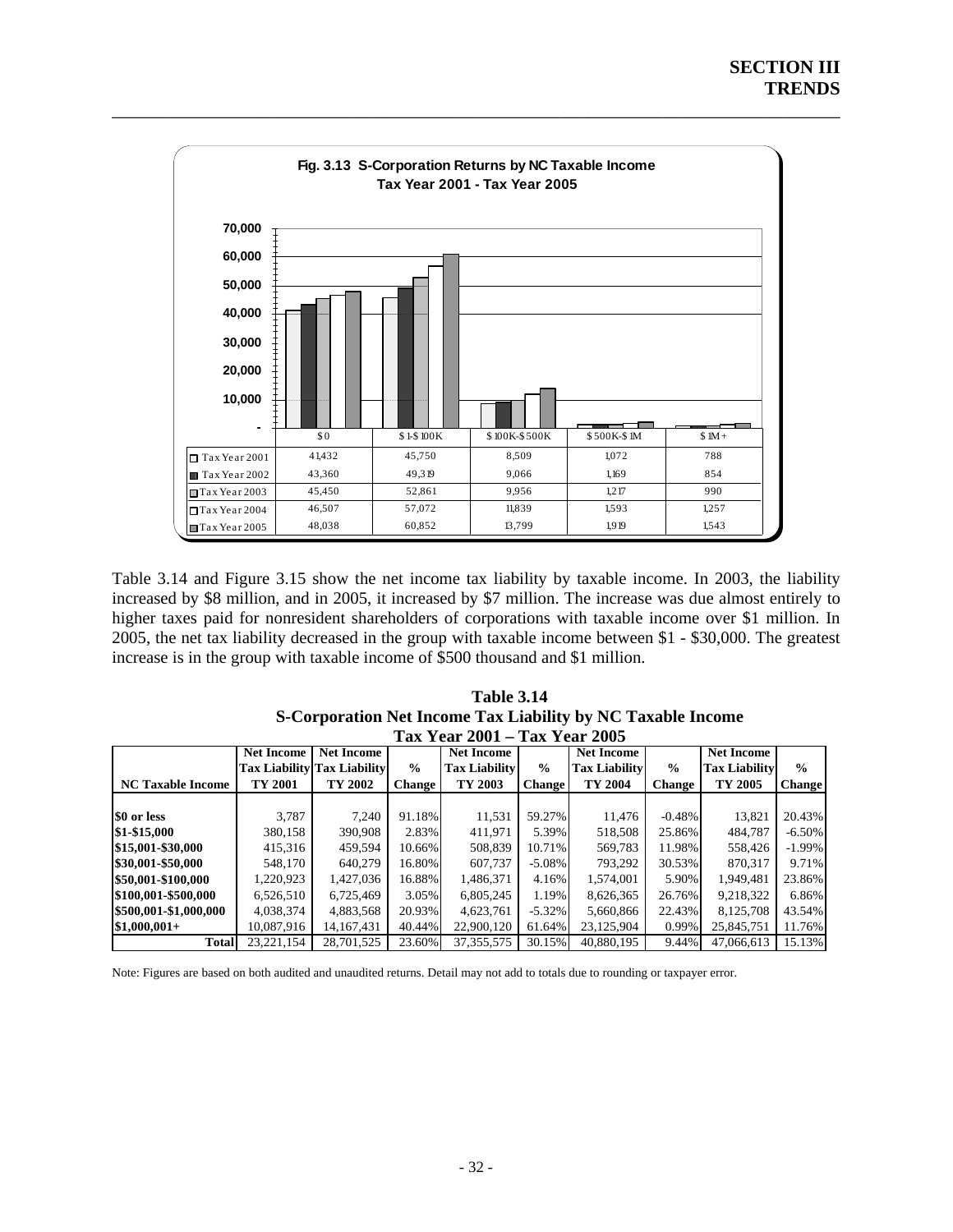<span id="page-36-0"></span>

Figure 3.16 shows the net taxable income and taxable income attributable to nonresidents filing composite. There was an increase in the net taxable income and in the nonresident taxable income for all four tax years.